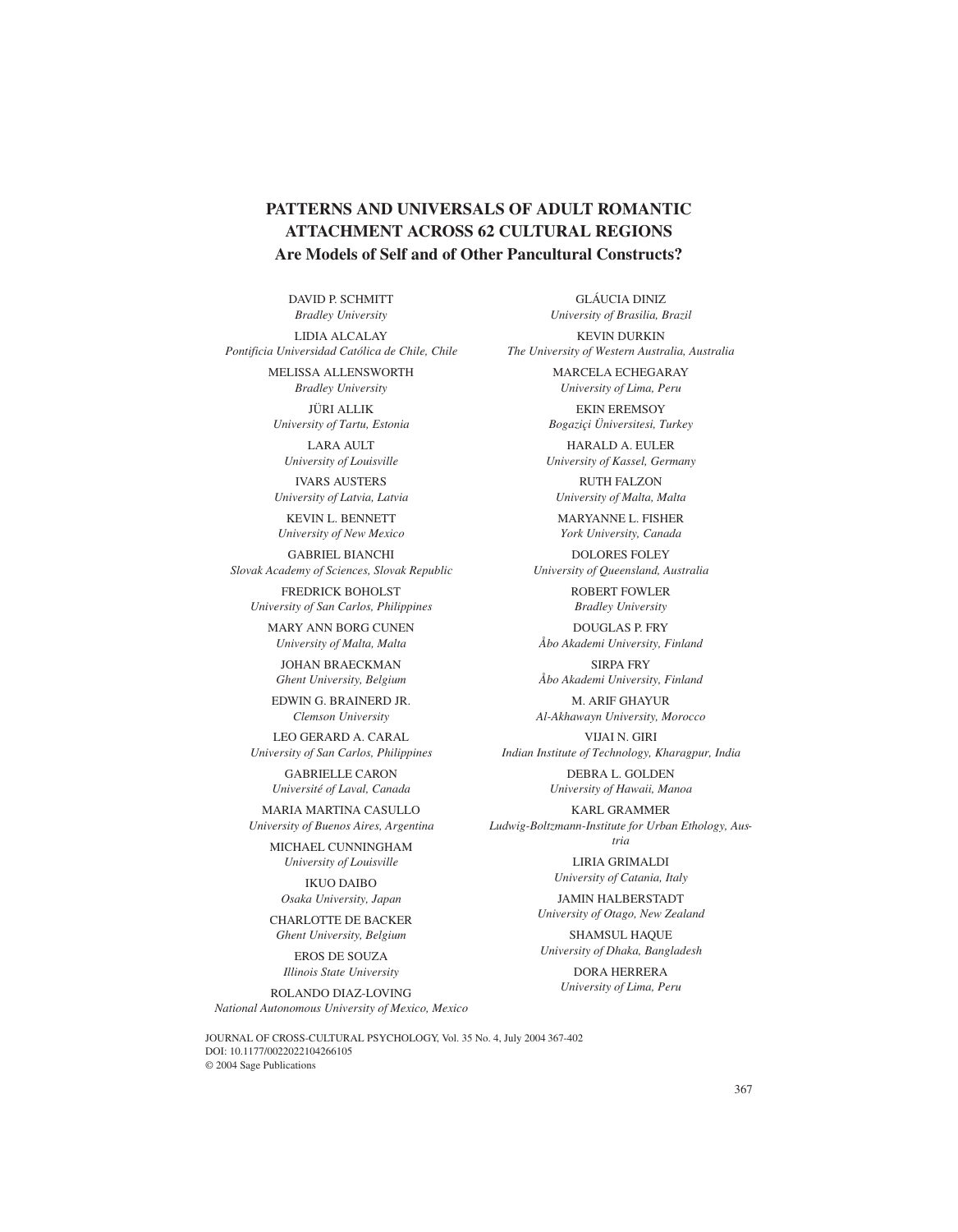JANINE HERTEL *Technische Universität Chemnitz, Germany* AMANDA HITCHELL *Bradley University* HEATHER HOFFMANN *Knox College* DANICA HOOPER *University of Queensland, Australia* ZUZANA HRADILEKOVA *Comenius University, Slovak Republic* JASNA HUDEK-KENE-EVI *University of Rijeka, Croatia* ALLEN HUFFCUTT *Bradley University* JAS JAAFAR *University of Malaya, Malaysia* MARGARITA JANKAUSKAITE *Vilnius University, Lithuania* HEIDI KABANGU-STAHEL *Centre d'Enseignement les Gazelles, Democratic Republic of the Congo*

> IGOR KARDUM *University of Rijeka, Croatia*

BRIGITTE KHOURY *American University of Beirut, Lebanon*

HAYRRAN KWON *Kwangju Health College, South Korea*

> KAIA LAIDRA *University of Tartu, Estonia*

ANTON-RUPERT LAIREITER *Institute of Psychology, University of Salzburg, Austria*

> DUSTIN LAKERVELD *University of Utrecht, the Netherlands*

> > ADA LAMPERT *The Ruppin Institute, Israel*

MARYANNE LAURI *University of Malta, Malta*

MARGUERITE LAVALLÉE *Université of Laval, Canada*

SUK-JAE LEE *National Computerization Agency, South Korea*

LUK CHUNG LEUNG *City University of Hong Kong, Hong Kong*

> KENNETH D. LOCKE *University of Idaho*

VANCE LOCKE *The University of Western Australia, Australia*

IVAN LUKSIK *Slovak Academy of Sciences, Slovak Republic* ISHMAEL MAGAISA *University of Zimbabwe, Zimbabwe* DALIA MARCINKEVICIENE *Vilnius Univeristy, Lithuania* ANDRÉ MATA *University of Lisbon, Portugal* RUI MATA *University of Lisbon, Portugal* BARRY MCCARTHY *University of Central Lancashire, England* MICHAEL E. MILLS *Loyola Marymount University* NHLANHLA J. MKHIZE *University of Natal, South Africa* JOÃO MOREIRA *University of Lisbon, Portugal* SÉRGIO MOREIRA *University of Lisbon, Portugal* MIGUEL MOYA *University of Granada, Spain* M. MUNYAE *University of Botswana, Botswana* PATRICIA NOLLER *University of Queensland, Australia* HMOUD OLIMAT *University of Jordan, Jordan* ADRIAN OPRE *Babes Bolyai University, Romania* ALEXIA PANAYIOTOU *University of Cyprus, Cyprus* NEBOJSA PETROVIC *University of Belgrade, Serbia* KAROLIEN POELS *Ghent University, Belgium* MIROSLAV POPPER *Slovak Academy of Sciences, Slovak Republic* MARIA POULIMENOU *KPMG Kyriacou Counsultants SA, Greece* VOLODYMYR P'YATOKHA *Volyn Regional Hospital, Ukraine* MICHEL RAYMOND *Université de Montpellier II, France* ULF-DIETRICH REIPS *Universität Zürich, Switzerland*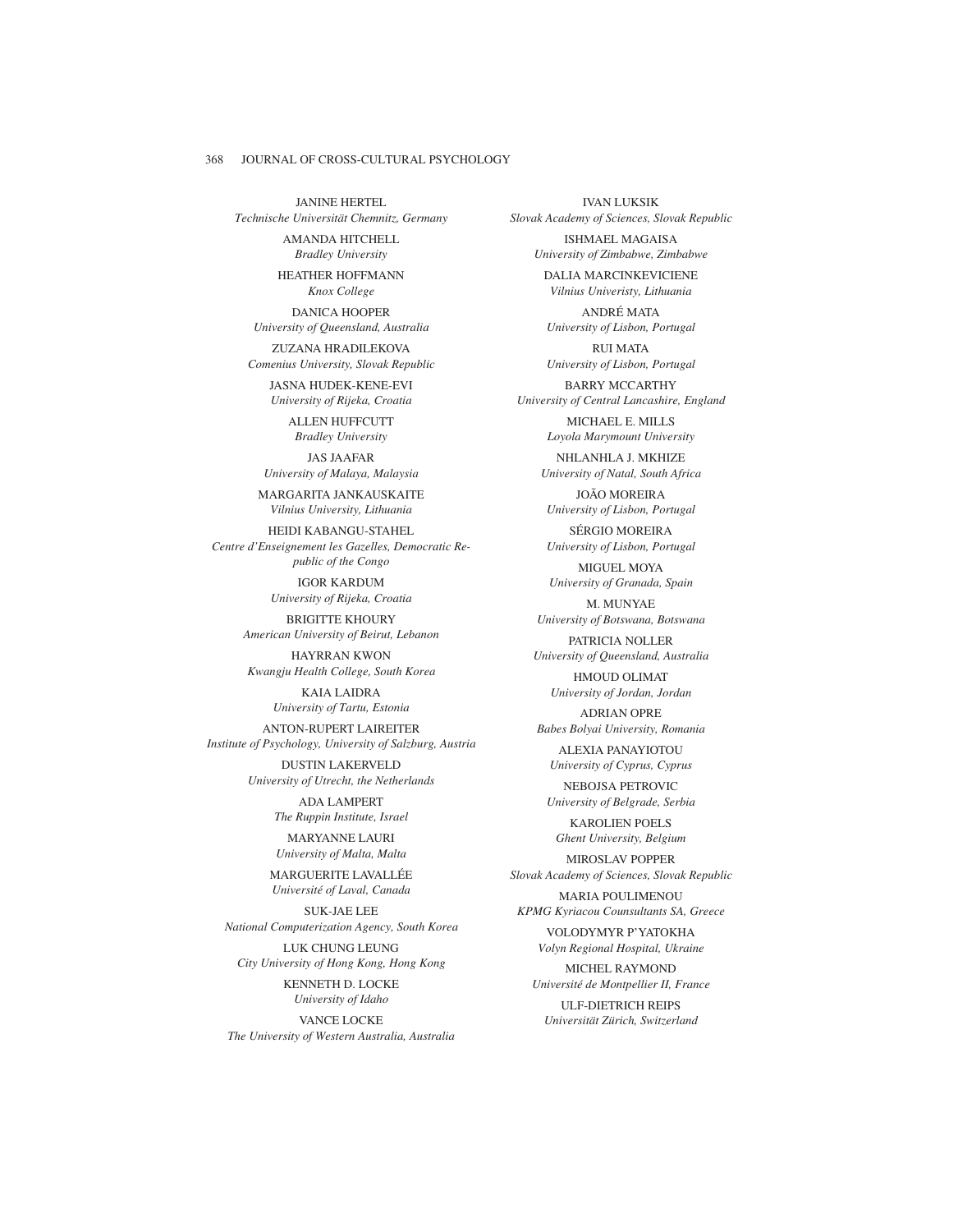#### Schmitt et al. / ROMANTIC ATTACHMENT ACROSS 62 CULTURES 369

SUSAN E. RENEAU *University of Alabama*

SOFIA RIVERA-ARAGON *National Autonomous University of Mexico, Mexico*

> WADE C. ROWATT *Baylor University*

WILLIBALD RUCH *Queens University Belfast, Northern Ireland*

> VELKO S. RUS *Univeristy of Ljubljana, Slovenia*

> > MARILYN P. SAFIR *University of Haifa, Israel* SONIA SALAS

*Universidad de La Serena, Chile* FABIO SAMBATARO

*University of Catania, Italy* KENNETH N. SANDNABBA

*Åbo Akademi University, Finland*

RACHEL SCHLEETER *Bradley University*

MARION K. SCHULMEYER *Universidad Privada de Santa Cruz de la Sierra, Bolivia*

ASTRID SCHÜTZ *Technische Universität Chemnitz, Germany*

> TULLIO SCRIMALI *University of Catania, Italy*

TODD K. SHACKELFORD *Florida Atlantic University*

MITHILA B. SHARAN *Indian Institute of Technology, Kharagpur, India*

> PHILLIP R. SHAVER *University of California, Davis*

FRANCIS SICHONA *University of Dar es Salaam, Tanzania*

FRANCO SIMONETTI *Pontificia Universidad Católica de Chile, Chile*

> TILAHUN SINESHAW *Ramapo College of New Jersey*

R. SOOKDEW *University of Natal, South Africa*

> TOM SPEELMAN *Ghent University, Belgium*

SPYROS SPYROU *Cyprus College, Cyprus*

H. CANAN SÜMER NEBI SÜMER *Middle East Technical University, Turkey*

MARIANNA SUPEKOVA *Slovak Academy of Sciences, Slovak Republic*

TOMASZ SZLENDAK *Nicholas Copernicus University, Poland*

ROBIN TAYLOR *University of the South Pacific, Fiji*

> BERT TIMMERMANS *Vrije Universiteit, Belgium*

WILLIAM TOOKE *State University of New York, Plattsburgh*

IOANNIS TSAOUSIS *University of the Aegean, Greece*

F.S.K. TUNGARAZA *University of Dar es Salaam, Tanzania*

> ASHLEY TURNER *Bradley University*

GRIET VANDERMASSEN *Ghent University, Belgium*

TIM VANHOOMISSEN FRANK VAN OVERWALLE *Vrije Universiteit Brussel, Belgium*

INE VANWESENBEECK *The Netherlands Institute of Social Sexological Research, the Netherlands*

> PAUL L. VASEY *University of Lethbridge, Canada* JOÃO VERISSIMO

*University of Lisbon, Portugal*

MARTIN VORACEK *University of Vienna Medical School, Austria*

WENDY W.N. WAN *University of Hong Kong, Hong Kong*

> TA-WEI WANG *Yuan Ze University, Taiwan*

PETER WEISS *Charles University, Czech Republic* ANDIK WIJAYA

*Couple Clinic Indonesia, Surabaya, Indonesia*

LIESBETH WOERTMAN *Utrecht University, the Netherlands* GAHYUN YOUN *Chonnam National University, South Korea* AGATA ZUPANÈIÈ University of Ljubljana, Slovenia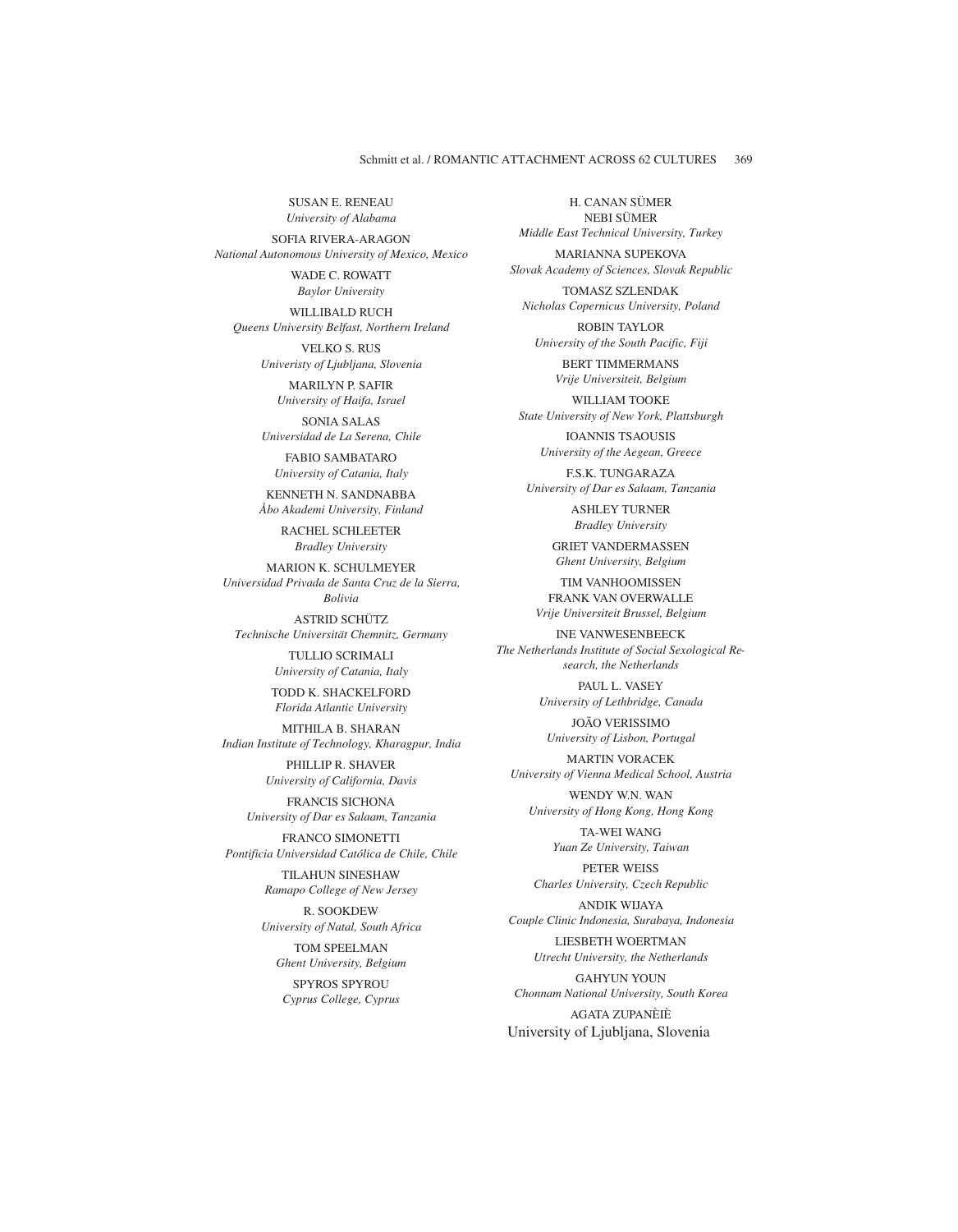As part of the International Sexuality Description Project, a total of 17,804 participants from 62 cultural regions completed the Relationship Questionnaire (RQ), a self-report measure of adult romantic attachment. Correlational analyses within each culture suggested that the Model of Self and the Model of Other scales of the RQ were psychometrically valid within most cultures. Contrary to expectations, the Model of Self and Model of Other dimensions of the RQ did not underlie the four-category model of attachment in the same way across all cultures. Analyses of specific attachment styles revealed that secure romantic attachment was normative in 79% of cultures and that preoccupied romantic attachment was particularly prevalent in East Asian cultures. Finally, the romantic attachment profiles of individual nations were correlated with sociocultural indicators in ways that supported evolutionary theories of romantic attachment and basic human mating strategies.

**Keywords:** romantic attachment; culture; internal working models; human mating strategies

**In this article**, we report findings from the International Sexuality Description Project (ISDP), a research collaboration involving more than 100 social, behavioral, and biological scientists. The ISDP was conducted with the express aim of obtaining direct assessments of sexuality from a wide range of cultures. As part of the project, more than 17,000 participants from 62 cultural regions completed a brief self-report measure of adult romantic attachment called the Relationship Questionnaire (Bartholomew & Horowitz, 1991). Five specific objectives motivated our investigation into adult romantic attachment and its variation across cultures.

The first objective was to determine whether the Model of Self and Model of Other attachment scales of the Relationship Questionnaire were valid within all cultures of the ISDP. The second objective was to evaluate whether these two basic dimensions underlie the four categorical styles of romantic attachment—secure, dismissing, preoccupied, and fearful (see Bartholomew, 1990)—in the same way across all ISDP cultures. The third objective was to determine whether the secure form of romantic attachment is normative across all ISDP cultures (van IJzendoorn  $\&$  Sagi, 1999). The fourth objective was to investigate whether East Asians are particularly prone to preoccupied romantic attachment (Soon & Malley-Morrison, 2000). Our fifth and final objective was to test various evolutionary theories of romantic attachment and basic human mating strategies (Belsky, Steinberg, & Draper, 1991; Chisholm, 1996). Because research on adult romantic attachment has been greatly influenced by developmental theories of attachment (see Cassidy & Shaver, 1999; Simpson & Rholes, 1998), we begin with a brief review of the developmental origins of attachment.

# **DEVELOPMENTAL ORIGINS OF ATTACHMENT**

According to Bowlby's (1969/1982) ethological theory of attachment, humans possess a behavioral-motivational system that emerges in infancy and is designed to protect children as they pass through several discrete phases of development (Marvin & Britner, 1999). This attachment system is thought to be shared with other primates (Suomi, 1995), having evolved as an adaptive mechanism for monitoring the physical proximity and availability of

AUTHORS'NOTE: The authors would like to thank Del Paulhus (Canada-English), Susan Sprecher (USA-Midwest), Glenn D. Wilson (England), Qazi Rahman (England), Alois Angleitner (Germany), Angelika Hofhansl (Austria), Tamio Imagawa (Japan), Minoru Wada (Japan), Junichi Taniguchi (Japan), and Yuji Kanemasa (Japan) for helping with data collection and contributing significantly to the samples used in this study. Except for the first author, all authors contributed equally to this article and were listed alphabetically. Correspondence should be sent to David P. Schmitt, 105 Comstock Hall, Department of Psychology, Bradley University, Peoria IL 61625; e-mail: dps@bradley.edu.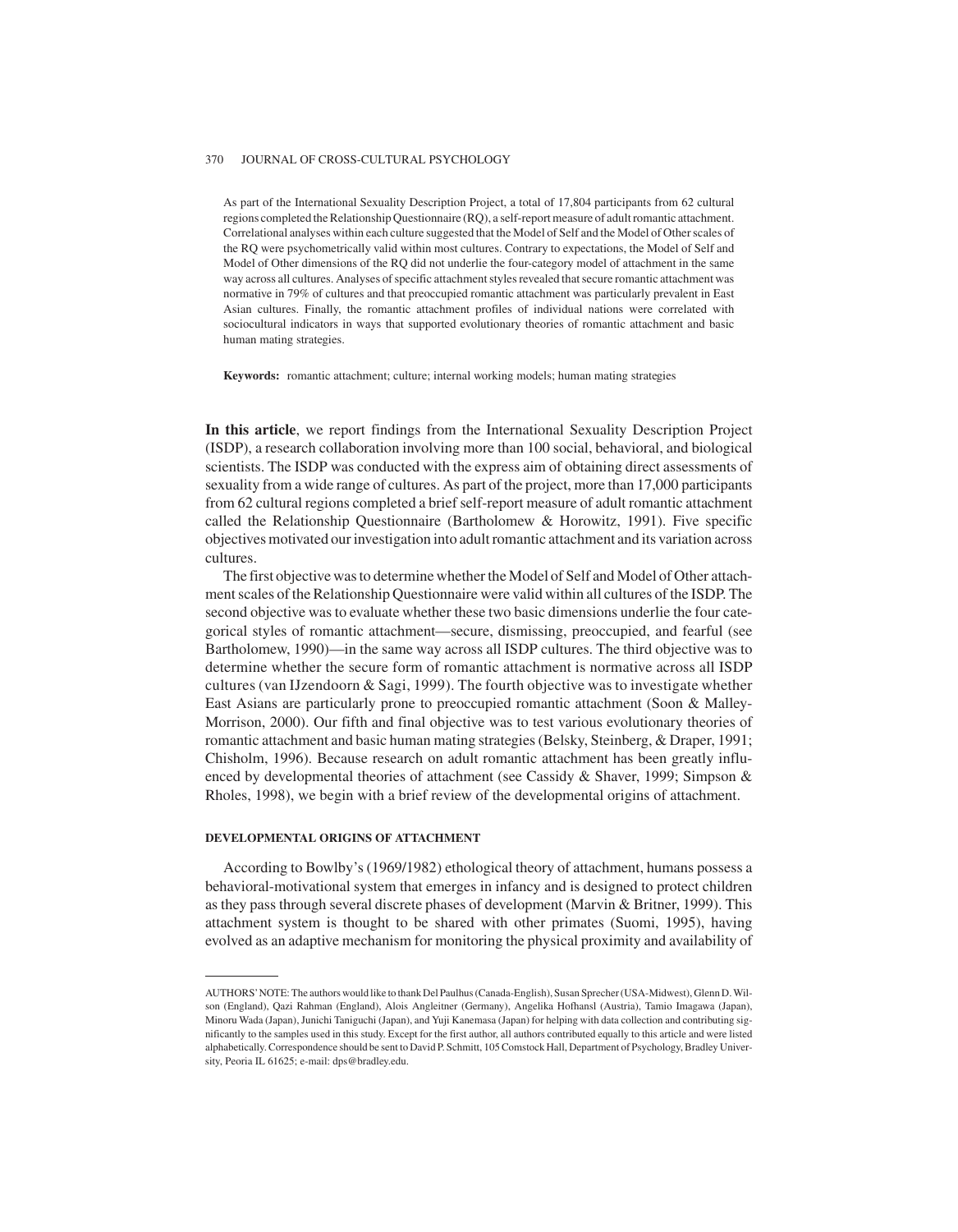protective attachment figures (Bretherton & Munholland, 1999). A central feature of this theory is that all children are presumed to pass through the same set of developmental phases and to possess the same highly evolved attachment system (van IJzendoorn & Sagi, 1999). It also is generally assumed that successful navigation through the universal stages of attachment normatively provides children with a secure emotional base, a base from which children can competently lead the rest of their relational lives (Bowlby, 1988; Hazan & Zeifman, 1999).

Early attachment experiences provide a secure emotional base primarily by impacting children's fundamental feelings of confidence, worthiness, and interpersonal trust (Bowlby, 1973, 1980). Childhood experiences that include responsive, supportive, and consistent caregiving are thought to leave children with an abiding sense of high self-worth and a lasting feeling of comfort about depending on others. These thoughts and feelings eventually crystallize into basic internal working models or cognitive-emotional attitudes that securely assert that the self is valuable and worthy of love (i.e., children develop a positive model-ofself attitude) and that others are valuable and worthy of trust (i.e., children develop a positive model-of-other attitude). Unresponsive, abusive, or inconsistent caregiving experiences, in contrast, are thought to leave children with negative or dysfunctional internal working models. Dysfunctional models can consist of a negative model of other (via distrust and low valuing of the parent), a negative model of self (via low self-esteem and sensitivity to rejection), or negative models of both the self and others (Bartholomew, 1990). Eventually, these internal working models can unknowingly become stable parts of the child's core personality: "Once built, evidence suggests, these models of a parent and self in interaction tend to persist and are so taken for granted that they come to operate at an unconscious level" (Bowlby, 1988, p. 130).

#### **EVIDENCE OF ATTACHMENT IN CHILDHOOD AND BEYOND**

Beginning with the work of Ainsworth and her colleagues (Ainsworth, Blehar, Waters, & Wall, 1978), developmental psychologists have consistently found that early childhood attachment experiences are closely connected with children's feelings toward themselves and others. In support of Bowlby's original theory (1969/1982), children from supportive caregiving environments have higher self-esteem and are more trusting, kind, and generally more prosocial than other children (see Ainsworth, 1991). Although this research often portrays humans as having discrete attachment styles in which one is either securely or insecurely attached, attachment orientations also can be understood in terms of variation along the fundamental dimensions of Model of Self and Model of Other (Brennan, Clark, & Shaver, 1998; Griffin & Bartholomew, 1994a). In children, individual differences in Model of Self and Model of Other have been linked to a wide range of emotional and social outcomes (Bretherton & Munholland, 1999), and attachment orientations rooted in positive Models of Self and Other are thought to provide the healthiest foundation for psychological functioning (Dozier, Stovall, & Albus, 1999; Greenberg, 1999).

Evidence also suggests that internal working Models of Self and Other tend to persist over time, affecting our ability to relate to others in close personal relationships well into adulthood (Simpson & Rholes, 1998; Waters, Merrick, Treboux, Crowell, & Albertstein, 2000). Attachment style categories, and the underlying internal working Models of Self and Other, seem to have an enduring influence on many social interactions (Collins & Read, 1994; Pietromonaco & Barrett, 1997), including parent-child relations (George & Solomon, 1999), peer relationships and friendships (Allen & Land, 1999; Feeney, Noller, & Patty,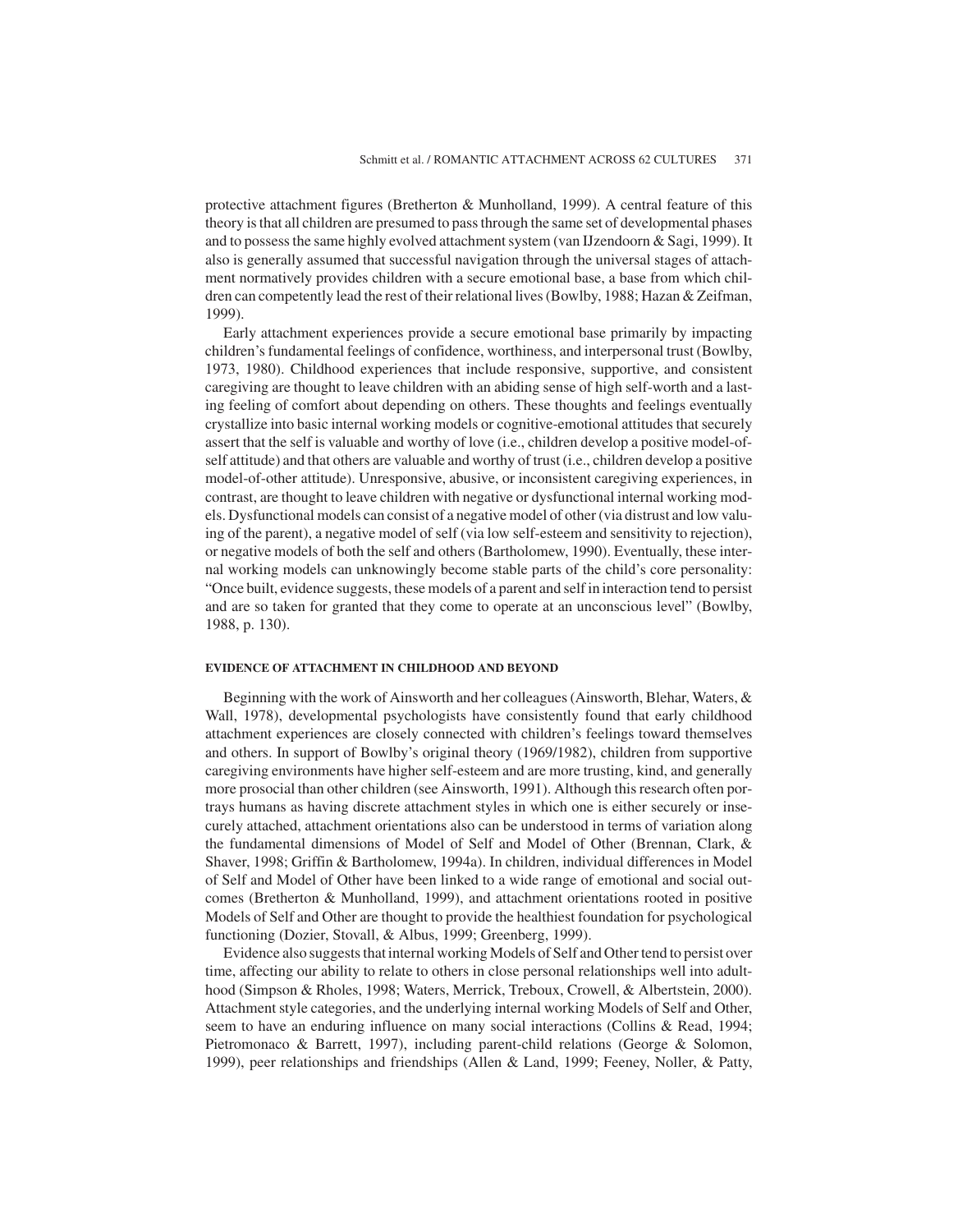1993), teacher-student dynamics (Sroufe, 1983), therapeutic interactions (Slade, 1999), and even the way people form close relationships with God (Kirkpatrick, 1999).

# **INTERNAL WORKING MODELS AND ADULT ROMANTIC ATTACHMENT**

In the mid-1980s, researchers began to investigate how attachment styles and orientations might apply to people's cognitive-emotional attitudes toward romantic love and sexual relationships (Hazan & Shaver, 1987). During the last decade and a half, a growing body of evidence has shown that attachment orientations deeply influence the way people think and feel about their romantic relationships (Feeney & Noller, 1996; Klohnen & John, 1998). Variation in adult attachment orientation has been linked to patterns of romantic relationship conflict and stress (Rholes, Simpson, & Stevens, 1998; Simpson, 1990), romantic satisfaction and harmony (Brennan & Shaver, 1995; Collins & Read, 1990; Roberts & Noller, 1998), as well as the temporal duration of romantic relationships (Hazan & Zeifman, 1999; Kirkpatrick, 1998; Simpson, 1999). In general, people with so-called secure attachment styles tend to experience less conflict, more satisfaction, greater stability, and longer duration in their romantic relationships (Belsky, 1999; Kirkpatrick & Hazan, 1994). From the perspective of internal working models, the reason behind this pattern isthat secure individuals—those with more positive Models of Self and Other—have higher self-worth, are less sensitive to rejection, value others more highly, and are more comfortable depending on others (Brennan et al., 1998; Griffin & Bartholomew, 1994a).

According to the two-factor model of romantic attachment proposed by Bartholomew and Horowitz (1991), internal working Models of Self and Other are actually independent dimensions that, in combination, form four basic categories or styles of adult romantic attachment (see also Bartholomew, 1990). The differing combinations of Model of Self and Other yield four distinct attitudes toward romantic relationships. People who possess a positive Model of Self and a positive Model of Other, for example, are designated as having a secure romantic attachment style. Secure individuals have a sense of lovability about themselves, a sense that they are worthy of attention from others. Secure individuals also possess an expectation that other people will be accepting and responsive to their expressions of love. Based on Bartholomew and Horowitz's model, these feelings are thought to be generated by unconscious cognitive-emotional attitudes represented internally as a positive Model of Self and a positive Model of Other.

Dismissing individuals also maintain a positive Model of Self, along with a negative Model of Other. This combination of internal working models leads dismissing individuals to experience high self-esteem, but they tend to protect themselves against romantic disappointment by avoiding close relationships and maintaining a sense of independence and invulnerability. Preoccupied individuals possess a negative Model of Self and a positive Model of Other. Those with preoccupied tendencies are inclined to continually strive for self-acceptance by gaining the romantic approval of highly valued others. Fearful individuals have a negative Model of Self and a negative Model of Other. Fearful individuals tend to avoid loving relationships altogether because they view themselves as unworthy of love, they see the love of others as largely unavailable, and they come to expect romantic rejection from their relationship partners (Bartholomew & Horowitz, 1991).

The basic two-dimension, four-category model presented by Bartholomew and Horowitz (1991) can be integrated with other models of adult romantic attachment (Bartholomew & Shaver, 1998; Griffin & Bartholomew, 1994b) and has received a good deal of support from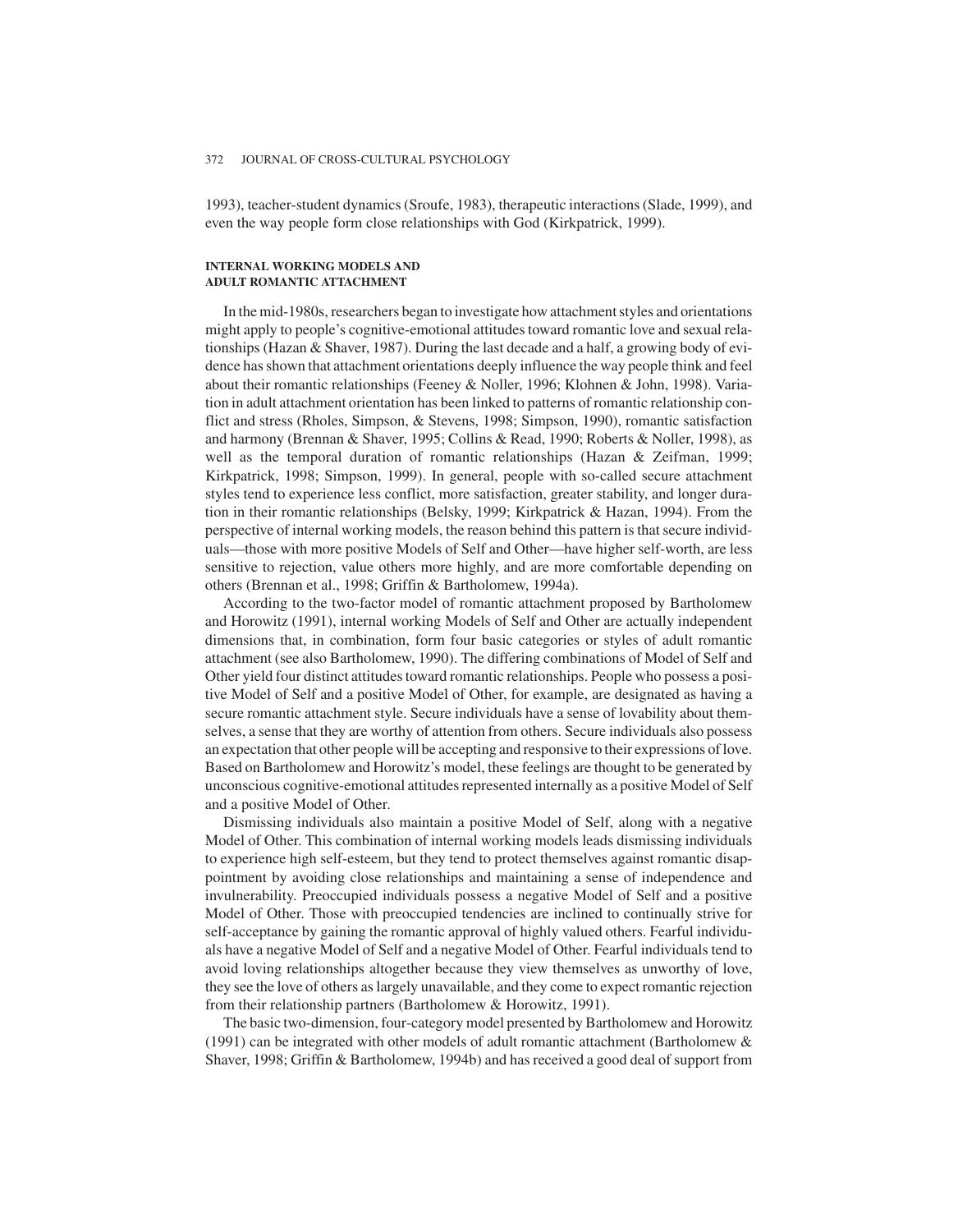subsequent attachment literature (Brennan et al., 1998; Carver, 1997; Feeney, 1999). However, the initial validation research of their model of romantic attachment was based on relatively small sample sizes ( $n = 77$ ,  $n = 69$ ; Bartholomew & Horowitz, 1991), and follow-up studies of their model have been largely limited to Western cultures (Bartholomew, 1994; Bartholomew & Shaver, 1998; Scharfe & Bartholomew, 1994).

Even though many attachment researchers regard the key developmental processes of attachment—the processes that give rise to internal working Models of Self and Other—as universal across all human cultures (Main, 1990; van IJzendoorn & Sagi, 1999), some have argued that the core assumptions of attachment theory are biased toward Western ways of thinking. For example, Rothbaum and his colleagues recently questioned whether the secure base of attachment universally fosters adaptation through exploration and individuation (Rothbaum, Weisz, Pott, Miyake, & Morelli, 2000). Indeed, many cultural differences have previously been implicated as moderators of childhood attachment behaviors (Ainsworth & Marvin, 1995). Because the two-dimension, four-category model of romantic attachment has not been widely examined in non-Western cultures (Sümer & Güngör, 1999), it remains unclear whether this model of romantic attachment is a universal feature of human psychology or whether it differs in important ways across diverse human cultural forms.

# **RATIONALE FOR THE PRESENT STUDY**

In the current study, we explored the psychology of adult romantic attachment across 62 cultural regions to accomplish five primary objectives:

*Objective 1: Determine whether Model of Self and Model of Other scales are valid within all ISDP cultures*. Given the crucial role that culture can play in childhood development (Gardner & Kosmitzki, 2002), in attitudes toward the self and other (Markus & Kitayama, 1991), and in romantic relationship dynamics (Hatfield & Rapson, 1996), it seems likely that internal working models of romantic attachment (Bartholomew, 1990; Bartholomew & Horowitz, 1991) may be at least partly influenced or moderated by culture. It remains unknown, however, whether Models of Self and Other can be accurately assessed across diverse cultural forms. This is because very few studies have simultaneously looked at romantic attachment styles across more than two cultures (Doherty, Hatfield, Thompson, & Choo, 1994; Sprecher et al., 1994), and to our knowledge, no study has examined the twofactor view of romantic attachment—based on Models of Self and Other—across multiple non-Western cultures. A primary objective of the ISDP was to fill this important knowledge gap.

For example, if the internal working Model of Self represents feelings and attitudes toward the self across all cultures (including whether the self is lovable and worthy of attention; Bowlby, 1988), then, within each culture of the ISDP, the Model of Self scale should positively correlate with measures of self-worth (e.g., self-esteem). This general relationship was originally documented by Bartholomew and Horowitz (1991) across the four categories of attachment, and if verified across the ISDP cultural regions, this would provide compelling evidence for the universality of the Model of Self construct. Moreover, Model of Self scores should be largely unrelated to measures that are unassociated with self-worth. This would provide cross-cultural evidence of the discriminant validity of the Model of Self construct. Similarly, if the Model of Other scale theoretically represents feelings and attitudes toward others (including whether others are valuable, dependable, and worthy of love), then, within each culture, scores on the Model of Other scale should positively correlate with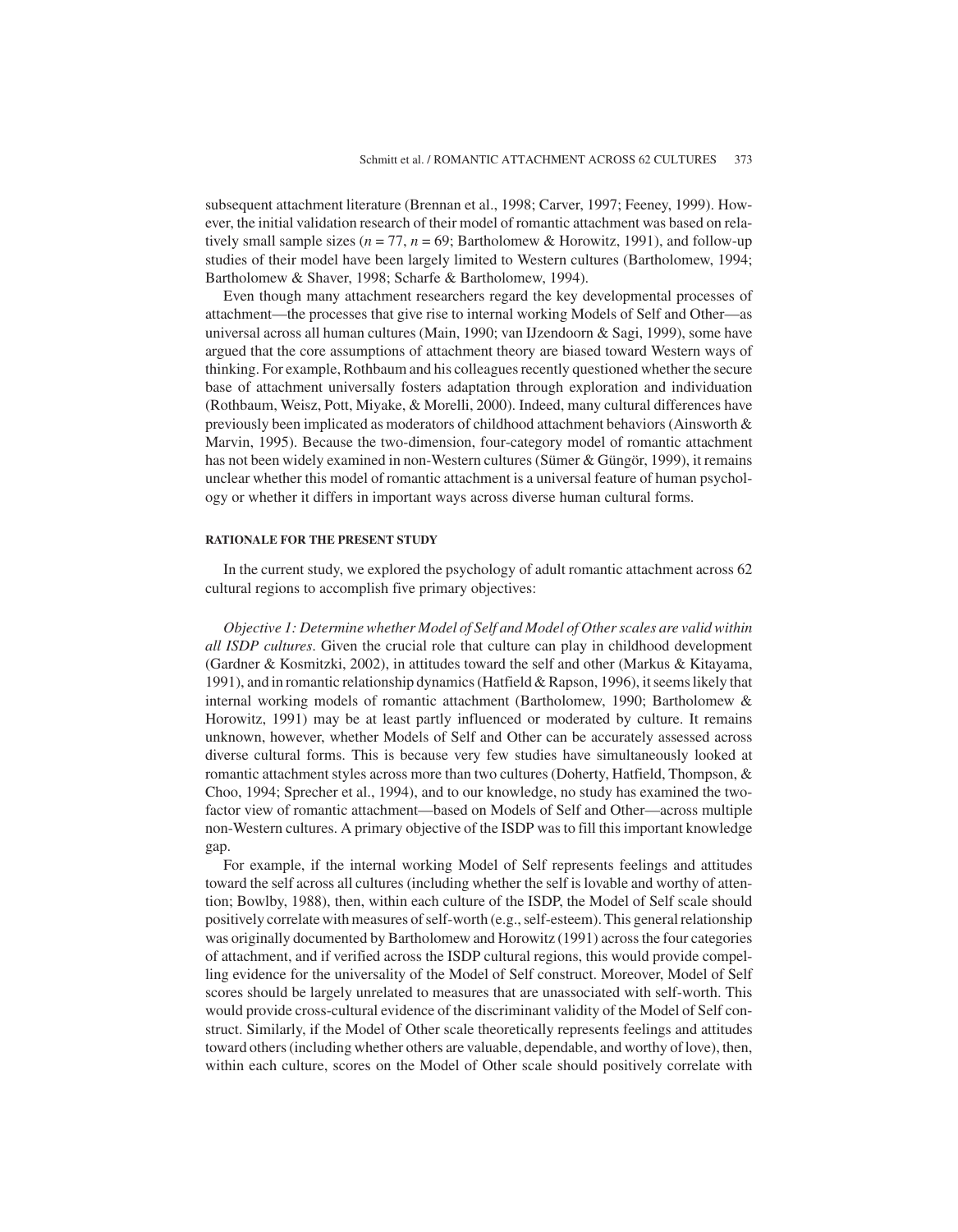measures of prosociality (e.g., agreeableness as measured by the Big Five Inventory; Benet-Martinez & John, 1998). Model of Other scores also should be unrelated to measures unassociated with prosociality, such as self-esteem (Rosenberg, 1965).

*Objective 2: Determine whether Model of Self and Model of Other dimensions underlie various romantic attachment styles in the same way across all ISDP cultures*. At present, it is unclear whether the internal working models that seem to function as basic structures in childhood attachment (Bretherton & Munholland, 1999) exist as a two-dimensional foundation of adult romantic attachment categories as well. If the underlying psychology of specific attachment styles does fluctuate across cultures, this may have important implications for our understanding of romantic relationship processes and outcomes (Rholes et al., 1998; Schmitt, 2002). Cultural variations in the basic nature of attachment psychology may also have applications in treating attachment-related disorders (Slade, 1999).

*Objective 3: Determine whether the secure form of romantic is normative across all ISDP cultures*. Previous research has suggested that secure attachments may be the most common form of parent-child attachment across cultures (van IJzendoorn & Sagi, 1999). The idea that most children develop secure attachment styles has been called the *normativity hypothesis*, and it is a core assumption of attachment theory (though see Rothbaum et al., 2000). Empirically, it does appear that secure parent-child attachment is the most prevalent form in Westernized cultures (Ainsworth, 1991), and several studies have documented the preponderance of secure parent-child attachment in non-Western cultures, including in Uganda (57% of children studied were classified as secure), China (68%), and Japan (68%) (see van IJzendoorn & Sagi, 1999). A logical implication of the normativity hypothesis, combined with the presumption that attachment styles are reasonably stable over time (Bowlby, 1988; Waters et al., 2000), is that the secure form of adult romantic attachment should be the most common form of adult romantic attachment across all cultures.

*Objective 4: Determine whether East Asians score particularly high on preoccupied romantic attachment*. Markus and Kitayama (1991) have argued that Japanese individuals tend to evaluate the self primarily in terms of whether others collectively value the self (see also Kitayama, Markus, Matsumoto, & Norasakkunkit, 1997). This has led to the hypothesis that East Asian individuals would be particularly prone to preoccupied romantic attachments, given that they may strive for self-acceptance by gaining the romantic approval of highly valued others (e.g., Soon & Malley-Morrison, 2000).

*Objective 5: Determine whether individuals from cultures with greater resources, fewer social stressors, and lower fertility rates possess more secure attachment orientations*. According to Belsky et al. (1991), early social experiences adaptively channel children down one of two reproductive pathways. Those people who are socially exposed to high levels of stress—especially insensitive or inconsistent parenting, harsh physical environments, and economic hardship—tend to develop insecure romantic attachment styles that are associated with short-term reproductive strategies (see also Kirkpatrick, 1998; Schmitt, 2003). Individuals from social contexts with lower stress, such as people from cultures with ample resources, should develop more secure romantic attachment styles that are associated with long-term reproductive strategies (Belsky, 1997). Chisholm (1996, 1999) has argued further that in cultures with fewer resources, the optimal mating strategy is to reproduce early and often, a strategy rooted in high fertility rates, insecure romantic attachments, and short-term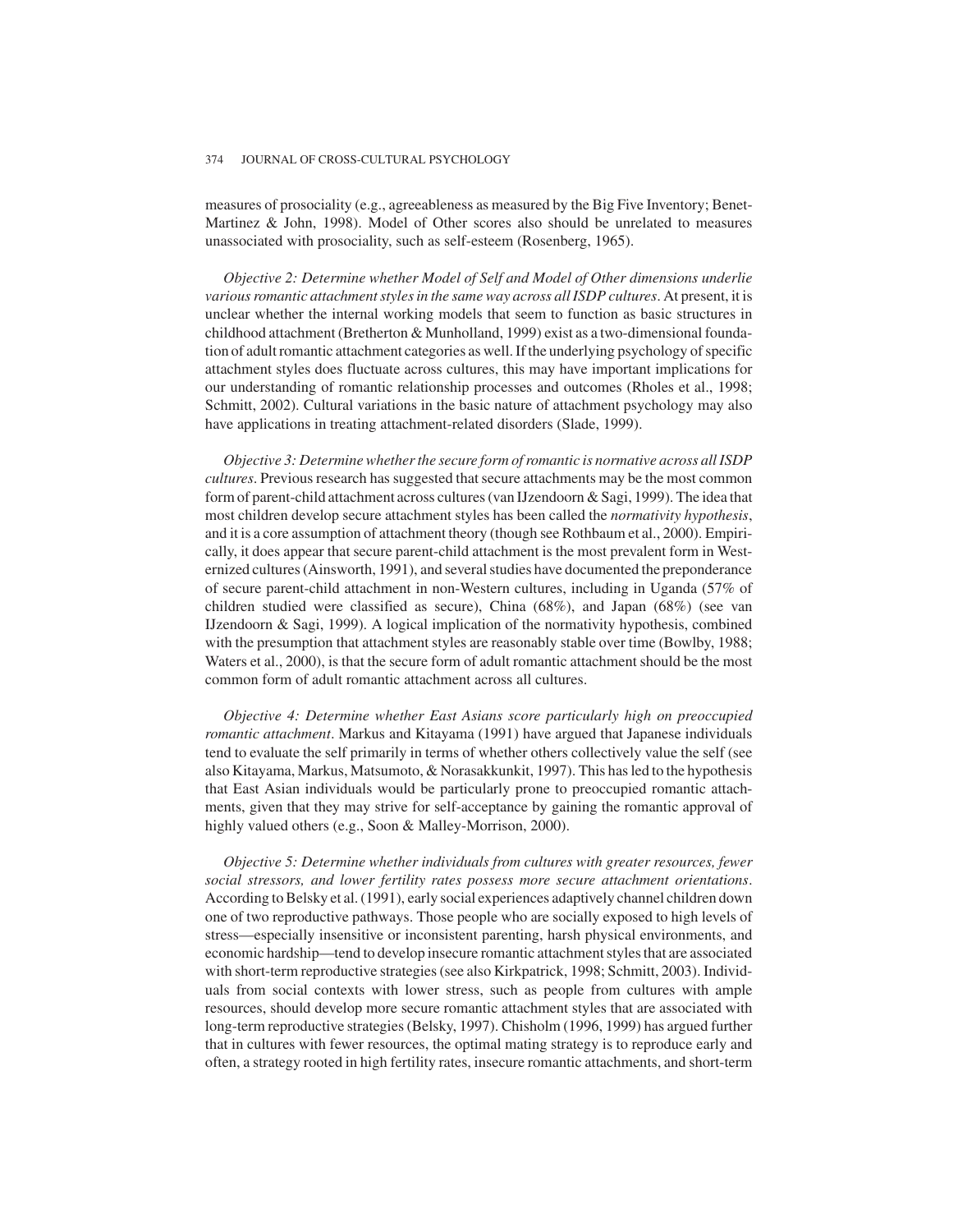sexual relationships. In cultures that have abundant resources, the optimal strategy is to invest heavily in fewer numbers of offspring, a strategy associated with low fertility, secure romantic attachment, and monogamous mating behavior.

In addition to the aforementioned objectives, providing basic descriptive information on adult romantic attachment across the large number of ISDP cultures may be useful to future investigators. This is because existing cross-cultural reports of romantic attachment have been collected at varying points in time and because different measures of adult romantic attachment have fallen in and out of favor in the past decade (Bartholomew & Shaver, 1998), rendering archival cross-cultural comparisons somewhat problematic. If meaningful patterns and universals of romantic attachment do exist across cultures, the best method for detecting and clarifying these patterns would be to conduct a large study such as the ISDP in which primary data are simultaneously collected from all cultures using identical romantic attachment measures. Reporting romantic attachment levels across the 62 cultures of the ISDP may therein provide a unique quantitative benchmark for future investigators looking to relate romantic attachment patterns to other nation-level constructs of human sociality, psychology, and culture.

# **METHOD**

# **SAMPLES**

The research reported in this article is a result of the ISDP, a collaborative research effort that resulted in the sampling of 17,804 individuals (7,432 men and 10,372 women) representing 62 cultural regions from around the world (see Table 1). The nations and cultural regions in the ISDP are not fully independent cultures because many of the ISDP cultural regions share systems of learned behaviors and symbols (Nanda & Warms, 1998). Nonetheless, we considered it reasonable to investigate the patterns and trends evident across our cultural groupings as an exploratory step toward uncovering associations between culture and psychology. Because this is one of the first reports produced by the ISDP, we will provide here details on our sampling and assessment procedures.

Table 1 provides summary information about the cultural regions sampled in the ISDP. Most of this information is self-explanatory, so clarification is provided here only for selected regions. The cultural region of Canada-English consisted of three independent, English-speaking samples from the Canadian provinces of Ontario, Alberta, and British Columbia. The Canada-French cultural region was sampled from the province of Quebec and was administered the ISDP survey in French.

Thirteen independent samples from the United States were divided into five cultural regions, because (a) previous research has documented important psychological differences across cultural regions within the United States (e.g., Cohen, 1998), (b) these particular cultural regions are commonly employed when examining cultural effects within the United States (e.g., Laumann, Gagnon, Michael, & Michaels, 1994), and (c) we wanted to maintain similar sample sizes across all our cultural regions. The US–Northeast region consisted of one sample from the state of New York. The USA–Midwest region consisted of two samples from Illinois (i.e., one from a large public university and one from a small private college) and one sample from the Kentucky-Indiana border. The USA–South cultural region consisted of four samples, one each from South Carolina, Florida, Alabama, and Texas. The USA–West region consisted of samples from Idaho, New Mexico, and two samples from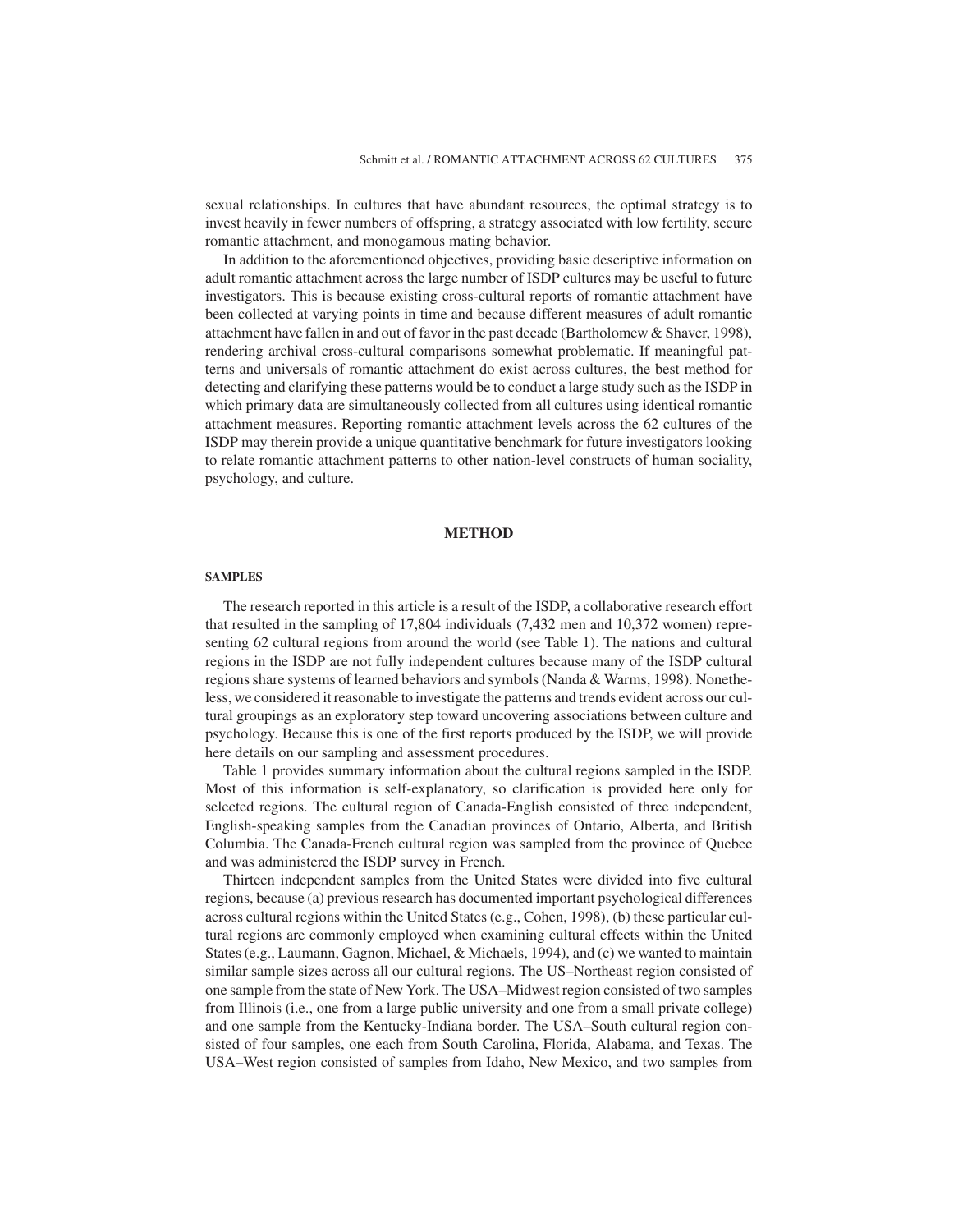California (one from Northern California and one from Southern California). The Southern California sample was administered the full ISDP survey over the Internet. The USA– Hawaii culture consisted of one sample from Hawaii, 75% of whom described themselves as Asian American or Native Hawaiian. Overall, the samples from the mainland United States consisted of 66% European American (non-Hispanic), 10% African American, 8% Hispanic American, 5% Asian American, 2% Native American, and 9% other or nondescriptive.

The placement of cultures into our three European regions (i.e., western, eastern, and southern) could be problematic because more than three regions exist in Europe, including northern, central, and other potential divisions. However, given the number and geography of nations included in the ISDP, we chose these three divisions to economize our presentation while maintaining the genuine regional variation across the European continent. The placement of Turkey in the Middle East region is also problematic in that Turkey could have been placed into Southeastern Europe, a Mediterranean, or a Southwestern Asia category. For comparative purposes, using our present groupings, we chose to place Turkey in the Middle East world region.

All of the African samples except the Democratic Republic of the Congo were administered the ISDP survey in English, and the Moroccan and Ethiopian samples' surveys contained annotated explanations for some of the most difficult words and phrases as identified in pretesting sessions. The sample from the Democratic Republic of the Congo was administered the ISDP survey in French. There were two samples from Australia, one from eastern Australia containing college students and one from western Australia that included college students and community members. The sample from Fiji was collected at the University of the South Pacific, a regional university. Although a large number of participants were from Fiji, a significant number came from surrounding nations within the Pacific Island region. Consequently, we will refer to this cultural region as the Fiji and Pacific Islands region. Although Taiwan and Hong Kong are both technically part of the nation of China, for statistical purposes, these two cultures were kept separate when conducting nation-level analyses.

Overall, this collection of cultural regions represents a diverse array of ethnic, geographic, and linguistic categories. In total, the 62 cultures of the ISDP represent 6 continents, 13 islands, 30 languages, and 56 nations. For some cultures (i.e., Australia, Austria, Canada-English, Chile, England, Germany, Israel, Malta, South Korea, Turkey, and the USA Midwest, South, and West regions), more than one sample was collected. For other cultures, more than one collaborator was involved in collecting the sample.

Most samples were comprised of college students (indicated in Table 1 under the Sample Type column by the words *college students* or *college*); some included general members of the community (indicated by *community sample* or *community*). All samples were convenience samples. Most samples were recruited as volunteers; some received course credit for participation, and others received a small monetary reward for their participation. All samples were administered an anonymous self-report survey, and most surveys were returned via sealed envelope and/or the use of a drop-box. Return rates for college student samples tended to be relatively high (around 95%), though this number was lower in some cultures. Return rates for community samples were around 50%. Not all participants received the full ISDP survey in samples from Chile, Jordan, South Africa, Fiji, India, and Bangladesh, though all samples received the measures used in this article. Further details on the sampling and assessment procedures within each of the 62 cultural regions are provided elsewhere (Schmitt et al., in press) and are available from the authors.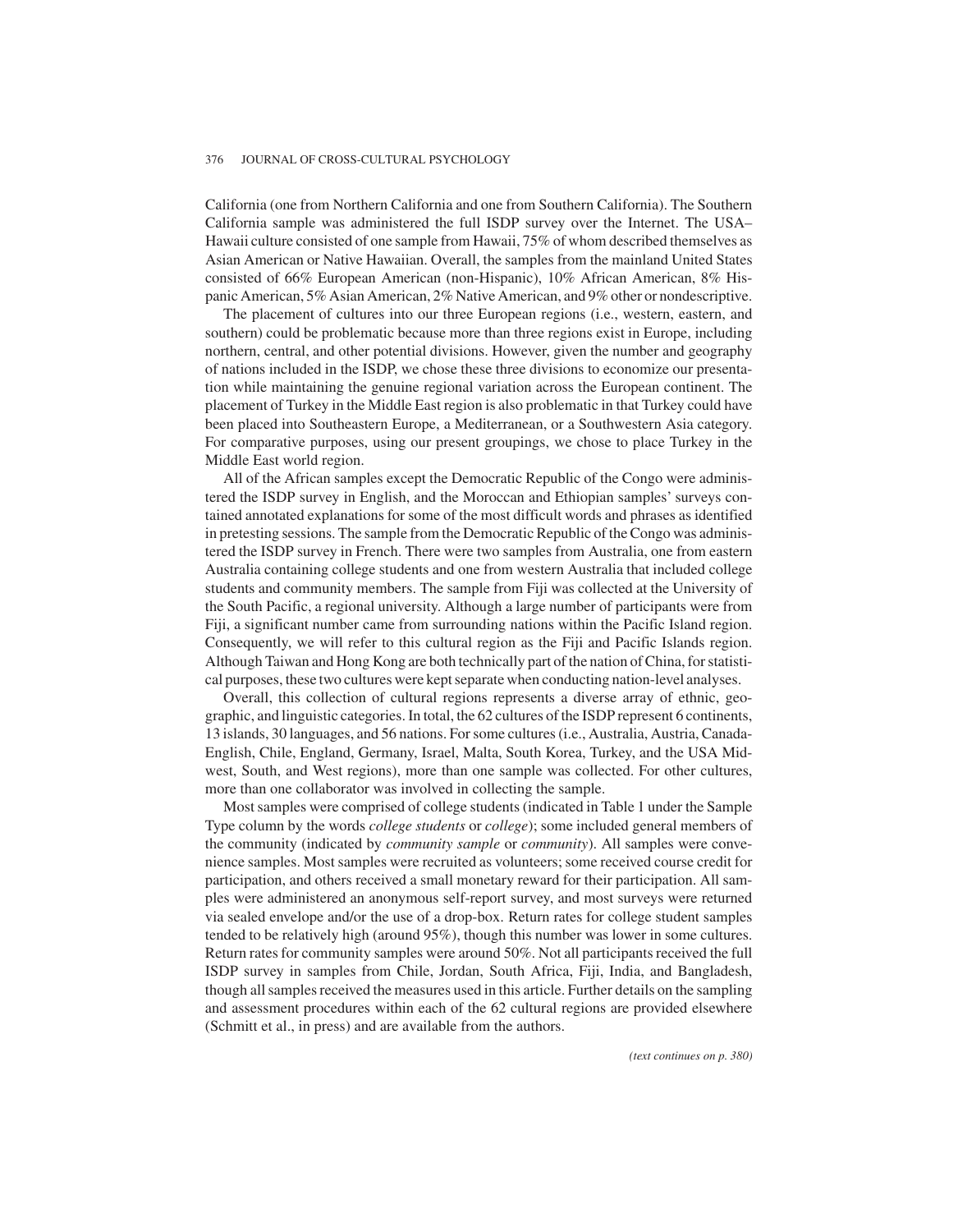|                                                 |                    | Cultural Regions of the International Sexuality Description Project |                   |                       |                   |                  |                         |                                           |               |                                          |
|-------------------------------------------------|--------------------|---------------------------------------------------------------------|-------------------|-----------------------|-------------------|------------------|-------------------------|-------------------------------------------|---------------|------------------------------------------|
|                                                 |                    |                                                                     |                   |                       | Sample Size       |                  |                         | Age                                       |               |                                          |
|                                                 |                    |                                                                     |                   | Men                   | Women             |                  | Men                     | Women                                     |               |                                          |
| Cultural Regions                                | Sample Type        | Incentive Type                                                      | Language          | $\mathbf{u}$          | $\mathbf{u}$      | Σ                | GS                      | Σ                                         | <b>GS</b>     |                                          |
| North America                                   |                    |                                                                     |                   |                       |                   |                  |                         |                                           |               |                                          |
| Canada-English<br>Canada                        |                    |                                                                     |                   |                       |                   |                  |                         |                                           |               |                                          |
|                                                 | College students   | Volunteer                                                           | English<br>French | 313<br>$\circledcirc$ | 553<br>113        | 28.0<br>21.8     | 5.2<br>9.2              | 21.3<br>28.0                              | 4.8<br>9.0    | 1.48<br>0.01                             |
| United States of America (USA)<br>Canada-French | College students   | Volunteer                                                           |                   |                       |                   |                  |                         |                                           |               |                                          |
| USA-Northeast                                   | College students   | Course credit                                                       | English           | 72                    | 156               |                  | 4.9                     |                                           | 4.9           |                                          |
| USA-Midwest                                     | College students   | Volunteer, credit                                                   | English           | 184                   | 357               | 21.7<br>21.6     | 4.4                     | 5 8 5 5 5 5<br>5 6 5 5 5 5<br>5 6 5 5 5 5 | 4.8           | $0.24$<br>1.86<br>1.74<br>1.73<br>1.73   |
| USA-South                                       | College students   | Course credit                                                       | English           | 368                   | 570               | $20.7$           | 4.7                     |                                           | 5.3           |                                          |
| USA-West                                        | College students   | Volunteer, credit                                                   | English           | 287                   | 487               | 22.0             | 5.2                     |                                           | 4.7           |                                          |
| USA-Hawaii                                      | College students   | Volunteer, credit                                                   | English           | 88                    | 224               | 22.8<br>24.2     | 8.4                     |                                           | 4.5           |                                          |
| Mexico                                          | Community sample   | Volunteer                                                           | Spanish           | 106                   | 109               |                  | 5.2                     |                                           | 7.2           | $-0.20$                                  |
| South America                                   |                    |                                                                     |                   |                       |                   |                  |                         |                                           |               |                                          |
| Peru                                            | College students   | Volunteer                                                           | Spanish           | 106                   | 100               | 22.4             | 3.7                     |                                           | 2.2           |                                          |
| Bolivia                                         | College students   | Volunteer                                                           | Spanish           | $\mathcal{S}$         | $89$              |                  |                         |                                           | 2.2           |                                          |
| $\mathrm{Chile}^{\mathrm{a}}$                   | College students   | Volunteer                                                           | Spanish           | 100                   | 212               | 22.2             | $1.7$<br>$2.1$<br>$3.5$ | <br>ភ្នាំ ភ្នំ ភ្នំ<br>ភ្នំ ភ្នំ ភ្នំ     | 3.4           | $2.46*$<br>0.06<br>0.10<br>1.10<br>1.21  |
|                                                 | College students   | Volunteer                                                           | Spanish           | $\overline{110}$      | 136               | 22.7             |                         |                                           | 3.2           |                                          |
| Argentina<br>Brazil                             | College students   | Volunteer                                                           | Portuguese        | $\overline{a}$        | 55                |                  | 4.0                     |                                           | 6.4           |                                          |
| Western Europe                                  |                    |                                                                     |                   |                       |                   |                  |                         |                                           |               |                                          |
| Finland                                         | Community sample   | Volunteer                                                           | Finnish           | $\overline{24}$       | $\infty$          | 37.8             | 13.3                    | 38.1                                      | 11.9          | $-0.09$                                  |
| United Kingdom (UK)                             |                    |                                                                     |                   |                       |                   |                  |                         |                                           |               |                                          |
| UK-Northern Ireland                             | College students   | Volunteer                                                           | English           | 56                    | 244               | 21.1             | 6.3                     | 19.9                                      | $\frac{1}{4}$ |                                          |
| UK-England                                      | College, community | Volunteer                                                           | English           | 82                    |                   | $28.1$<br>$21.4$ | $10.2$<br>3.4           | 25.7<br>21.5                              | 8.6           |                                          |
| The Netherlands                                 | College students   | Volunteer                                                           | Dutch             | 15                    | $\frac{101}{126}$ |                  |                         |                                           | 3.6           |                                          |
| Belgium (Flanders)                              | College students   | Volunteer                                                           | Dutch-Flemish     | 166                   | 356               | 19.3<br>21.7     | 2.1                     | $18.5$<br>21.6                            | 1.4           | 1.84<br>1.75<br>1.75<br>4.59**<br>4.59** |
| France                                          | College students   | Volunteer                                                           | French            | 55                    | 56                |                  | 2.0                     |                                           | 2.3           |                                          |
| Switzerland                                     | College students   | Volunteer                                                           | German            | 85                    | 129               | 24.3             | 5.8                     | 23.1                                      | 4.7           | 1.67                                     |

TABLE 1<br>Sampling Methods, Sample Sizes, and Ages Across the 62 **Sampling Methods, Sample Sizes, and Ages Across the 62 TABLE 1**

377

 $\left( continued\right)$ *(continued)*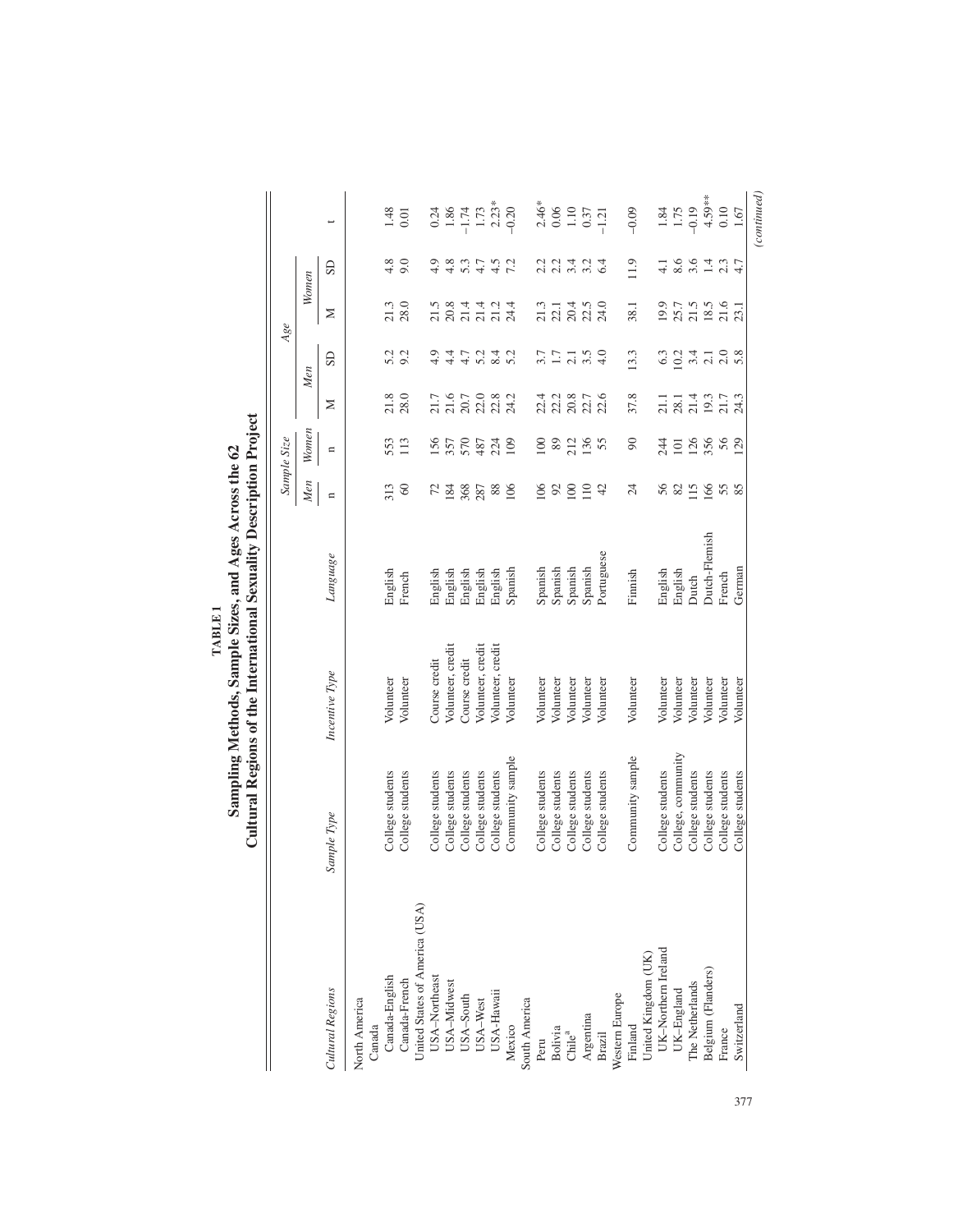|                                                                                                                                                                                                                                                                            |                    |                     |                      |                  | Sample Size |                              |                         | Age          |                          |                    |
|----------------------------------------------------------------------------------------------------------------------------------------------------------------------------------------------------------------------------------------------------------------------------|--------------------|---------------------|----------------------|------------------|-------------|------------------------------|-------------------------|--------------|--------------------------|--------------------|
|                                                                                                                                                                                                                                                                            |                    |                     |                      | Men              | Women       |                              | Men                     |              | Women                    |                    |
| Cultural Regions                                                                                                                                                                                                                                                           | Sample Type        | Incentive Type      | Language             | $\mathbf{u}$     | n           | Σ                            | SD                      | z            | SD                       | ↔                  |
| Germany                                                                                                                                                                                                                                                                    | College, community | Volunteer, monetary | German               | 294              | 496         | 29.5                         | 9.8                     | 27.0         | 9.0                      | $3.55***$          |
| Austria                                                                                                                                                                                                                                                                    | College, community | Volunteer           | German               | 207              | 260         | 26.7                         | 6.8                     | 26.4         | 7.6                      | 64.0               |
| astern Europe                                                                                                                                                                                                                                                              |                    |                     |                      |                  |             |                              |                         |              |                          |                    |
|                                                                                                                                                                                                                                                                            | College students   | Volunteer           | Estonian             | 56               | 109         | 21.5                         | 3.7                     | 23.1         | 7.0                      | $-1.92$            |
|                                                                                                                                                                                                                                                                            | College students   | Volunteer           | Latvian              | $\infty$         | 103         | 20.0                         |                         | 19.3         | 0.9                      | $2.68*$            |
|                                                                                                                                                                                                                                                                            | College students   | Volunteer           | ithuanian            | 41               | 47          |                              | $2.5$<br>$3.4$          | 20.4         |                          |                    |
|                                                                                                                                                                                                                                                                            | College students   | Volunteer           | Polish               | 309              | 537         | 13111011100<br>1311101110101 |                         |              | $2.1$<br>$5.0$<br>$8.5$  | $2.96*$<br>2.97*   |
|                                                                                                                                                                                                                                                                            | College students   | Volunteer           | Czech                | 106              | 129         |                              | 6.8                     | 23.2<br>25.6 |                          | $-0.48$            |
|                                                                                                                                                                                                                                                                            | College students   | Volunteer           | Slovak               | 84               | 100         |                              | 1.9                     | 20.6         | $1.6\,$                  | 1.99               |
|                                                                                                                                                                                                                                                                            | College, community | Volunteer           | Ukrainian            | 100              | 100         |                              | 4.6                     | 27.4         | 6.8                      | $-2.95*$           |
|                                                                                                                                                                                                                                                                            | College students   | Course credit       | Romanian             | 123              | 128         |                              |                         | 19.7         |                          | 2.31               |
|                                                                                                                                                                                                                                                                            | College students   | Volunteer           | Serbian              | $\overline{100}$ | 100         |                              | $1.8$<br>$2.3$<br>$1.9$ | 21.0         | $1.1$ $2.3$ $1.7$        | $4.20***$          |
|                                                                                                                                                                                                                                                                            | College students   | Volunteer           | Croatian             | 113              | 109         |                              |                         | 21.2         |                          | $-2.91*$<br>4.24** |
|                                                                                                                                                                                                                                                                            | College students   | Volunteer           | Slovenian            | 73               | 109         |                              | 2.2                     | 21.6         | 1.8                      |                    |
|                                                                                                                                                                                                                                                                            |                    |                     |                      |                  |             |                              |                         |              |                          |                    |
|                                                                                                                                                                                                                                                                            | College, community | Volunteer, credit   | Portuguese           | $\frac{10}{10}$  | 142         | 22.1                         | 4.5                     | 20.7         |                          | $2.94*$            |
|                                                                                                                                                                                                                                                                            | College students   | Course credit       | Spanish              | 95               | 178         | 21.3                         | 3.0                     | 20.7         | $2.7$<br>$3.1$<br>$6.7$  | 1.59               |
|                                                                                                                                                                                                                                                                            | College community  | Volunteer           | Italian              | 92               | 108         |                              | $8.0\,$                 | 22.9         |                          | 1.31               |
|                                                                                                                                                                                                                                                                            | College students   | Volunteer           | English              | 133              | 198         | 20.9                         | 4.5                     | 20.7         | 5.3                      | 0.42               |
|                                                                                                                                                                                                                                                                            | College students   | Volunteer           | Greek                | 47               | 182         | 27.1<br>22.4                 | 8.2                     | 22.3<br>20.3 | $5.\overline{0}$<br>2.4  | $5.11**$           |
|                                                                                                                                                                                                                                                                            | College students   | Volunteer           | Greek                | $\mathbb{Z}$     | 36          |                              | 3.0                     |              |                          | $2.97***$          |
|                                                                                                                                                                                                                                                                            |                    |                     |                      |                  |             |                              |                         |              |                          |                    |
|                                                                                                                                                                                                                                                                            | College students   | Volunteer           | Turkish              | 206              | 206         | 25.8                         |                         | 23.9         |                          | $2.90*$            |
|                                                                                                                                                                                                                                                                            | College students   | Volunteer           | English              | 124              | 139         | 19.8                         |                         | 19.5         | $5.15$<br>$4.7$<br>$4.5$ | 1.69               |
|                                                                                                                                                                                                                                                                            | College students   | Volunteer           | Hebrew               | 180              | 214         | 28.2                         | $7.4$ $-7.3$<br>$-7.3$  | 24.1         |                          | $6.90***$          |
|                                                                                                                                                                                                                                                                            | College students   | Volunteer           | Arabic               | 80               | 195         | 30.1                         |                         | 23.8         | 8.5                      | 5.58**             |
| Estonia<br>Latvia<br>Latvia<br>Lithuania<br>Deland<br>Czech Republic<br>Ocech Republic<br>Slovakia<br>Slovakia<br>Romania<br>Southern Europe<br>Southern Europe<br>Portugal<br>Malta<br>Malta<br>Malta<br>Malta<br>Malta<br>Malta<br>Turkey<br>Niddle East<br>Turkey<br>Tu |                    |                     |                      |                  |             |                              |                         |              |                          |                    |
|                                                                                                                                                                                                                                                                            | College students   | Volunteer           | English <sup>b</sup> | 93               | 89          | 20.4                         | 1.9                     | 20.0         | 1.7                      | 1.23               |

TABLE 1 (continued) **TABLE 1 (continued)**

378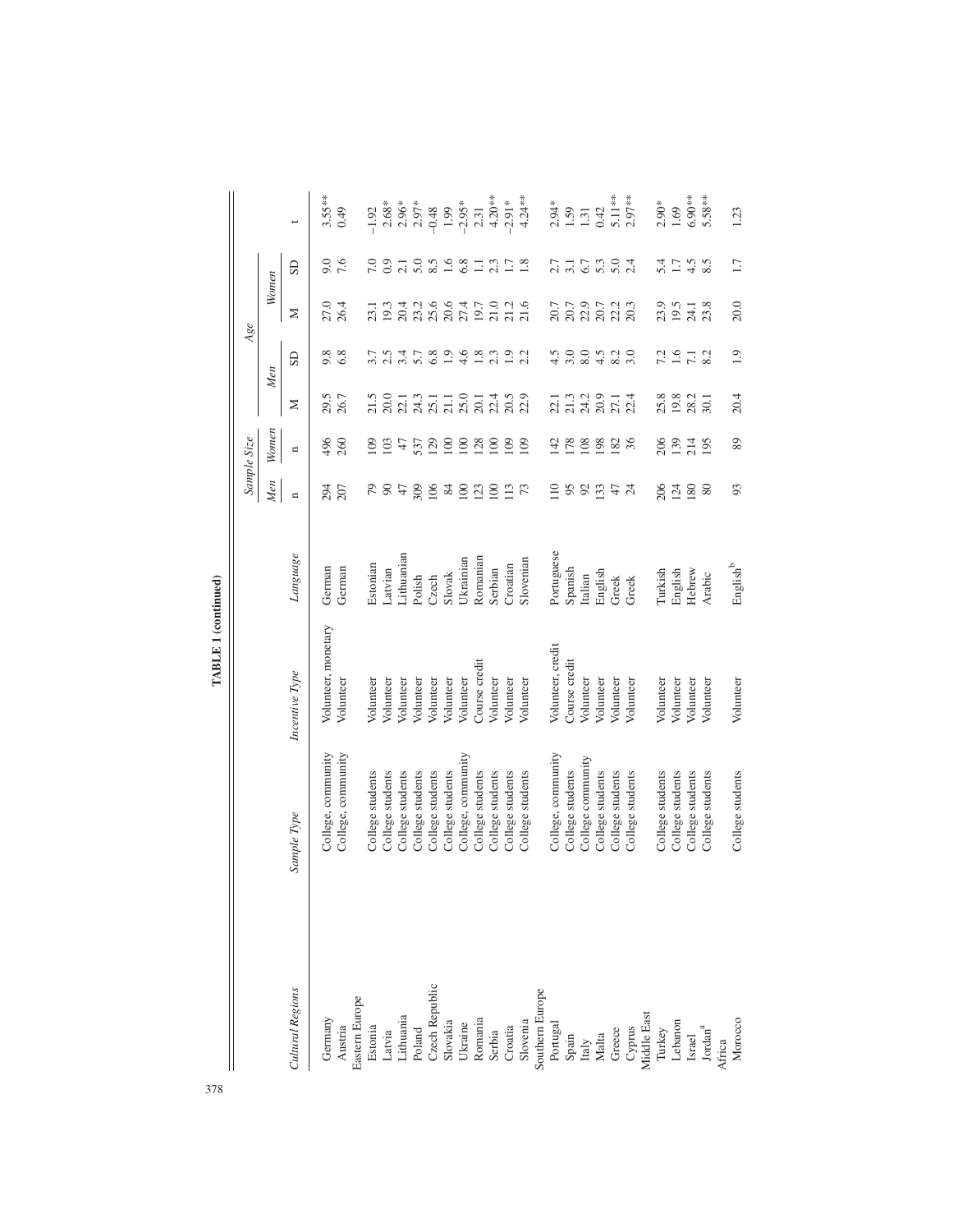| Ethiopia                                                                                                                                                                                                           | College, community | Volunteer           |                                              | $\frac{40}{5}$ | $\overline{0}$  | 32.8                 |                                                                |                        |                                                                                     | $5.60***$                               |
|--------------------------------------------------------------------------------------------------------------------------------------------------------------------------------------------------------------------|--------------------|---------------------|----------------------------------------------|----------------|-----------------|----------------------|----------------------------------------------------------------|------------------------|-------------------------------------------------------------------------------------|-----------------------------------------|
| United Republic of Tanzania                                                                                                                                                                                        | College students   | Volunteer           | English <sup>o</sup><br>English <sup>o</sup> | 93             | 43              |                      | 0. 40. 0. 40.<br>0. 40. 0. 40.                                 |                        | $4.4$<br>10.5                                                                       | 1.46                                    |
| Democratic Republic of the Congo                                                                                                                                                                                   | College, community | Volunteer           | French                                       | 126            | 66              |                      |                                                                |                        |                                                                                     |                                         |
| Zimbabwe                                                                                                                                                                                                           | College students   | Volunteer           | English                                      | $\approx$      | $\approx$       | 273<br>273<br>282    |                                                                |                        | $2.1$<br>$4.4$<br>$1.6$                                                             | $\frac{114}{2.43}$                      |
| Botswana                                                                                                                                                                                                           | College students   | Volunteer           | English                                      | 50             | 16              |                      |                                                                |                        |                                                                                     |                                         |
| South Africa <sup>a</sup>                                                                                                                                                                                          | College students   | Volunteer           | English                                      | $\approx$      | $\overline{81}$ | 21.7                 |                                                                |                        |                                                                                     | $2.68*$                                 |
| Oceania                                                                                                                                                                                                            |                    |                     |                                              |                |                 |                      |                                                                |                        |                                                                                     |                                         |
| Australia                                                                                                                                                                                                          | College students   | Volunteer, credit   | English                                      | $\overline{5}$ | 288             | 22.0                 |                                                                | 20.9                   |                                                                                     |                                         |
| New Zealand                                                                                                                                                                                                        | College students   | Volunteer, monetary |                                              | 116            | 158             | 20.9                 | $6.\overline{3}$<br>4.6                                        | 19.4<br>23.9           | 5.3<br>0.5<br>6.1                                                                   | $2.15$<br>3.41**                        |
| Fiji and Pacific Islands <sup>a</sup>                                                                                                                                                                              | College, community | Volunteer           | English<br>English <sup>b</sup>              | $\overline{8}$ | 82              | 23.7                 | 6.0                                                            |                        |                                                                                     | $-0.15$                                 |
|                                                                                                                                                                                                                    |                    |                     |                                              |                |                 |                      |                                                                |                        |                                                                                     |                                         |
| South and Southeast Asia<br>India <sup>a</sup>                                                                                                                                                                     | College students   | Volunteer           | Hindi                                        | $\infty$       | $\overline{0}$  | 21.1                 |                                                                |                        |                                                                                     | $-3.91**$                               |
| Bangladesh <sup>a</sup>                                                                                                                                                                                            | College students   | Volunteer           | Bangla                                       | 83             | $\infty$        | $21.9$<br>$23.1$     | $\begin{array}{c}\n 1.7 \\  1.3 \\  1.5 \\  0.5\n \end{array}$ |                        | $\frac{1}{2}$ $\frac{1}{2}$ $\frac{1}{2}$ $\frac{1}{2}$ $\frac{1}{2}$ $\frac{1}{2}$ |                                         |
| Malaysia                                                                                                                                                                                                           | College students   | Volunteer           | Malay                                        |                | 51              |                      |                                                                |                        |                                                                                     | $2.34$<br>$-0.12$<br>$-0.37$<br>$-0.37$ |
| Indonesia                                                                                                                                                                                                          | College students   | Volunteer           | Indonesiar                                   | 55             | 56              | 28.9                 |                                                                |                        |                                                                                     |                                         |
| Philippines                                                                                                                                                                                                        | College students   | Volunteer           | English <sup>b</sup>                         | 121            | $\overline{6}$  | 19.8                 |                                                                |                        |                                                                                     |                                         |
| East Asia                                                                                                                                                                                                          |                    |                     |                                              |                |                 |                      |                                                                |                        |                                                                                     |                                         |
| Hong Kong (China)                                                                                                                                                                                                  | College students   | Volunteer           | English <sup>b</sup>                         | $\overline{0}$ | $\Xi$           |                      |                                                                |                        |                                                                                     | $-0.70$<br>0.44                         |
| Taiwan                                                                                                                                                                                                             | College students   | Volunteer           | Mandarin                                     | 116            |                 | 20.3<br>21.4<br>21.4 | 1.6                                                            | 20.4<br>21.3<br>21.9.8 | $\frac{1}{2}$ $\frac{7}{1}$                                                         |                                         |
| South Korea                                                                                                                                                                                                        | College students   | Volunteer           | Korean                                       | 195            | 295             |                      | 2.6                                                            |                        |                                                                                     | $8.29***$                               |
| Japan                                                                                                                                                                                                              | College students   | Volunteer           | Japanese                                     | 157            | $\approx$       | 19.8                 | 1.8                                                            | 19.5                   | 2.0                                                                                 | 1.40                                    |
| Worldwide sample                                                                                                                                                                                                   | Varied             | Varied              | 30 Languages                                 | ,432           | 10,372          | 23.2                 | 6.3                                                            | 22.3                   | 5.8                                                                                 | $0.67**$                                |
| NOTE: Most samples consisted of college students (indicated above in the Sample Type column by the words <i>college students</i> or <i>college</i> ); some included general members of the commu-<br>アル・アルコウ しょうけい |                    |                     |                                              |                |                 |                      |                                                                |                        |                                                                                     | $\frac{1}{2}$                           |

nity (indicated by *community sample or community*). All samples were convenience samples. Most samples were recnited as volunteers (indicated in the Incentive Type column by *volunteer*); some received course credit for p nity (indicated by *community sample* or *community*). All samples were convenience samples. Most samples were recruited as volunteers (indicated in the Incentive Type column by *volun*teer); some received course credit for participation (indicated by *course credit or credit)*, and others received a small monetary reward for their participation (indicated by *monetary*). All samples were administered anonymous self-report surveys; most surveys were returned via sealed envelope and/or the usage of a drop box. Return rates for college student samples tended to be relatively high (around 95%); return rates for community samples were lower (around 50%). Complete details on the sampling and assessment procedures within each of the 62 cultural regions are available from the authors.

a. = Not all participants received the full International Sexuality Description Project survey.

b. = English translation included annotations with explanations of difficult words and phrases.

\**p* < .01. \*\**p* < .001.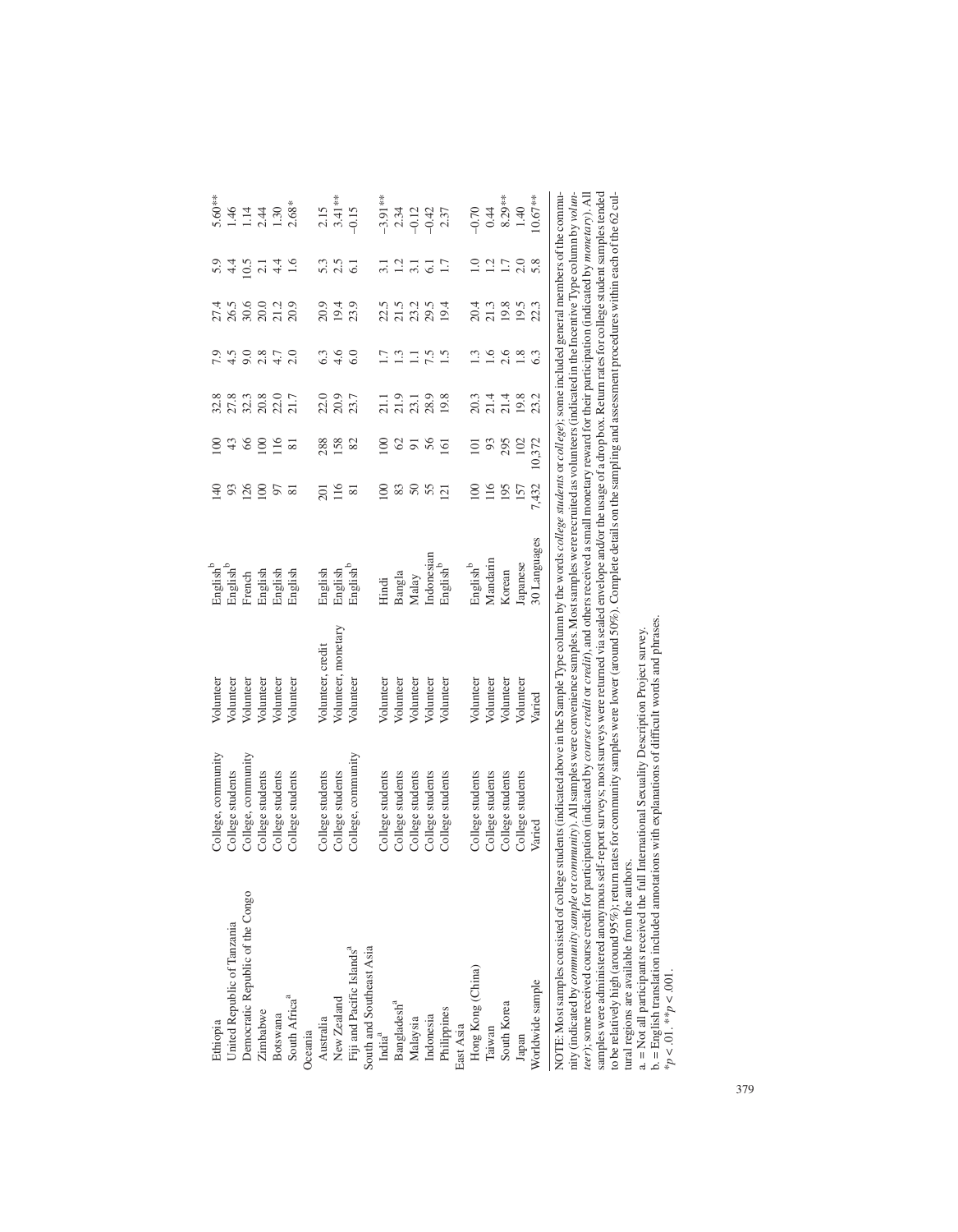#### **PROCEDURE**

All ISDP collaborators were asked to administer a nine-page survey to at least 100 men and 100 women. As seen in Table 1, most collaborators reached this approximate sample size of men and women. Participants were provided with a brief description of the study, including the information that their responses would be anonymous. The instructional set provided by each collaborator varied and was adapted to fit the specific culture and type of sample. Further details on incentives and cover stories are available from the authors. The survey took about 20 minutes to complete.

### **MEASURES**

*Translation procedures*. Researchers from cultural regions where English was not the primary language were asked to use a translation/back-translation process and to administer the ISDP survey in their native language. This procedure typically involved the primary collaborator translating the measures into the native language of the participants, and then having a second person back-translate the measures into English. Differences between the original English and the back-translation were discussed, and mutual agreements were made as to the most appropriate translation (Brislin, 1980). ISDP translators were not professionally trained translators, however, leaving open the question of translation quality. As seen in Table 1, the ISDP survey was translated into 30 different languages.

*Romantic attachment measure*. All samples were administered a two-dimension, fourcategory measure of adult romantic attachment called the Relationship Questionnaire (Bartholomew & Horowitz, 1991). This measure has one secure attachment item: "It is easy for me to become emotionally close to others. I am comfortable depending on others and having others depend on me. I don't worry about being alone or having others not accept me." Participants use a 7-point Likert-type scale to rate the secure item, ranging from 1 (*doesn't describe me*) to 7 (*very accurately describes me*), with 4 as the midpoint of the scale. High scores on the secure scale indicate a participant possesses internal working models representing a positive Model of Self and a positive Model of Other.

The Relationship Questionnaire has three items that measure insecure romantic attachment styles. The first is the dismissing romantic attachment item: "I am comfortable without close emotional relationships. It is very important to me to feel independent and self-sufficient, and I prefer not to depend on others or have others depend on me." High scores on the dismissing item indicate a positive Model of Self and a negative Model of Other. High scores on the preoccupied romantic attachment item—"I want to be completely emotionally intimate with others, but I find that others are reluctant to get as close as I would like. I am uncomfortable being without close relationships, but I sometimes worry that others don't value me as much as I value them"—correspond to a negative Model of Self and a positive Model of Other. Finally, scoring high on the fearful romantic attachment item—"I am uncomfortable getting close to others. I want emotionally close relationships, but I find it difficult to trust others completely, or to depend on them. I worry that I will get hurt if I allow myself to get too close to others"—indicates a negative Model of Self and a negative Model of Other.

An overall Model of Self scale can be created by adding together a participant's secure and dismissing scores and then subtracting the combination of preoccupied and fearful scores (see Griffin & Bartholomew, 1994a). The Model of Other scale is calculated by adding together the secure and preoccupied scores and then subtracting the combination of the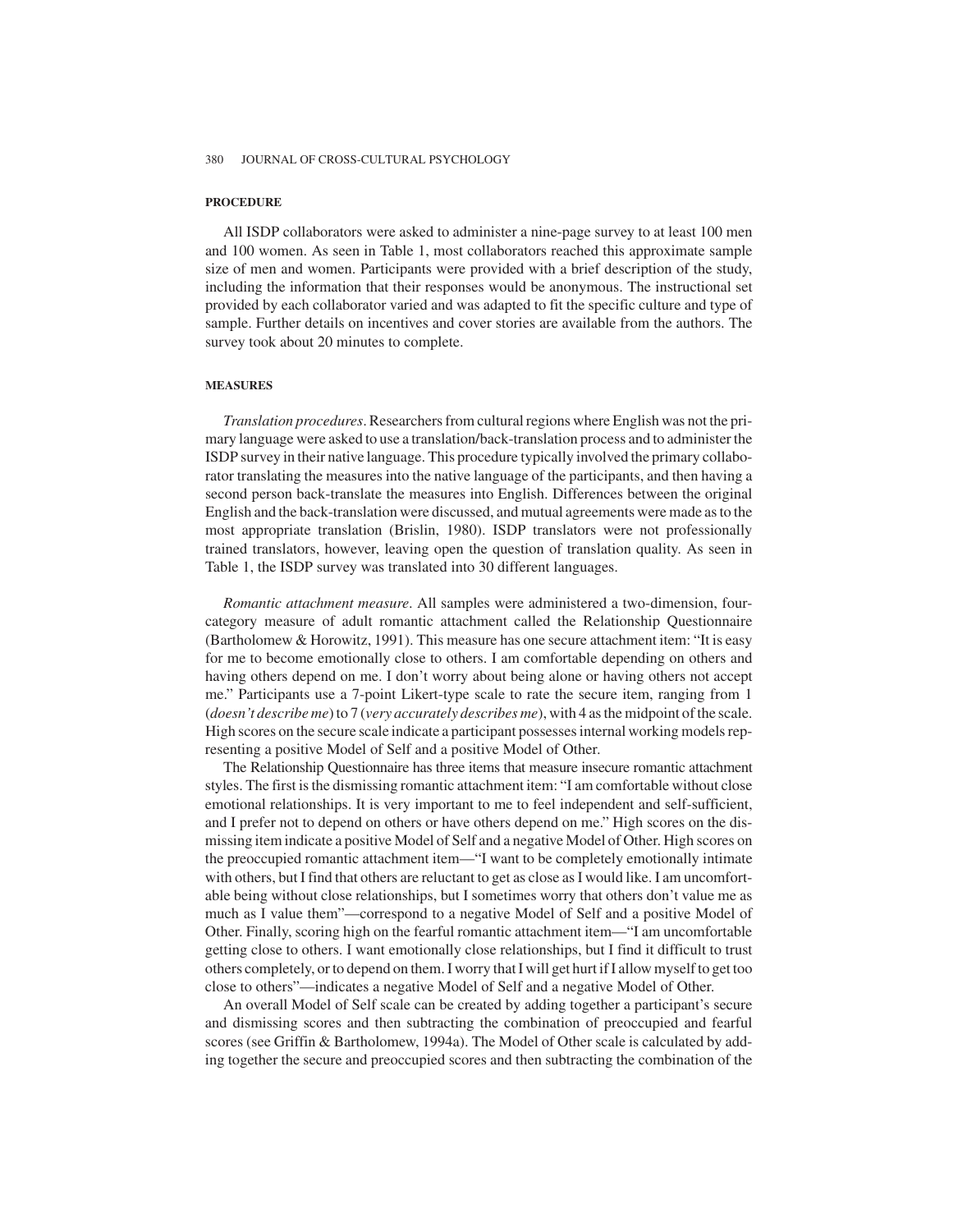dismissing and fearful scores. Although the Relationship Questionnaire is not the most recent or advanced measure of romantic attachment, we used the Relationship Questionnaire because it is relatively brief, has been implemented in multiple studies, and because it has been described as useful for examining the relationship of internal working models to external cultural criteria (Bartholomew, 1994; Griffin & Bartholomew, 1994a). In addition, the Relationship Questionnaire is the only measure, among popular measures of attachment, to demonstrate independence from self-deceptive biases (Leak & Parsons, 2001).

*Self-esteem measure*. All participants were asked to complete a measure of global selfesteem, Rosenberg's Self-Esteem Scale (Rosenberg, 1965). This scale contains 10 counterbalanced 4-point items ranging from *strongly agree* to *strongly disagree*. The self-esteem scale is coded so that higher scores indicate higher levels of global self-esteem. This measure has been validated across several cultures (e.g., Pullmann & Allik, 2000), and it was expected that high scores on this measure would tend to relate positively to a participant's internal working Model of Self across all cultures. In this report, only those cultures in which the self-esteem scale had at least an appreciable level of internal reliability (i.e.,  $\alpha \geq 0.30$ ; see Robinson, Shaver, & Wrightsman, 1991) were used in analyses.

*Personality trait measure*. Participants were administered the BFI (Benet-Martinez & John, 1998). The BFI has been used effectively across cultures and languages (Benet-Martinez & John, 1998) and contains an agreeableness scale that may be related to the attachment Model of Other dimension as outlined by Bartholomew and Horowitz (1991). Many of the items of this scale are indicative of prosociality and positive attitudes toward others, including items that connote interpersonal trust (e.g., "I see myself as someone who is generally trusting"), kindness (e.g., "I see myself as someone who is considerate and kind to almost everyone"), and altruism (e.g., "I see myself as someone who is helpful and unselfish with others"). For further discussion of the links between agreeableness and prosocial behaviors, see Graziano and Eisenberg (1997). The agreeableness scale score is computed by taking the mean of nine counter-balanced items rated on a scale from 1 = *disagree strongly* to 5 = *agree strongly*, with 3 indicating *neither agree nor disagree*. High scores on the agreeableness scale indicated higher levels of prosociality. Only those cultures in which the scale had appreciable internal reliability (defined as alpha greater than .30) were used in analyses. It was expected that those who score high in prosociality would tend to have a more positive Model of Other. Participants were also asked to complete several measures not used in the present analyses.

*Sociocultural correlates of romantic attachment*. We obtained national fertility rate information from the United Nations Development Programme (2001) for 54 of our 56 nations (data were not available for Serbia or Taiwan). Other sociocultural variables of special interest included the Human Development Index (United Nations Development Programme, 2001), per capita GDP (United Nations Development Programme, 2001), and national profiles of individualism versus collectivism (Hofstede, 2001). Each of these variables was chosen because of its potential relationships with attachment, because of its utility in characterizing national cultures in previous research (e.g., Van de Vliert, Schwartz, Huismans, Hofstede, & Daan, 1999), and because the variables have been assessed in a sufficient number of cultures to make correlational analyses meaningful.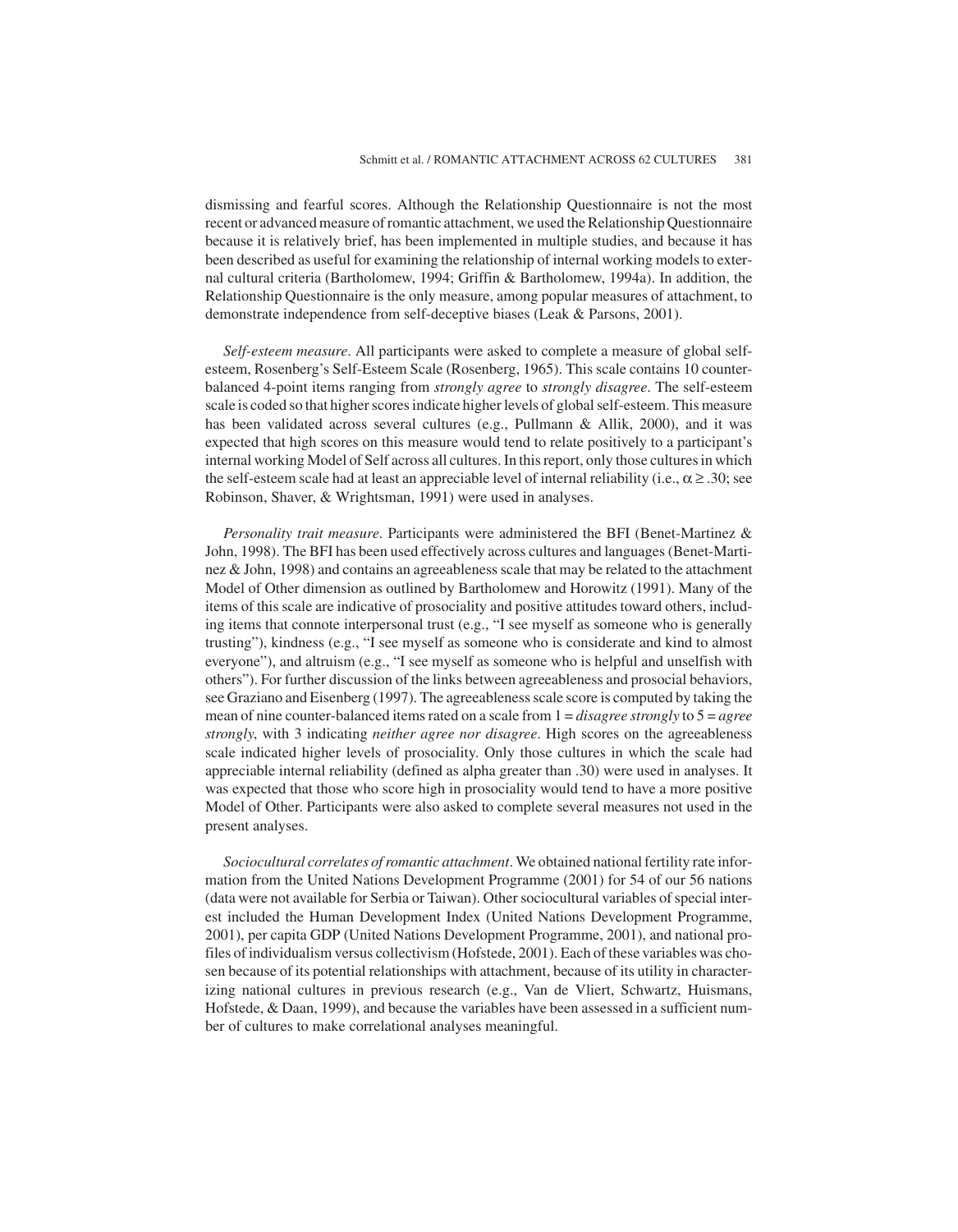# **RESULTS**

In this article, we considered a feature of attachment psychology to be a true *cultural universal* if 100% of cultural regions possessed the attribute. For example, if an attachment scale significantly correlated with a personality scale in the same way across all cultures, we would regard this feature to be a cultural universal. Few features displayed this level of stability across all 62 cultural regions of the ISDP. Even so, there are several reasons why a culture may not display an association between variables in a given sample even though the relationship exists in all cultures (see Brown, 1991; Lonner, 1980). In addition, no cross-cultural study is free from sampling error, and in the current study, there was some degree of variability in methodology as well as numerous independent translations of the ISDP survey. Consequently, we used a range of terms to designate qualified levels of cultural universality.

We described an attribute as a *near universal* if more than 74% but less than 100% of cultural regions possessed the attribute. We also used the term *prevailing trend* to describe attributes displayed in more than 50% but less than 75% of the cultural regions of the ISDP. This depiction of cultural universality is derived from the work of Brown (1991), and readers may wish to consult Cronk (1999), Gaulin (1997), Lonner (1980), Tooby and Cosmides (1992), and Williams and Best (1990) for more information on the complexities of evaluating the cultural universality of psychological phenomena.

# **OBJECTIVE 1: ARE THE MODEL OF SELF AND MODEL OF OTHER SCALES VALID WITHIN CULTURES?**

We evaluated the construct validity of the Model of Self and Model of Other scales of the Relationship Questionnaire (Bartholomew & Horowitz, 1991; Griffin & Bartholomew, 1994a) by determining whether the scales correlated with external criteria in a consistent way within all cultures.

*Model of Self*. We first examined whether the Model of Self scale derived from the Relationship Questionnaire correlated with a self-esteem measure. The partial correlations between the Model of Self scale and Rosenberg's (1965) Self-Esteem Scale (controlling for age and gender) are listed down the first data column of Table 2. Correlations in Table 2 were corrected for attenuation within each sample because of the unreliability of the self-esteem scale (see Kaplan & Saccuzzo, 1993). In almost all cultural regions for which correlations could be computed (55 out of 60, or 92%), Model of Self scores positively correlated with self-esteem scores. This provided cross-cultural evidence for the near universal convergent validity of the Model of Self scale.

The second avenue for evaluating the construct validity of the Model of Self scale was to relate the scale to a measure that should be relatively unassociated with positive views of the self. One such scale is the agreeableness scale from the Big Five Inventory. Across the cultural regions of the ISDP, the Model of Self scale was statistically unrelated to agreeableness in 70% of cultures. This provided some cross-cultural evidence of the discriminant validity of the Model of Self scale. Overall, the Model of Self scale possessed substantial construct validity across cultures, supporting the hypothesis that an internal working Model of Self is a fundamental component of human psychology (Bowlby, 1988).

*Model of Other*. We evaluated the validity of the Model of Other scale by examining whether Model of Other scores correlated with a prosociality measure. The partial correla-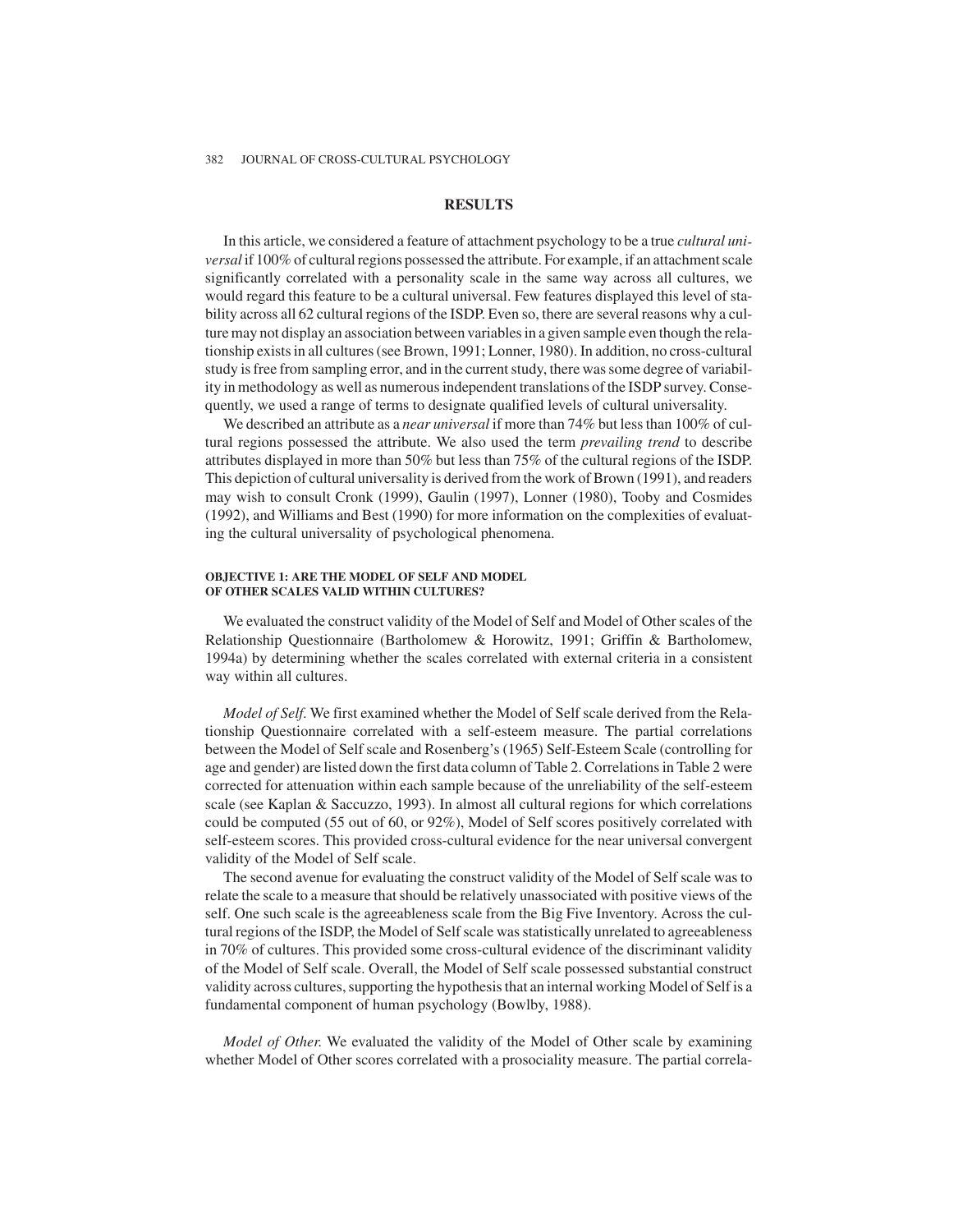tions between Model of Other and BFI agreeableness (controlling for age and gender, and corrected for attenuation due to unreliability) are listed down the right side of Table 2. In a majority of cultural regions (75%), the Model of Other scale significantly correlated in a positive direction with agreeableness. This provided cross-cultural evidence for the convergent validity of the Model of Other scale, meeting our universality criterion of a near universal across cultures.

The second avenue for evaluating the validity of Model of Other scale was to relate it to a measure that is unassociated with positive views of others, such as self-esteem. As seen in Table 2, the Model of Other scale was statistically unrelated to the Self-Esteem Scale in 65% of cultures constituting the ISDP. This provided cross-cultural evidence of a prevailing trend supporting the discriminant validity of the Model of Other scale. Overall, the Model of Other scale possessed construct validity across most cultures, affirming the general proposition that an internal working Model of Other is a fundamental component of human psychology (Bowlby, 1988).

### **OBJECTIVE 2: DO THE MODEL OF SELF AND MODEL OF OTHER DIMENSIONS UNDERLIE VARIOUS ROMANTIC ATTACHMENT STYLES IN THE SAME WAY ACROSS CULTURES?**

The second major objective of this study was to test the universality of the two-dimension, four-category model of romantic attachment postulated by Bartholomew and Horowitz (1991). According to this view of attachment, the Model of Self and Model of Other dimensions should be orthogonal constructs that independently underlie the various forms of secure and insecure romantic attachment in systematic ways.

*Models of Self and Other should not correlate*. The first avenue for testing the universality of the two-dimension, four-category model of romantic attachment was to correlate composite scores of Model of Self and Other within each of the 62 cultural regions. If the different categories of romantic attachment are to be considered combinations of two independent dimensions, then the two basic Model of Self and Model of Other scales should not significantly correlate with one another.

We found general support for the universality of orthogonal Model of Self and Model of Other dimensions. In 50 of 62 ISDP cultures (80%), the correlation between Model of Self and Other was nonsignificant. In 10 cultural regions (Canada-English, USA–Midwest, USA–West, USA–Hawaii, Northern Ireland, Germany, Serbia, Turkey, Israel, and Australia), the dimensions were positively correlated; in 2 cultural regions (Zimbabwe and the South Korea), the two dimensions were negatively correlated. In each case, however, these significant correlations were quite small in magnitude (around  $r = |.16|$ ). These findings are similar to those reported by Bartholomew and Horowitz (1991), and document a near universal feature of romantic attachment psychology—Models of Self and Other are independent constructs across most cultures.

*Secure attachment should be negatively correlated with fearful attachment*. If the four scales of the Relationship Questionnaire form a two-dimensional structure with independent dimensions of self and other, then the secure scale should negatively correlate with the fearful scale (Bartholomew & Horowitz, 1991). This is because secure romantic attachment contains a positive internal Model of Self and a positive internal Model of Other, whereas fearful romantic attachment contains precisely the opposite—a negative Model of Self and a nega-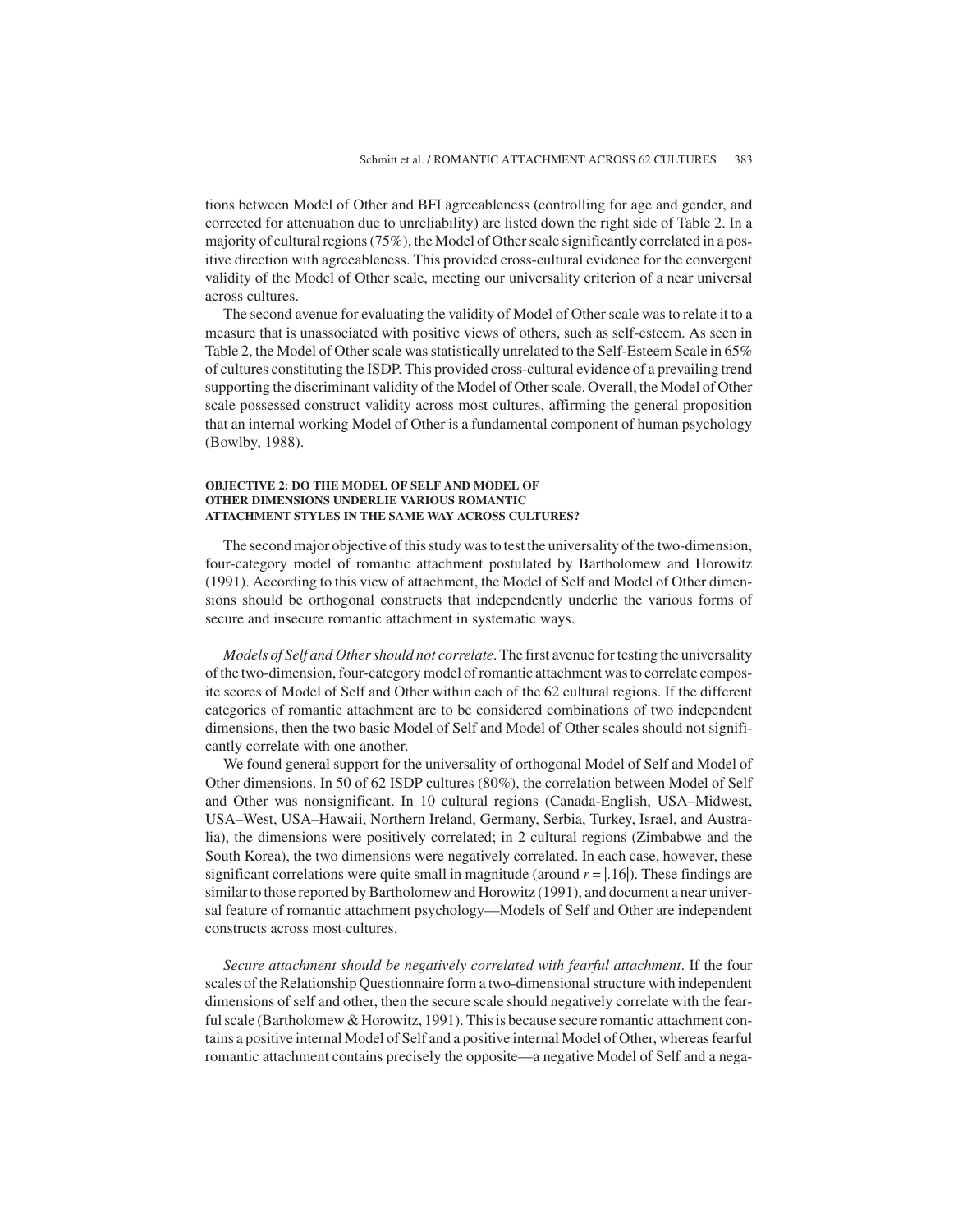# **TABLE 2 Models of Self and Other Related to Self-Esteem and Agreeableness (Controlling for Age and Gender) Across the 62 Cultural Regions of the International Sexuality Description Project**

|                                |              | Model of Self |              | Model of Other |
|--------------------------------|--------------|---------------|--------------|----------------|
| <b>Cultural Regions</b>        | Self-Esteem  | Agreeableness | Self-Esteem  | Agreeableness  |
| North America                  |              |               |              |                |
| Canada                         |              |               |              |                |
| Canada-English                 | $.42**$      | $.22**$       | $.15***$     | $.27**$        |
| Canada-French                  | $.53**$      | $.36**$       | .04          | .07            |
| United States of America (USA) |              |               |              |                |
| <b>USA-Northeast</b>           | $.38**$      | .13           | .06          | $.30**$        |
| USA-Midwest                    | $.50**$      | $.18**$       | $.12*$       | $.32**$        |
| USA-South                      | $.37**$      | $.18**$       | .09          | $.28**$        |
| USA-West                       | $.45**$      | $.24**$       | .07          | $.32**$        |
| USA-Hawaii                     | $.42**$      | .09           | $.14*$       | $.15*$         |
| Mexico                         | $.29**$      | .02           | .07          | $.23**$        |
| South America                  |              |               |              |                |
| Peru                           | $.42**$      | $.30**$       | .00          | .14            |
| <b>Bolivia</b>                 | $.49*$       | .05           | $-.18*$      | .01            |
| Chile                          | $.40**$      | $.28**$       | .14          | .48**          |
| Argentina                      | $.32**$      | $-.02$        | .01          | $.40**$        |
| <b>Brazil</b>                  | .22          | $-.01$        | .01          | .04            |
| Western Europe                 |              |               |              |                |
| Finland                        | $.61**$      | .06           | .02          | $.47**$        |
| United Kingdom (UK)            |              |               |              |                |
| UK-Northern Ireland            | $.32**$      | .06           | $.14*$       | $.31**$        |
| UK-England                     | $.31***$     | .07           | .11          | .08            |
| The Netherlands                | $.45**$      | $.24**$       | $.18*$       | $.33**$        |
| Belgium                        | $.34**$      | .11           | $.14*$       | $.23**$        |
| France                         | $.26*$       | $-.12$        | .13          | .21            |
| Switzerland                    | $.55**$      | $.17*$        | .13          | $.29**$        |
| Germany                        | $.44**$      | $.12*$        | .11          | $.27**$        |
|                                | $.35***$     | .11           | $.23**$      | $.32**$        |
| Austria                        |              |               |              |                |
| Eastern Europe                 |              |               |              |                |
| Estonia                        | $.44**$      | .05           | .00          | $.32**$        |
| Latvia                         | $.42**$      | .02           | .07          | .12            |
| Lithuania                      | $.30*$       | $-.20$        | .01          | .21            |
| Poland                         | $.35**$      | .04           | $.16**$      | $.19**$        |
| Czech Republic                 | $.40**$      | .13           | $.26**$      | $.25**$        |
| Slovakia                       | $.39**$      | .12           | $.18*$       | $.35**$        |
| Ukraine                        | Low $\alpha$ | Low $\alpha$  | Low $\alpha$ | Low $\alpha$   |
| Romania                        | $.30**$      | $-.05$        | $.23**$      | $.39**$        |
| Serbia                         | $.36**$      | .06           | $.25**$      | $.20*$         |
| Croatia                        | $.36**$      | .07           | $-.04$       | $.16*$         |
| Slovenia                       | $.28**$      | $.18*$        | .14          | $.44**$        |
| Southern Europe                |              |               |              |                |
| Portugal                       | $.35**$      | $-.02$        | .00          | $.25**$        |
| Spain                          | $.32**$      | .09           | .07          | $.33**$        |
| Italy                          | $.31***$     | $.19*$        | $.21*$       | $.24**$        |
| Malta                          | $.42**$      | .11           | $-.04$       | $.13*$         |
| Greece                         | $.32**$      | .11           | $.28**$      | $.36**$        |
| Cyprus                         | $.47**$      | .14           | $.35**$      | $.36**$        |

*(continued)*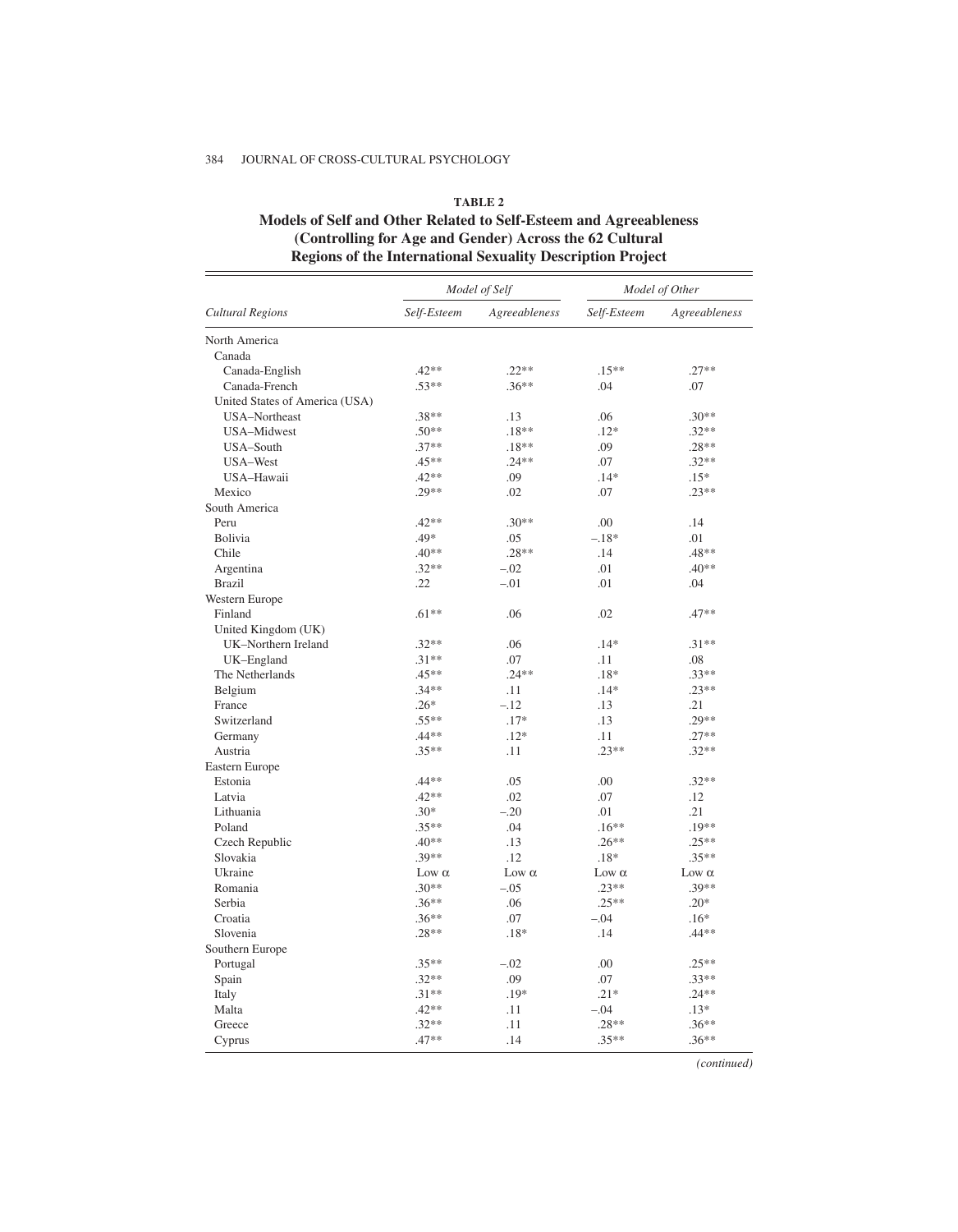|                          |              | Model of Self |              | Model of Other |
|--------------------------|--------------|---------------|--------------|----------------|
| <b>Cultural Regions</b>  | Self-Esteem  | Agreeableness | Self-Esteem  | Agreeableness  |
| Middle East              |              |               |              |                |
| Turkey                   | $.47**$      | $-.04$        | $.15**$      | $.19**$        |
| Lebanon                  | $.35***$     | $-.03$        | .00          | $.32**$        |
| Israel                   | $.30**$      | $.26**$       | .04          | $.42**$        |
| Jordan                   | $-.22*$      | $-.01$        | $-.06$       | $-.09$         |
| Africa                   |              |               |              |                |
| Morocco                  | $.17*$       | $-.09$        | $-.07$       | $.16*$         |
| Ethiopia                 | $-.04$       | $-.01$        | $-.10$       | .00            |
| Tanzania                 | $.41**$      | $-.01$        | $-.12$       | .10            |
| Congo                    | $.22**$      | $.47**$       | $-.03$       | $.17*$         |
| Zimbabwe                 | $.28**$      | .10           | $.16*$       | .09            |
| Botswana                 | $.26**$      | .14           | .08          | $.18*$         |
| South Africa             | Missing data | .07           | Missing Data | $.17*$         |
| Oceania                  |              |               |              |                |
| Australia                | $.46**$      | $.15*$        | .08          | $.20**$        |
| New Zealand              | $.42**$      | $.26**$       | $.36**$      | $.24**$        |
| Fiji and Pacific Islands | $.37**$      | .18           | $-.06$       | .06            |
| South and Southeast Asia |              |               |              |                |
| India                    | $.36**$      | .01           | $-.16$       | $.20*$         |
| Bangladesh               | $-.11$       | .11           | .01          | $-.01$         |
| Malaysia                 | $.29**$      | $-.01$        | $-.25**$     | $.23*$         |
| Indonesia                | .07          | $.54**$       | .10          | .15            |
| Philippines              | $.35***$     | .12           | $-.09$       | $.14*$         |
| East Asia                |              |               |              |                |
| Hong Kong                | $.21*$       | .13           | $-.02$       | $.23**$        |
| Taiwan                   | $.39**$      | $.34***$      | .01          | $.26**$        |
| South Korea              | $.24***$     | .00           | .07          | $.54**$        |
| Japan                    | $.32**$      | .01           | .19*         | $.33**$        |
| Worldwide sample         | $.32**$      | $.11**$       | $.08**$      | $.18**$        |

|  | <b>TABLE 2 (continued)</b> |
|--|----------------------------|
|--|----------------------------|

NOTE: All correlation coefficients represent partial correlations controlling for age and gender and corrected for attenuation due to unreliability within each culture. *Low* α indicates that a scale had inadequate internal reliability for meaningful correlations within a cultural sample; *Missing data* indicates that a measure was not included in a cultural sample's ISDP survey.

 $**p* < .01. ***p* < .001.$ 

tive Model of Other. Bartholomew and Horowitz (1991) originally reported a significant negative correlation between self-reported levels of secure and fearful romantic attachment,  $r(75) = -.55, p < .001.$ 

We examined the correlation between secure and fearful romantic attachment, controlling for the effects of gender and age, within each of the 62 ISDP cultural regions. Although each cultural region was an independent sample with its own degrees of freedom, we conservatively set alpha at .01. This seemed reasonable given most of our sample sizes and the magnitude of the relationship between secure and fearful attachment found in previous studies (e.g., Bartholomew & Horowitz, 1991). Because these attachment scales were one-item measures, we were unable to correct each correlation for attenuation due to measurement unreliability (Kaplan & Saccuzzo, 1993). The correlations we report, therefore, should be considered conservative underestimates of the true correlations within each sample.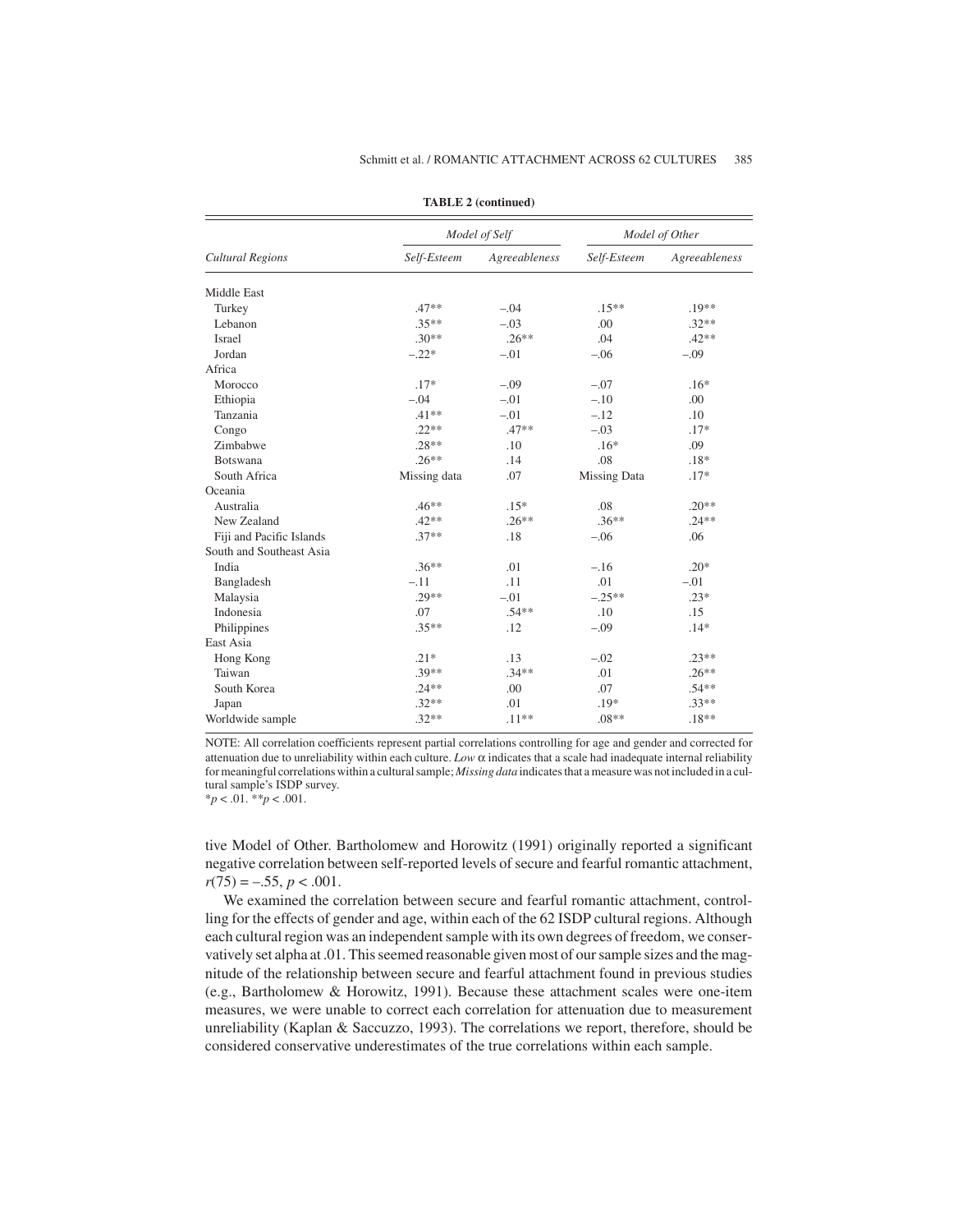We found across 39 of 62 cultures (63%) that secure attachment was significantly correlated in the negative direction with fearful romantic attachment (see Table 3). Although every region from Canada and the United States displayed the expected pattern, the negative relationship between secure and fearful attachment only qualified as a prevailing trend across all ISDP cultural regions. The major exceptions to this trend occurred in all 7 samples from Africa, and most samples from both Asian regions failed to display the expected correlational pattern. In contrast, the predicted pattern was clearly evident, and reached the near universal level, in Western Europe (89%), North America (88%), Southern Europe (86%), and among the largely Westernized cultures of Australia and New Zealand.

It appeared that the predicted negative or bipolar secure versus fearful relationship was largely limited to Western cultures. It is possible that translation problems caused the lack of correlation among non-English-speaking samples. On the other hand, the magnitude of each correlation, even among English-speaking cultures, was less than that reported by Bartholomew and Horowitz (1991). Overall, this test provided partial support for the universality of the four-category model of romantic attachment.

*Preoccupied attachment should be negatively correlated with dismissing attachment*. If the four scales of the Relationship Questionnaire form a two-dimensional structure with orthogonal dimensions of self and other, then the preoccupied scale should negatively correlate with the dismissing scale. This is because preoccupied romantic attachment contains a negative Model of Self and a positive Model of Other, whereas dismissing romantic attachment contains a positive Model of Self and a negative Model of Other. Bartholomew and Horowitz (1991) reported a significant negative correlation between self-reported levels of preoccupied and dismissing romantic attachment,  $r(75) = -0.50$ ,  $p < .001$ .

We found that only 25% of cultural regions showed the expected pattern (see Table 3). This failed to qualify the negative correlation of preoccupied romantic attachment with dismissing romantic attachment as any type of cultural universal. As with the secure-fearful correlation, evidence in favor of the four-category model appeared limited to Western cultures, especially the United States and Canada. One exception to this was the full support of the four-category model in Taiwan, Hong Kong, and India.

*Four attachment scales should form two dimensions*. A final way to evaluate the universality of the two-dimension, four-category model of attachment is to explore the internal factor structure of the Relationship Questionnaire across cultures. We used the factor analytic techniques reported by Bartholomew and Horowitz (1991) to explore the dimensionality of romantic attachment across the individual 62 cultures and 10 world regions of the ISDP. A principle components analysis using varimax rotation of the four attachment items revealed that, at both the individual culture level and the world-region level, two factors were appropriate for explaining variation among the romantic attachment scales. Across the 10 world regions, for example, two dimensions consistently emerged with eigen values above 1.0 and accounted for 64.8% of the variance in North America, 62.0% of the variance in South America, 65.3% of the variance in Western Europe, 61.1% of the variance in Eastern Europe, 63.1% of the variance in Southern Europe, 61.2% of the variance in the Middle East, 59.9% of the variance in Africa, 65.4% of the variance in Oceania, 58.1% of the variance in South and Southeast Asia, and 61.7% of the variance in East Asia. By this measure, the twodimensional structure of romantic attachment is a true cultural universal.

This result should be interpreted with some caution, however, because the precise factor structure varied substantively across individual cultures and world regions. In North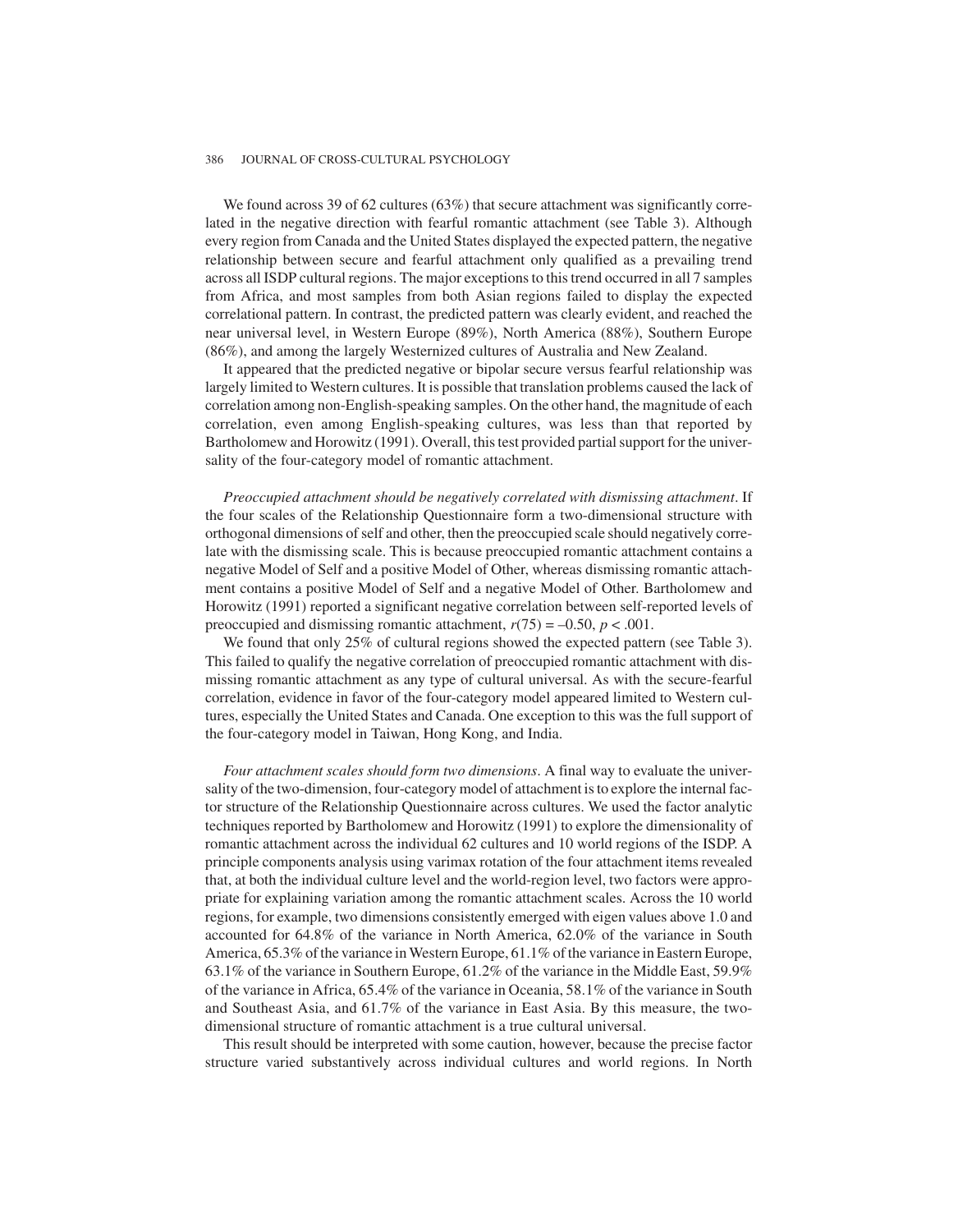# **Regions of the International Sexuality Description Project** *Attachment Styles Hypothesized to be Negatively Correlated Cultural Regions Secure and Fearful Preoccupied and Dismissing* North America Canada Canada-English  $-0.5^{**}$   $-17^{**}$   $-10^{**}$ Canada-French  $-21^*$   $-10$ United States of America (USA) USA–Northeast  $-0.28**$  –  $-0.26**$ USA-Midwest – $38^{**}$  –  $11^*$ <br>USA-South –  $34^{**}$  –  $34^{**}$  –  $19^{**}$ USA–South  $-34**$   $-19**$ <br>USA–West  $-39**$   $-11**$ USA–West  $-0.39**$  –  $-0.21**$ USA–Hawaii  $-40**$  –  $-11$ Mexico  $.02$  .11 South America Peru  $-22^*$   $-04$ Bolivia  $-05$  –  $-05$ Chile  $-0.32**$  –.32<sup>\*\*</sup> –.10  $\text{Argentina}$   $-10$  .03 Brazil  $-10$   $-24$ Western Europe  $-08$  . 00 United Kingdom (UK) UK–Northern Ireland  $-34**$  .00<br>UK–England  $-39**$   $-25**$ UK–England – $.39^{**}$  –  $.25^{**}$  –  $.15^{**}$  –  $.15^{**}$ The Netherlands –  $-38^{**}$  –  $15^{*}$ <br>Belgium –  $27^{**}$  –  $14^{**}$ Belgium  $-27**$  –  $-14**$ France  $-33^{**}$  –.22 Switzerland  $-34**$   $-06$ <br>Germany  $-33**$   $-04$ Germany  $-0.33**$   $-0.4$ Austria  $-23**$   $-02$ Eastern Europe Estonia –  $-32**$  –  $-16$ Latvia  $-20^*$   $-12$  $L$ ithuania  $-0.06$ Poland  $-27**$  .02 Czech Republic  $-34**$  –.02 Slovakia –  $-28**$  –  $-04$ Ukraine  $-07$  .04 Romania  $-24**$   $-02$ Serbia  $-0.38**$  –.04 Croatia –.09 –.14 Slovenia  $-31**$  .09 Southern Europe Portugal  $-24**$  –  $-14$ Spain  $-17^*$   $-13$ Italy  $-20^*$   $-66$ Malta  $-26**$  –  $-11*$ Greece  $-26**$  – 12  $C$ yprus 10.05

# **TABLE 3 Intercorrelations of Romantic Attachment Scores**

**(Controlling for Age and Gender) Across the 62 Cultural**

*(continued)*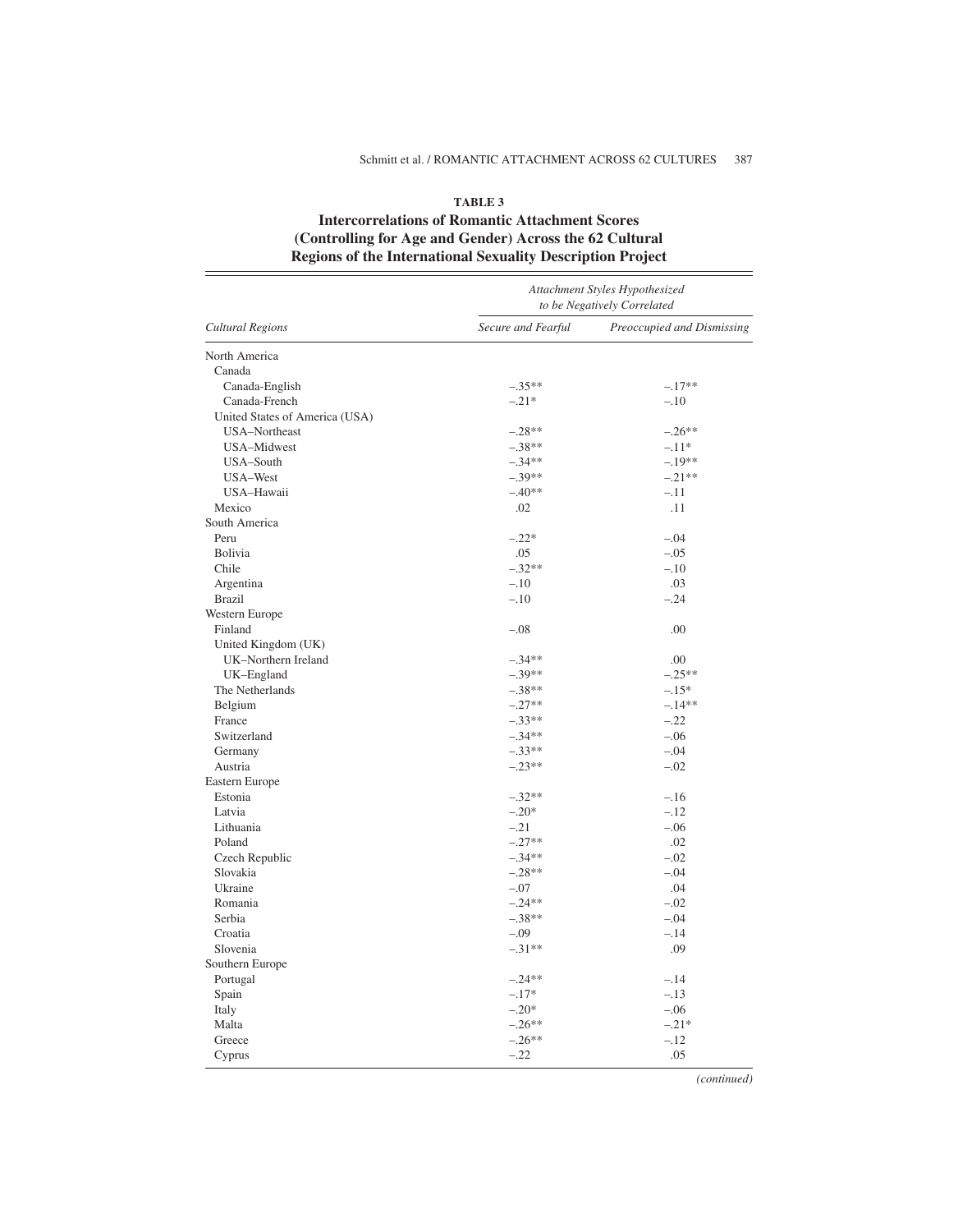| <b>Cultural Regions</b><br>Middle East | Secure and Fearful | Preoccupied and Dismissing |
|----------------------------------------|--------------------|----------------------------|
|                                        |                    |                            |
|                                        |                    |                            |
| Turkey                                 | $-.35**$           | $-.05$                     |
| Lebanon                                | $-.22**$           | $-.10$                     |
| Israel                                 | $-.29**$           | $-.02$                     |
| Jordan                                 | $-.03$             | .10                        |
| Africa                                 |                    |                            |
| Morocco                                | $-.07$             | .10                        |
| Ethiopia                               | .02                | .01                        |
| Tanzania                               | .12                | .01                        |
| Congo                                  | $-.12$             | .11                        |
| Zimbabwe                               | .14                | $-.18*$                    |
| <b>Botswana</b>                        | .07                | .05                        |
| South Africa                           | $-.05$             | $-.06$                     |
| Oceania                                |                    |                            |
| Australia                              | $-.39**$           | $-.19**$                   |
| New Zealand                            | $-.38**$           | $-.27**$                   |
| Fiji and Pacific Islands               | .01                | $-.17$                     |
| South and Southeast Asia               |                    |                            |
| India                                  | $-.19*$            | $-.21*$                    |
| Bangladesh                             | .01                | $-.08$                     |
| Malaysia                               | $.26*$             | .10                        |
| Indonesia                              | .14                | $-.01$                     |
| Philippines                            | $-.01$             | $-.06$                     |
| East Asia                              |                    |                            |
| Hong Kong                              | $-.19*$            | $-.18*$                    |
| Taiwan                                 | $-.19*$            | $-.19*$                    |
| South Korea                            | .11                | .01                        |
| Japan                                  | $-.13$             | $-.12$                     |
| Worldwide sample                       | $-.22**$           | $-.06**$                   |

**TABLE 3 (continued)**

NOTE: All correlation coefficients represent partial correlations controlling for age and gender within each culture. \**p* < .01. \*\**p* < .001.

America, Oceania, and South and Southeast Asia, the four romantic attachment scales formed the two-dimensional structure as postulated by Bartholomew and Horowitz (1991). On one component, secure attachment was the polar opposite of fearful attachment. On the other component, preoccupied attachment was the polar opposite of dismissing attachment. In addition, the secure and fearful attachment poles were unrelated or orthogonal to the preoccupied and dismissing attachment poles.

In South America, Western Europe, Eastern Europe, the Middle East, Africa, and East Asia, however, the dismissing attachment scale tended to move away from secure attachment and toward the fearful scale. The fearful scale also was positioned differently in these world regions, moving closer to the preoccupied scale. In other words, the three forms of insecure attachment coalesced slightly and formed a cluster of insecure attachment that contrasted with the secure scale (see also Sümer & Güngör, 1999). According to this test, the two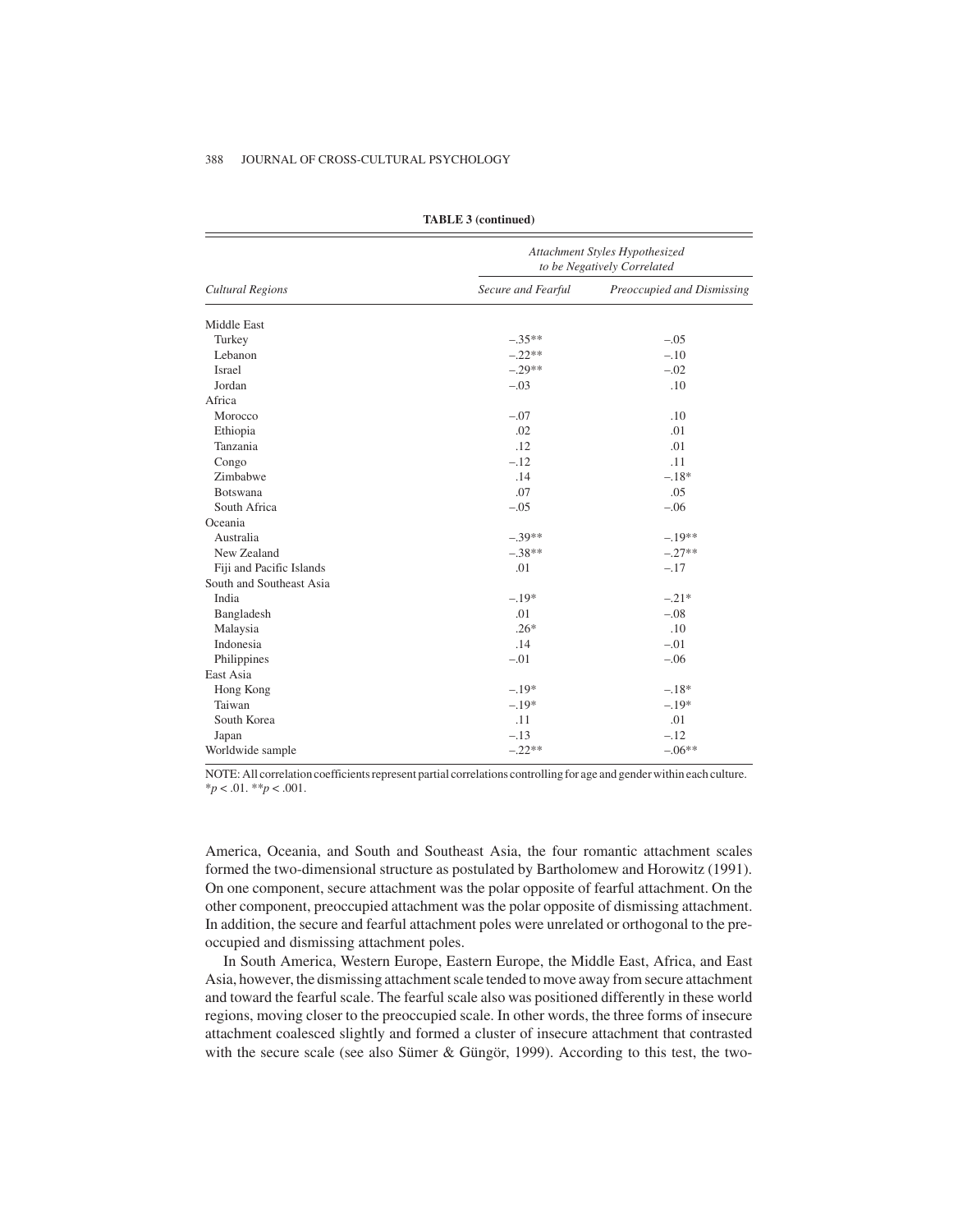dimension, four-category model of attachment postulated by Bartholomew and Horowitz (1991) lacked cultural universality.

# **OBJECTIVE 3: IS THE SECURE FORM OF ROMANTIC ATTACHMENT NORMATIVE ACROSS CULTURES?**

According to the normativity hypothesis (van IJzendoorn & Sagi, 1999), the secure form of attachment is a normative feature of our species and so should be the most commonly observed romantic attachment orientation across cultures. Because the typological categorization of individuals using the Relationship Questionnaire is not advised, due, in part, to the frequency of so-called ties in categorization (Bartholomew & Horowitz, 1991), we were restricted to evaluating this hypothesis by comparing the mean levels of secure romantic attachment to the other three insecure attachment means.

Using this procedure, we found some support for the normativity hypothesis. As seen down the left side of Table 4, secure romantic attachment received the highest ratings in 79% (49 of 62) of ISDP cultural regions. Furthermore, when secure romantic attachment appeared lower than other forms of attachment, in most cultures these differences were nonsignificant. Some findings did run counter to the normativity hypothesis. Levels of dismissing romantic attachment were significantly higher than levels of secure romantic attachment in the cultural regions of Bolivia,  $t(178) = -2.81$ ,  $p < .01$ ; Belgium,  $t(513) = -1.95$ ,  $p <$ .05; Ethiopia, *t*(230) = –7.81, *p* < .001; and Malaysia, *t*(131) = –3.09, *p* < .01. Levels of preoccupied romantic attachment were significantly higher than levels of secure attachment in Ethiopia,  $t(226) = -3.34$ ,  $p < .001$  and Japan,  $t(256) = -2.69$ ,  $p < .01$ . Levels of fearful romantic attachment were significantly higher than levels of secure attachment in the cultures of Belgium,  $t(511) = -5.82$ ,  $p < .001$ ; Ethiopia,  $t(224) = -2.68$ ,  $p < .01$ ; and Indonesia,  $t(101) = -2.09$ ,  $p < .05$ . Although our results do not provide the ideal test of the normativity hypothesis, our findings do indicate that the secure form of romantic attachment is normative in most, but not all, human cultures.

#### **OBJECTIVE 4: ARE EAST ASIANS PARTICULARLY HIGH ON PREOCCUPIED ROMANTIC ATTACHMENT?**

After controlling for age and gender in an ANCOVA with*world region* as the independent variable, we found a main effect of world region on preoccupied romantic attachment, *F*(9, 17,410) = 33.72,  $p < .001$ ,  $\eta^2 = .02$ . Using Bonferroni's adjustment for multiple post hoc comparisons, we found that people from South and Southeast Asia (*M* = 3.98) and East Asia (*M* = 3.95) tended to have higher levels of preoccupied romantic attachment than others. This relationship seems to support the view that in many Asian cultures, validation (in this case romantic validation) is heavily dependent on the opinion of others (Markus & Kitayama, 1991). This relationship is also consistent with cultural variation in childhood attachment (van IJzendoorn & Sagi, 1999) and with previous studies comparing romantic attachment styles among East Asian and American cultures (e.g., Soon & Malley-Morrison, 2000).

Looking across individual countries, we found that preoccupied romantic attachment was associated with previously documented national characteristics in ways that support this interpretation. For example, after collapsing our 62 cultural regions down to 56 nations and comparing these nation-level romantic attachment scores to data previously reported on core cultural values in 49 nations (Hofstede, 2001), we found preoccupied romantic attachment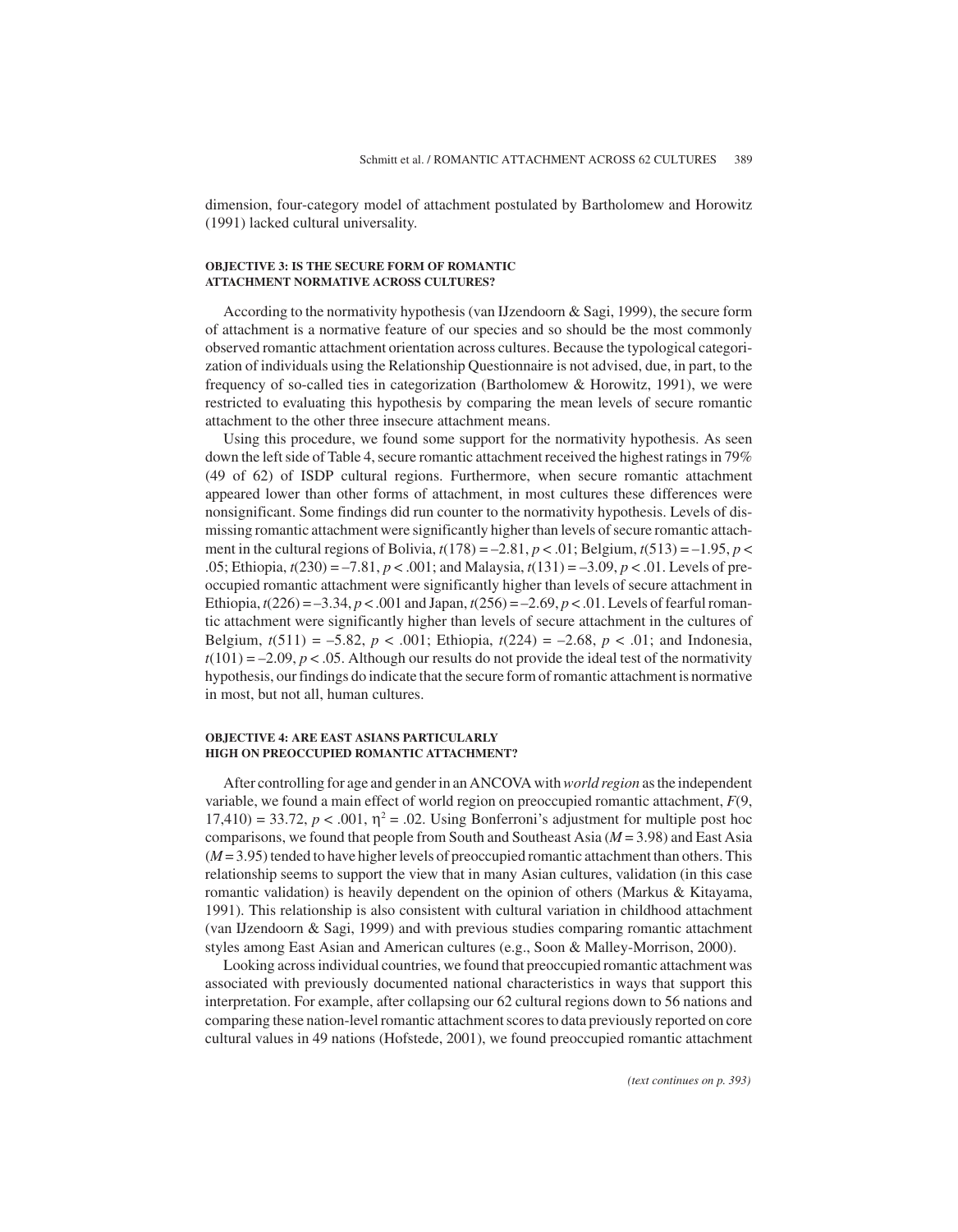|                                | the 62 Cultural Regions of the International Sexuality Description Project |                                     |                                        |                                 |                               |                                                           |                                         |                                      |                                                                              |                                                           |                                                                                                           |                            |
|--------------------------------|----------------------------------------------------------------------------|-------------------------------------|----------------------------------------|---------------------------------|-------------------------------|-----------------------------------------------------------|-----------------------------------------|--------------------------------------|------------------------------------------------------------------------------|-----------------------------------------------------------|-----------------------------------------------------------------------------------------------------------|----------------------------|
|                                | Secure                                                                     |                                     |                                        | Dismissing                      | Preoccupied                   |                                                           |                                         | Fearful                              |                                                                              | Model of Self                                             | Model of Other                                                                                            |                            |
| Cultural Region                | Σ                                                                          | GS                                  | Σ                                      | <b>GS</b>                       | Σ                             | <b>GS</b>                                                 | $\geq$                                  | GS                                   | Σ                                                                            | <b>GS</b>                                                 | $\geq$                                                                                                    | <b>GS</b>                  |
| North America                  |                                                                            |                                     |                                        |                                 |                               |                                                           |                                         |                                      |                                                                              |                                                           |                                                                                                           |                            |
| Canada                         |                                                                            |                                     |                                        |                                 |                               |                                                           |                                         |                                      |                                                                              |                                                           |                                                                                                           |                            |
| Canada-English                 |                                                                            |                                     |                                        |                                 |                               | 1.71                                                      |                                         | 1.91                                 |                                                                              | 3.70                                                      | 0.31                                                                                                      | 3.89                       |
| Canada-French                  | 4.56<br>4.23                                                               | 1.53                                | 3.89<br>3.57                           | 1.61<br>1.79                    | 3.28                          | 1.87                                                      | 3.55<br>3.36                            | 1.89                                 | $1.52$<br>1.35                                                               | 3.91                                                      | 0.34                                                                                                      | 3.73                       |
| United States of America (USA) |                                                                            |                                     |                                        |                                 |                               |                                                           |                                         |                                      |                                                                              |                                                           |                                                                                                           |                            |
|                                |                                                                            |                                     |                                        |                                 |                               |                                                           |                                         | 2.00                                 |                                                                              |                                                           |                                                                                                           | 4.00                       |
| USA-Northeast<br>USA-Midwest   |                                                                            | $\frac{85}{20}$                     |                                        |                                 |                               |                                                           |                                         | 1.95                                 |                                                                              | $\frac{4.00}{3.79}$                                       |                                                                                                           | 3.95                       |
| USA-South                      |                                                                            |                                     |                                        |                                 |                               |                                                           |                                         |                                      |                                                                              |                                                           |                                                                                                           |                            |
| USA-West                       | 4 4 4 4 4 9<br>4 4 4 4 4 9<br>4 4 4 4 4 9                                  | $\frac{6360}{1000}$                 | $3.198880$<br>$4.198880$<br>$4.198880$ | 1.78<br>1.66<br>1.71.88<br>1.91 | 335 883<br>335 883<br>335 335 | $\frac{175}{171}$<br>$\frac{20}{171}$<br>$\frac{20}{171}$ | $3.5198$<br>3.513.75.51<br>3.513.513.51 | $1.92$<br>$2.01$<br>$2.00$           | $\frac{105}{1.5}$<br>$\frac{5}{1.9}$<br>$\frac{10}{1.9}$<br>$\frac{10}{1.8}$ | $3.82$<br>$4.07$<br>$3.91$                                | $-0.19$<br>$0.25$<br>$0.31$<br>$0.07$<br>$0.18$<br>$-0.06$                                                | $4.12$<br>$4.18$<br>$4.00$ |
| USA-Hawaii                     |                                                                            |                                     |                                        |                                 |                               |                                                           |                                         |                                      |                                                                              |                                                           |                                                                                                           |                            |
| Mexico                         |                                                                            |                                     |                                        |                                 |                               |                                                           |                                         |                                      |                                                                              | $\overline{41}$                                           |                                                                                                           | 3.70                       |
| South America                  |                                                                            |                                     |                                        |                                 |                               |                                                           |                                         |                                      |                                                                              |                                                           |                                                                                                           |                            |
| Peru                           |                                                                            |                                     |                                        |                                 |                               |                                                           |                                         | $\overline{1.91}$                    |                                                                              |                                                           |                                                                                                           |                            |
| Bolivia                        |                                                                            | $1.50$<br>$1.50$                    |                                        | LT.1                            |                               |                                                           |                                         | 1.94                                 | 1.18<br>1.14<br>1.73<br>0.89                                                 | 3.73<br>3.67<br>3.69                                      |                                                                                                           | 3.82<br>3.57               |
| Chile                          |                                                                            |                                     |                                        |                                 |                               |                                                           |                                         |                                      |                                                                              |                                                           |                                                                                                           | 3.49                       |
| Argentina<br>Brazil            | $4.8000$<br>$4.80000$<br>$4.8000$                                          | $\overline{147}$                    | 3.71<br>4.29<br>3.18                   | $\frac{60}{171}$                | 3.47<br>3.40<br>3.17          | $1.87$<br>$1.89$<br>$0.9$<br>$0.1$                        | $3.5888$<br>3.3.88                      | $1.83$<br>1.99                       |                                                                              |                                                           | $7480$<br>$-9.51$<br>$-1.32$<br>$-0.12$                                                                   | 3.65                       |
|                                | 3.57                                                                       | 1.65                                | 3.39                                   | 1.64                            | 3.32                          | 1.54                                                      |                                         | 2.03                                 | 0.01                                                                         | 4.32                                                      |                                                                                                           | 3.32                       |
| Western Europe                 |                                                                            |                                     |                                        |                                 |                               |                                                           |                                         |                                      |                                                                              |                                                           |                                                                                                           |                            |
| Finland                        | 4.54                                                                       | 1.49                                | 3.22                                   | 1.72                            | 3.18                          | 1.56                                                      | 2.89                                    | 1.73                                 | 1.65                                                                         | 3.17                                                      | 1.61                                                                                                      | 3.46                       |
| United Kingdom (UK)            |                                                                            |                                     |                                        |                                 |                               |                                                           |                                         |                                      |                                                                              |                                                           |                                                                                                           |                            |
| UK-Northern Ireland            |                                                                            | 1.55                                |                                        | $\vec{e}$                       |                               | 1.72                                                      |                                         |                                      | 0.98                                                                         |                                                           |                                                                                                           | 3.94                       |
| UK-England                     |                                                                            | 1.54                                |                                        |                                 |                               |                                                           |                                         |                                      |                                                                              |                                                           |                                                                                                           |                            |
| The Netherlands                |                                                                            | $-54$                               |                                        |                                 |                               |                                                           |                                         |                                      |                                                                              |                                                           |                                                                                                           |                            |
| Belgium                        |                                                                            | 1.57                                |                                        |                                 |                               |                                                           |                                         |                                      |                                                                              |                                                           |                                                                                                           | $3.75$<br>$3.75$<br>$4.34$ |
| France                         |                                                                            |                                     |                                        |                                 |                               |                                                           |                                         |                                      |                                                                              |                                                           |                                                                                                           |                            |
| Switzerland                    |                                                                            | $rac{6}{1}$ $rac{7}{1}$ $rac{6}{1}$ | 585855546<br>58585546                  | 160777088119011                 |                               | $1.67$<br>$1.78$<br>$1.78$<br>$1.8$<br>$1.8$              |                                         | 1.78<br>1.78 9.9.01<br>1.1.1.90 0.01 | $1.33$<br>$-0.36$<br>$-1.27$<br>$-1.54$<br>$-1.54$                           | 9 7 7 9 8 9 9 9 9<br>9 7 9 8 9 9 9 9 9<br>9 9 9 9 9 9 9 9 | $\begin{array}{c} 0.34 \\ 0.34 \\ 0.53 \\ -1.10 \\ 0.38 \\ 0.39 \\ -1.08 \\ 0.36 \\ -0.32 \\ \end{array}$ | 3.53                       |
| Germany                        |                                                                            |                                     |                                        |                                 |                               |                                                           |                                         |                                      |                                                                              |                                                           |                                                                                                           | 3.94<br>3.99               |
| Austria                        |                                                                            |                                     |                                        |                                 |                               |                                                           |                                         |                                      |                                                                              |                                                           |                                                                                                           |                            |

390**TABLE 4**

 $\label{eq:trans1} \begin{array}{ll} \textsc{rank} & \textsc{rank} \\ \textsc{Rank} & \textsc{R} \\ \textsc{Stmend} \end{array}$  Romantic Attachment Profiles (Controlling for Age and Gender) Across **Romantic Attachment Profiles (Controlling for Age and Gender) Across**

390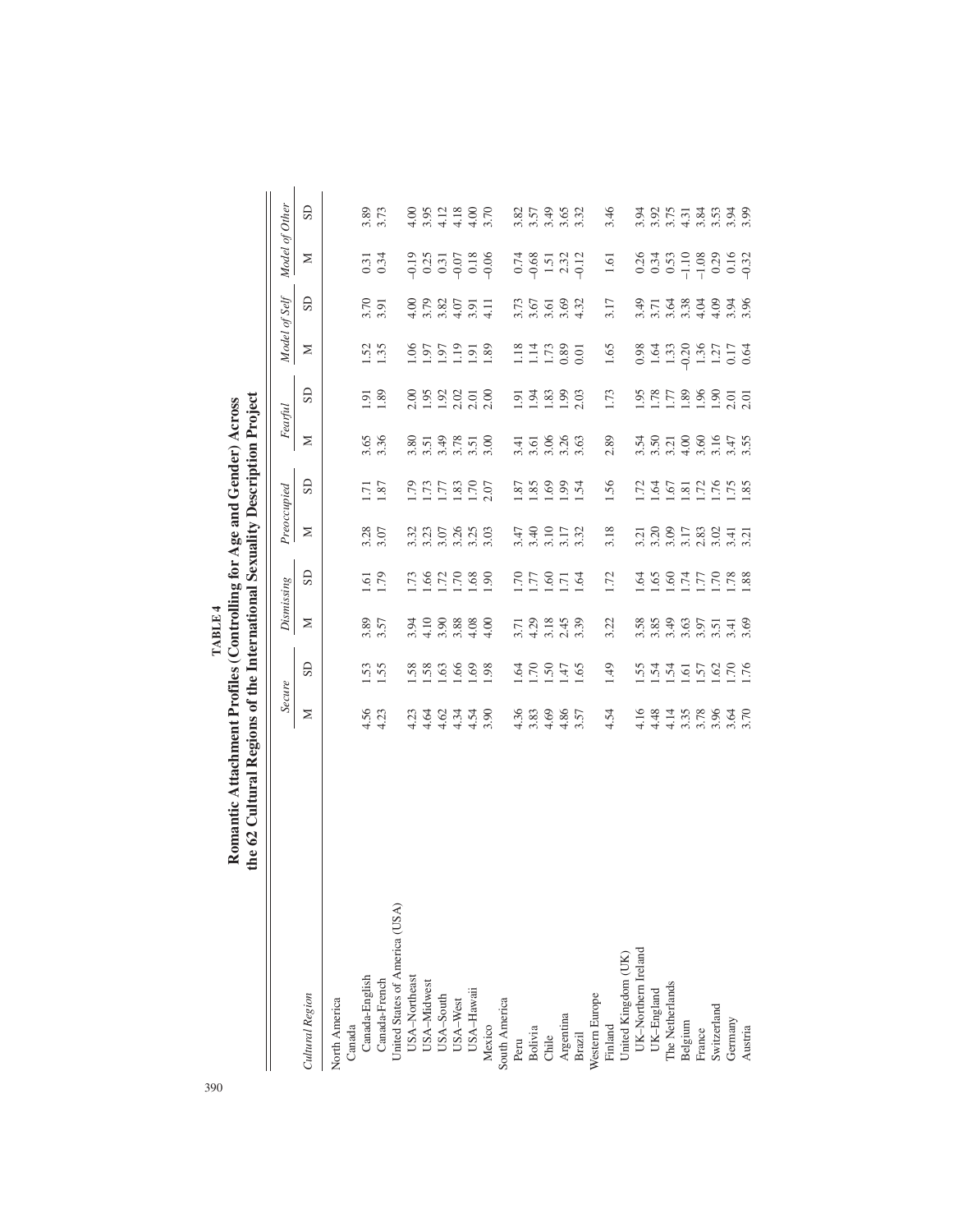| <b>Eastern</b> Europe                                                                                                                                                                                                                                            |                                                          |                                                |                                               |                      |                                          |                                                                          |                                        |                                                  |                                                       |                                                                                                                                                                                                                                |                                                                                                                        |
|------------------------------------------------------------------------------------------------------------------------------------------------------------------------------------------------------------------------------------------------------------------|----------------------------------------------------------|------------------------------------------------|-----------------------------------------------|----------------------|------------------------------------------|--------------------------------------------------------------------------|----------------------------------------|--------------------------------------------------|-------------------------------------------------------|--------------------------------------------------------------------------------------------------------------------------------------------------------------------------------------------------------------------------------|------------------------------------------------------------------------------------------------------------------------|
| Estonia                                                                                                                                                                                                                                                          |                                                          |                                                |                                               |                      |                                          |                                                                          |                                        |                                                  |                                                       |                                                                                                                                                                                                                                |                                                                                                                        |
|                                                                                                                                                                                                                                                                  |                                                          |                                                |                                               |                      |                                          |                                                                          |                                        |                                                  |                                                       |                                                                                                                                                                                                                                |                                                                                                                        |
|                                                                                                                                                                                                                                                                  |                                                          |                                                |                                               |                      |                                          |                                                                          |                                        |                                                  |                                                       |                                                                                                                                                                                                                                |                                                                                                                        |
|                                                                                                                                                                                                                                                                  |                                                          |                                                |                                               |                      |                                          |                                                                          |                                        |                                                  |                                                       |                                                                                                                                                                                                                                |                                                                                                                        |
| Latvia<br>Lithuania<br>Poland<br>Czech Republic<br>Czech Republic                                                                                                                                                                                                |                                                          |                                                |                                               |                      |                                          |                                                                          |                                        |                                                  |                                                       |                                                                                                                                                                                                                                |                                                                                                                        |
|                                                                                                                                                                                                                                                                  |                                                          |                                                |                                               |                      |                                          |                                                                          |                                        |                                                  |                                                       |                                                                                                                                                                                                                                |                                                                                                                        |
| Ukraine                                                                                                                                                                                                                                                          |                                                          |                                                |                                               |                      |                                          |                                                                          |                                        |                                                  |                                                       |                                                                                                                                                                                                                                |                                                                                                                        |
| Romania                                                                                                                                                                                                                                                          |                                                          |                                                |                                               |                      |                                          |                                                                          |                                        |                                                  |                                                       |                                                                                                                                                                                                                                |                                                                                                                        |
| Serbia                                                                                                                                                                                                                                                           |                                                          |                                                |                                               |                      |                                          |                                                                          |                                        |                                                  |                                                       |                                                                                                                                                                                                                                |                                                                                                                        |
| Croatia                                                                                                                                                                                                                                                          |                                                          |                                                |                                               |                      |                                          |                                                                          |                                        |                                                  |                                                       |                                                                                                                                                                                                                                |                                                                                                                        |
|                                                                                                                                                                                                                                                                  |                                                          |                                                |                                               |                      |                                          |                                                                          |                                        |                                                  |                                                       |                                                                                                                                                                                                                                |                                                                                                                        |
|                                                                                                                                                                                                                                                                  |                                                          |                                                |                                               |                      |                                          |                                                                          |                                        |                                                  |                                                       |                                                                                                                                                                                                                                |                                                                                                                        |
|                                                                                                                                                                                                                                                                  |                                                          |                                                |                                               |                      |                                          |                                                                          |                                        |                                                  |                                                       |                                                                                                                                                                                                                                |                                                                                                                        |
|                                                                                                                                                                                                                                                                  |                                                          |                                                |                                               |                      |                                          |                                                                          |                                        |                                                  |                                                       |                                                                                                                                                                                                                                |                                                                                                                        |
|                                                                                                                                                                                                                                                                  |                                                          |                                                |                                               |                      |                                          |                                                                          |                                        |                                                  |                                                       |                                                                                                                                                                                                                                |                                                                                                                        |
|                                                                                                                                                                                                                                                                  |                                                          |                                                |                                               |                      |                                          |                                                                          |                                        |                                                  |                                                       |                                                                                                                                                                                                                                |                                                                                                                        |
|                                                                                                                                                                                                                                                                  |                                                          |                                                |                                               |                      |                                          |                                                                          |                                        |                                                  |                                                       |                                                                                                                                                                                                                                |                                                                                                                        |
| Slovenia<br>Southern Europe<br>Portugal<br>Portugal<br>Spain<br>Middle East<br>Coreco<br>Turkey<br>Lebanon<br>Lebanon<br>Lebanon<br>Middle East<br>Lebanon<br>Middle East<br>Lebanon<br>Middle East<br>Lebanon<br>Middle East<br>Middle East<br>Lebanon<br>Morco |                                                          | $3,30$<br>$3,30$<br>$3,30$<br>$3,46$<br>$3,30$ |                                               |                      |                                          | 1<br>1988 1989 1989 1989 1980 1981<br>1982 1983 1980 1980 1980 1980 1981 |                                        |                                                  |                                                       | $0.5851$ $0.583$ $0.533$ $0.533$ $0.533$ $0.533$ $0.533$ $0.533$ $0.533$ $0.533$ $0.533$ $0.533$ $0.533$ $0.533$ $0.533$ $0.533$ $0.533$ $0.533$ $0.533$ $0.533$ $0.533$ $0.533$ $0.533$ $0.533$ $0.533$ $0.533$ $0.533$ $0.5$ | agaargaangaa raagaa oonia toningritty<br>Situs dan dan dan dan dan dan toning<br>Situs dan dan dan dan dan dan dan dan |
|                                                                                                                                                                                                                                                                  |                                                          |                                                |                                               |                      |                                          |                                                                          |                                        |                                                  |                                                       |                                                                                                                                                                                                                                |                                                                                                                        |
|                                                                                                                                                                                                                                                                  |                                                          |                                                |                                               |                      |                                          |                                                                          |                                        |                                                  |                                                       |                                                                                                                                                                                                                                |                                                                                                                        |
|                                                                                                                                                                                                                                                                  |                                                          |                                                |                                               |                      |                                          |                                                                          |                                        |                                                  |                                                       |                                                                                                                                                                                                                                |                                                                                                                        |
|                                                                                                                                                                                                                                                                  |                                                          |                                                |                                               |                      |                                          |                                                                          |                                        |                                                  |                                                       |                                                                                                                                                                                                                                |                                                                                                                        |
|                                                                                                                                                                                                                                                                  | $1.30$<br>$1.74$<br>$1.61$<br>$1.87$                     | 3.41<br>4.00<br>3.51                           | $1.80$<br>$1.80$<br>$2.30$                    | 3.34<br>3.67<br>3.46 | $1.81$<br>$1.96$<br>$1.61$<br>$2.10$     | 2.87<br>3.85<br>3.02                                                     |                                        | $\frac{1.48}{0.77}$                              |                                                       | $\begin{array}{c} 1.37 \\ 0.14 \\ 0.98 \\ 0.92 \end{array}$                                                                                                                                                                    |                                                                                                                        |
|                                                                                                                                                                                                                                                                  |                                                          |                                                |                                               |                      |                                          |                                                                          |                                        |                                                  |                                                       |                                                                                                                                                                                                                                |                                                                                                                        |
|                                                                                                                                                                                                                                                                  |                                                          |                                                |                                               |                      |                                          |                                                                          |                                        |                                                  |                                                       |                                                                                                                                                                                                                                |                                                                                                                        |
|                                                                                                                                                                                                                                                                  |                                                          |                                                |                                               |                      |                                          |                                                                          |                                        |                                                  |                                                       |                                                                                                                                                                                                                                |                                                                                                                        |
|                                                                                                                                                                                                                                                                  | $1.96$<br>$1.97$<br>$1.80$<br>$1.87$<br>$1.38$<br>$1.38$ | $77488775$<br>$77488775$                       | 2.12<br>2.00<br>2.15<br>2.10<br>2.178<br>1.78 |                      | 2.03<br>2.04 S<br>2.05 2.05<br>2.05 2.05 | 83<br>83 36 5 5 4 4 5<br>8 3 5 5 5 4 5 4 5                               | 2.03<br>2.03<br>2.03<br>2.03<br>2.1.84 | $0.514$<br>$0.141$<br>$0.58$<br>$0.53$<br>$0.53$ | $1.10$<br>$4.58$ $8.88$<br>$4.82$<br>$4.82$<br>$5.64$ | $1,3$<br>$1,3$<br>$0,43$<br>$0,5$<br>$0,5$<br>$0,3$<br>$0,3$<br>$0,3$                                                                                                                                                          |                                                                                                                        |
|                                                                                                                                                                                                                                                                  |                                                          |                                                |                                               |                      |                                          |                                                                          |                                        |                                                  |                                                       |                                                                                                                                                                                                                                |                                                                                                                        |
|                                                                                                                                                                                                                                                                  |                                                          |                                                |                                               |                      |                                          |                                                                          |                                        |                                                  |                                                       |                                                                                                                                                                                                                                |                                                                                                                        |
| Botswana                                                                                                                                                                                                                                                         |                                                          |                                                |                                               |                      |                                          |                                                                          |                                        |                                                  |                                                       |                                                                                                                                                                                                                                |                                                                                                                        |
| South Africa                                                                                                                                                                                                                                                     |                                                          |                                                |                                               |                      |                                          |                                                                          |                                        |                                                  |                                                       |                                                                                                                                                                                                                                |                                                                                                                        |

 $\left( continued\right)$ *(continued)*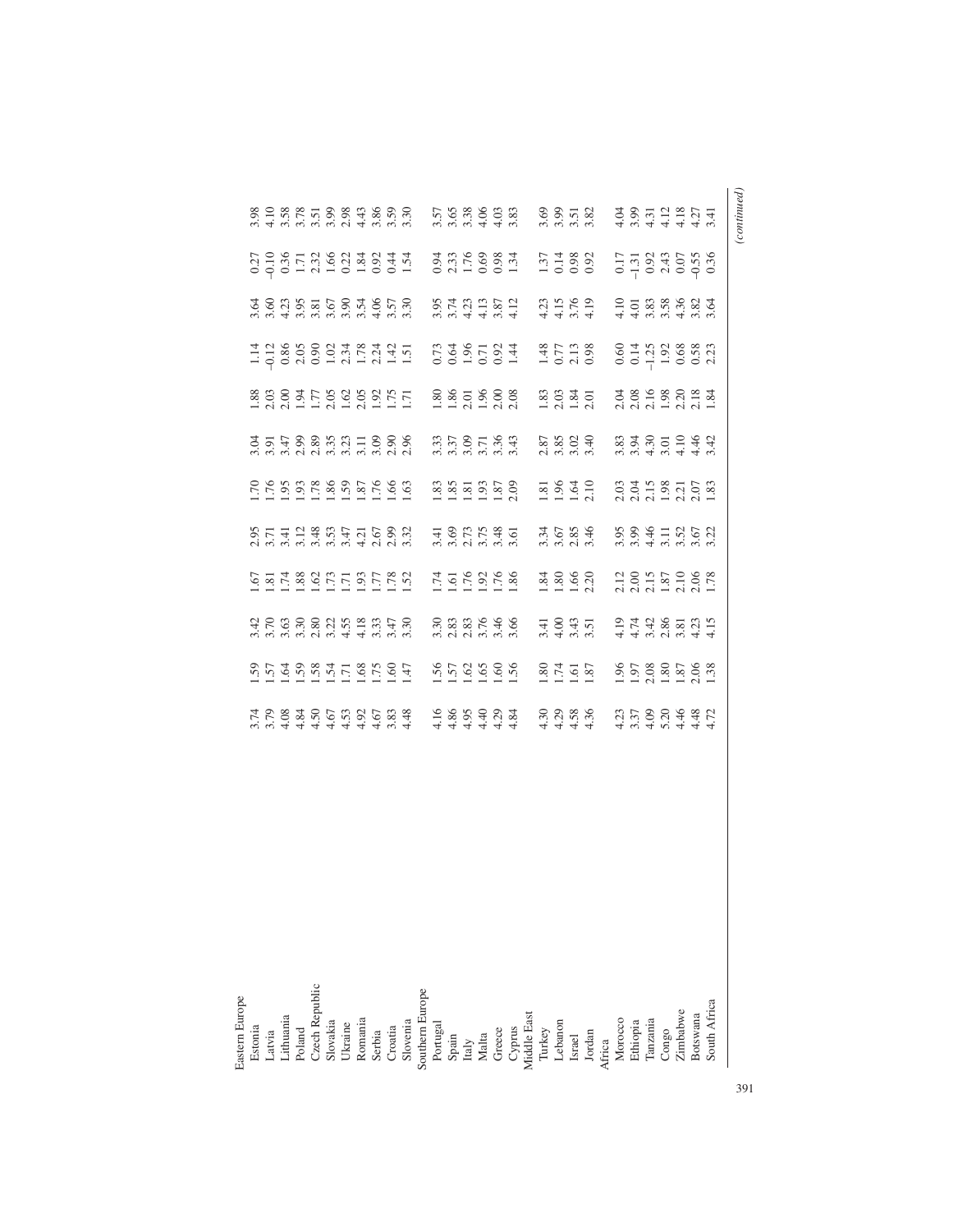|                                             | Secure                                       |                   | Dismissing                                                                                                                                                                                                                                                                                                                                                                                                                                                                                    |                                            | Preoccupied                  |                          | Fearful                |                                                                          |                                                                     | Model of Self                  | Model of Other                           |                      |
|---------------------------------------------|----------------------------------------------|-------------------|-----------------------------------------------------------------------------------------------------------------------------------------------------------------------------------------------------------------------------------------------------------------------------------------------------------------------------------------------------------------------------------------------------------------------------------------------------------------------------------------------|--------------------------------------------|------------------------------|--------------------------|------------------------|--------------------------------------------------------------------------|---------------------------------------------------------------------|--------------------------------|------------------------------------------|----------------------|
| Iultural Region                             | Σ                                            | SD                | Σ                                                                                                                                                                                                                                                                                                                                                                                                                                                                                             | <b>GS</b>                                  | $\geq$                       | <b>GS</b>                | Σ                      | SD                                                                       | $\geq$                                                              | <b>GS</b>                      | Σ                                        | SD                   |
| <b>Ceania</b>                               |                                              |                   |                                                                                                                                                                                                                                                                                                                                                                                                                                                                                               |                                            |                              |                          |                        |                                                                          |                                                                     |                                |                                          |                      |
| Australia                                   |                                              |                   |                                                                                                                                                                                                                                                                                                                                                                                                                                                                                               |                                            |                              |                          |                        |                                                                          |                                                                     |                                |                                          |                      |
| New Zealand<br>Fiji and Pacific Islands     | $4.32$<br>$4.12$<br>$4.12$                   | $\frac{53}{4}$ 50 | $3.97$<br>$4.21$                                                                                                                                                                                                                                                                                                                                                                                                                                                                              | $\frac{53}{1}$ $\frac{5}{1}$ $\frac{8}{1}$ | 3.25<br>3.56                 | $1.708$<br>$-1.55$       | 3.47<br>3.70<br>4.14   | $\frac{0.95}{0.00}$                                                      | $\frac{1.57}{1.61}$                                                 | 3.57<br>3.77<br>3.83           | $0.13$<br>$-0.43$<br>$-0.66$             | 3.77<br>3.90<br>4.26 |
|                                             |                                              |                   |                                                                                                                                                                                                                                                                                                                                                                                                                                                                                               |                                            |                              |                          |                        |                                                                          |                                                                     |                                |                                          |                      |
| outh and Southeast Asia                     |                                              |                   |                                                                                                                                                                                                                                                                                                                                                                                                                                                                                               |                                            |                              |                          |                        |                                                                          |                                                                     |                                |                                          |                      |
|                                             |                                              |                   |                                                                                                                                                                                                                                                                                                                                                                                                                                                                                               |                                            |                              |                          |                        |                                                                          |                                                                     |                                |                                          |                      |
| India<br>Bangladesh<br>Malaysia<br>Malaysia | $717777700$<br>$4777770$                     | 895881            | $\begin{array}{c}\n 4 \\  \text{1} \\  \text{2} \\  \text{3} \\  \text{4} \\  \text{5} \\  \text{6} \\  \text{7} \\  \text{7} \\  \text{8} \\  \text{7} \\  \text{9} \\  \text{1} \\  \text{1} \\  \text{1} \\  \text{1} \\  \text{2} \\  \text{1} \\  \text{2} \\  \text{3} \\  \text{4} \\  \text{5} \\  \text{6} \\  \text{7} \\  \text{9} \\  \text{1} \\  \text{1} \\  \text{1} \\  \text{2} \\  \text{1} \\  \text{2} \\  \text{3} \\  \text{4} \\  \text{5} \\  \text{6} \\  \text{7}$ | 1.81<br>2.05<br>1.71<br>1.66               | 3.32<br>4.32<br>4.53<br>4.15 | 177<br>230<br>187<br>179 | 3.86<br>4.1.66<br>4.08 | 2.14<br>2.21<br>1.90<br>1.92                                             | $\begin{array}{c} 1.13 \\ 0.96 \\ 0.79 \\ 1.08 \\ 1.08 \end{array}$ | 4.06<br>4.07<br>5.13<br>5.89   | $-0.21$<br>$-0.21$<br>$-0.54$<br>$-0.67$ | 2014<br>1914<br>1915 |
|                                             |                                              |                   |                                                                                                                                                                                                                                                                                                                                                                                                                                                                                               |                                            |                              |                          |                        |                                                                          |                                                                     |                                |                                          |                      |
|                                             |                                              |                   |                                                                                                                                                                                                                                                                                                                                                                                                                                                                                               |                                            |                              |                          |                        |                                                                          |                                                                     |                                |                                          |                      |
| Philippines<br>East Asia                    |                                              |                   |                                                                                                                                                                                                                                                                                                                                                                                                                                                                                               |                                            |                              |                          |                        |                                                                          |                                                                     |                                |                                          |                      |
|                                             |                                              |                   |                                                                                                                                                                                                                                                                                                                                                                                                                                                                                               |                                            |                              |                          |                        |                                                                          |                                                                     |                                |                                          |                      |
| Hong Kong                                   |                                              |                   |                                                                                                                                                                                                                                                                                                                                                                                                                                                                                               |                                            |                              |                          |                        |                                                                          |                                                                     |                                |                                          |                      |
| Taiwan                                      |                                              |                   |                                                                                                                                                                                                                                                                                                                                                                                                                                                                                               |                                            |                              |                          |                        |                                                                          |                                                                     |                                |                                          |                      |
| South Korea                                 | $4.37$<br>$4.4.3$<br>$4.3$<br>$4.3$<br>$4.3$ | 28478             | 0.558888                                                                                                                                                                                                                                                                                                                                                                                                                                                                                      | 478942                                     | 5.53<br>4.536<br>4.637       | $\frac{48528}{100}$      |                        | $\frac{22}{11}$<br>$\frac{25}{11}$<br>$\frac{25}{11}$<br>$\frac{25}{11}$ | $0.79$<br>$-0.47$<br>$-1.50$<br>$-1.77$<br>$-1.17$                  | 3.18<br>4.02<br>5.3.87<br>5.90 | $0.78$<br>$0.78$<br>$1.54$<br>$0.54$     | 07882232323          |
| Japan                                       |                                              |                   |                                                                                                                                                                                                                                                                                                                                                                                                                                                                                               |                                            |                              |                          |                        |                                                                          |                                                                     |                                |                                          |                      |
| Vorldwide sample                            |                                              |                   |                                                                                                                                                                                                                                                                                                                                                                                                                                                                                               |                                            |                              |                          |                        |                                                                          |                                                                     |                                |                                          |                      |
|                                             |                                              |                   |                                                                                                                                                                                                                                                                                                                                                                                                                                                                                               |                                            |                              |                          |                        |                                                                          |                                                                     |                                |                                          |                      |

TABLE 4 (continued) **TABLE 4 (continued)**

392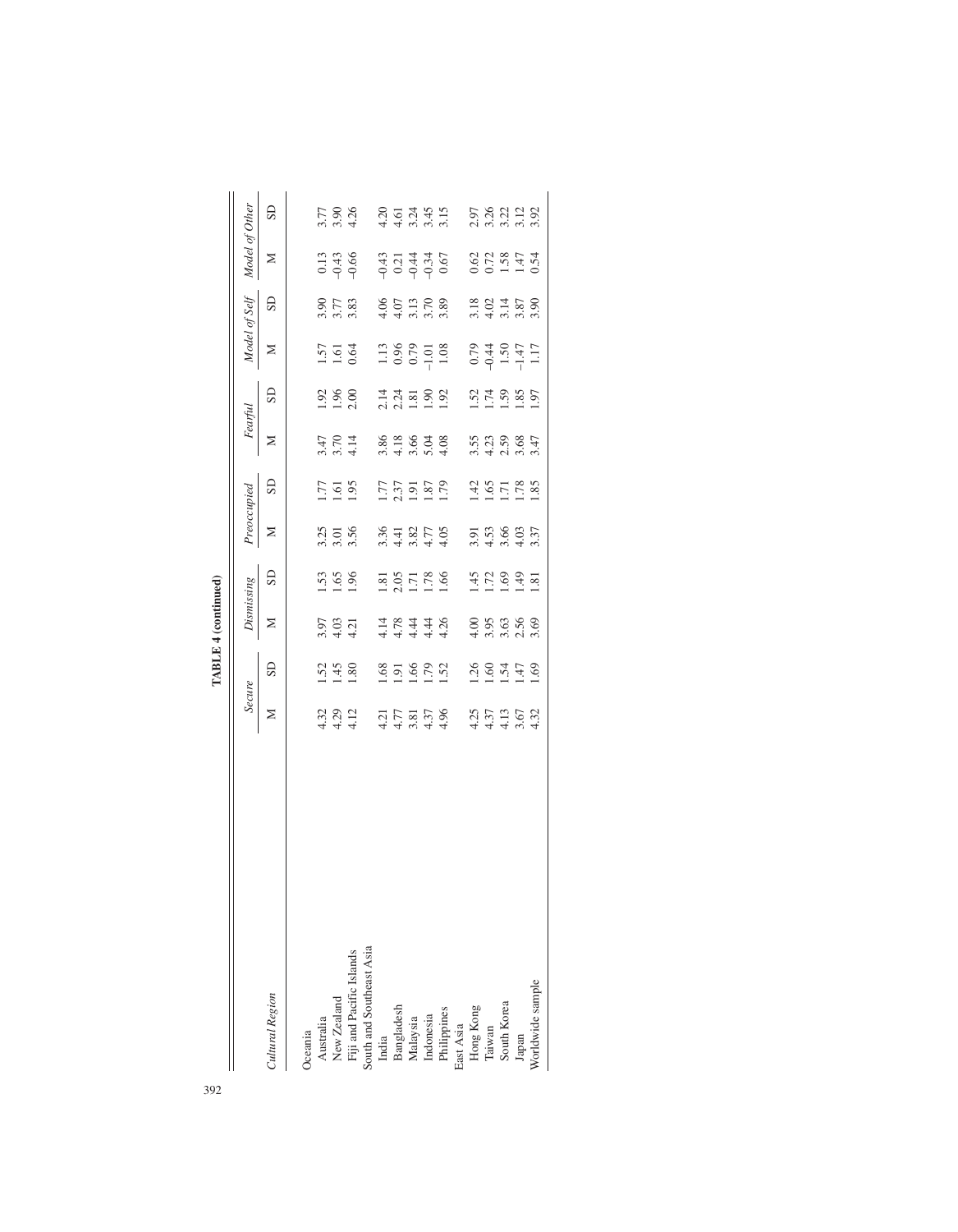on preoccupied romantic attachment, in other words, tended to be less individualistic (or more collectivist) in orientation than nations low on preoccupied romantic attachment. This association seemed particularly driven by Asian cultures.

For descriptive purposes, we have listed down the right side of Table 4 the mean levels of Model of Self and Model of Other for the 62 cultural regions of the ISDP, controlling for age and gender. These values were obtained by conducting two separate ANCOVAs. In each case, an internal working model scale served as the dependent variable and cultural region as the independent variable, with age and gender serving as covariates. The results in Table 4, therefore, represent the levels of each internal working model within each cultural region after the effects of age and gender across all samples have been partialled out. This method of analyzing the data helped to ensure that confounding differences in age and gender composition across samples were reduced. Also, although the standard deviations in Table 4 seem disproportionately larger than the means, this is because the Model of Self and Other scales were computed such that values could range from –12.0 to 12.0, with 0.0 as a centering point (Griffin & Bartholomew, 1994a, 1994b).

In Figure 1, we display the Model of Self and Model of Other scores across the 10 world regions of the ISDP. As seen in Figure 1, the region of East Asia was peculiarin that it was the only region where Model of Other scores were conspicuously higher than Model of Self scores. This finding, alongside the culture-level results discussed above, supports the hypothesis that individuals from nations in which people are inclined to judge the self in terms of interconnectedness and the value that they provide to others (Markus & Kitayama, 1991) tend also to strive for the approval of highly valued others within the special context of romantic relationships.

# **OBJECTIVE 5: TESTING EVOLUTIONARY THEORIES OF ROMANTIC ATTACHMENT**

According to Chisholm (1996, 1999), in cultures with fewer resources, the optimal mating strategy is to reproduce early and often, a strategy related to high fertility rates and insecure attachment. In cultures that have abundant resources, the optimal strategy is to invest heavily in fewer numbers of offspring, a strategy associated with low fertility and secure romantic attachment. We found support for Chisholm's theory by relating national fertility rates to our ISDP findings on attachment. Based on 54 national fertility rates provided by the United Nations (United Nations Development Program, 2001; data on Serbia and Taiwan were not provided), those nations with higher fertility rates tended to have higher levels of fearful romantic attachment,  $r(52) = .38$ ,  $p < .01$ , and dismissing romantic attachment,  $r(52) = .32, p < .05$ . Thus, insecure romantic attachment was associated with more prolific reproduction across cultures, as predicted.

According to Belsky and his colleagues (1991), certain social experiences should affect romantic attachment styles in evolutionary adaptive ways. Namely, those people who are socially exposed to high levels of stress—especially insensitive and inconsistent parenting, harsh physical environments, and economic hardship—should tend to develop insecure romantic attachment styles associated with short-term mating (Schmitt, 2003). Individuals from social contexts with lower stress, such as people from cultures with ample resources, should develop more secure romantic attachment styles associated with monogamous mating (see also Belsky, 1997, 1999; Rohner & Britner, 2002).

One national index of stress and human hardship is the Human Development Index provided by the United Nations (United Nations Development Program, 2001). Human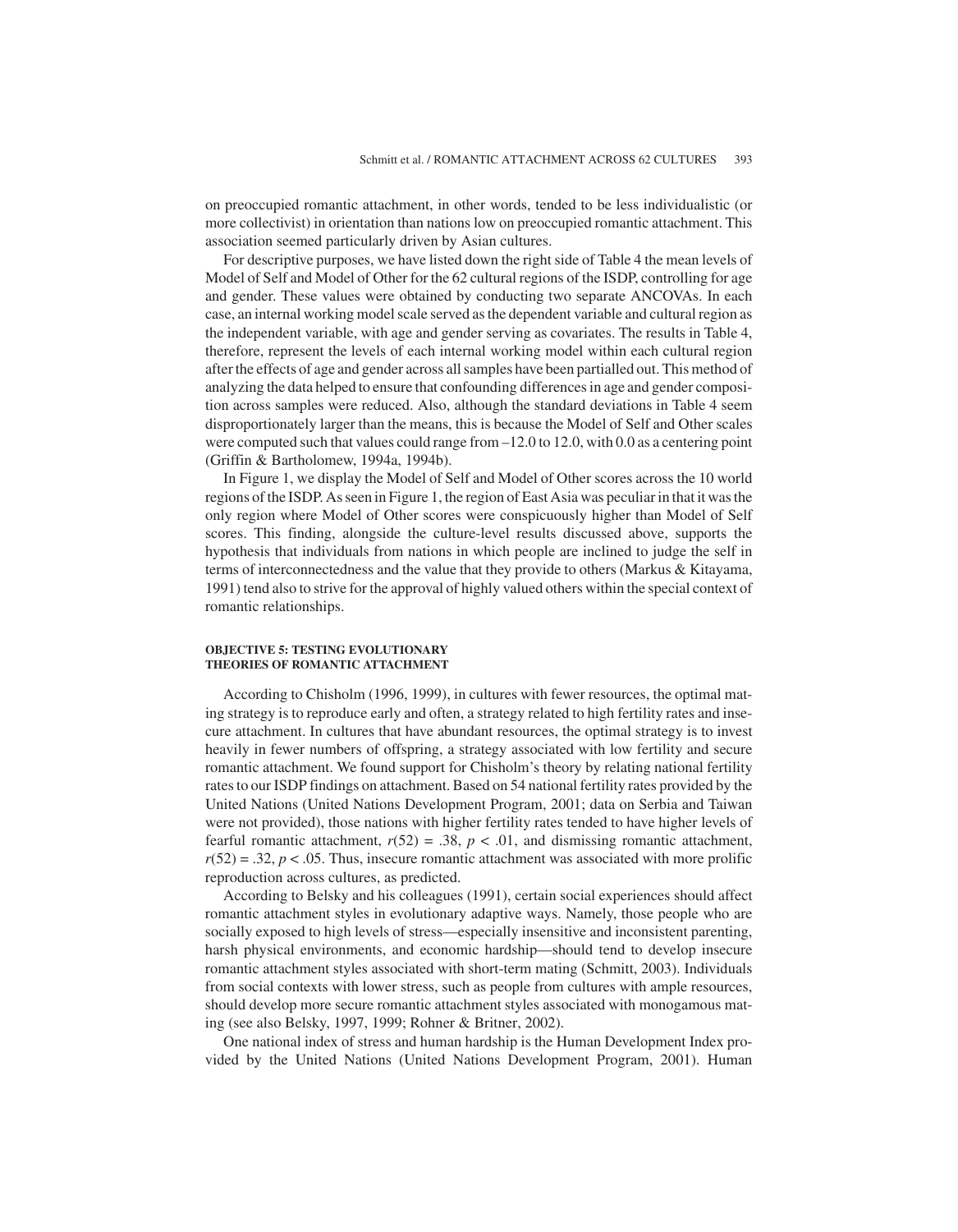

**Figure 1: Model of Self and Model of Other Levels Across the 10 World Regions of the International Sexuality Description Project**  $(N = 17,804)$ NOTE: SE = southeast.

development is defined by the United Nations as the achievement of a nation in basic human capabilities, including health, longevity, education, and a decent standard of living. We found that those nations with low levels of human development tended to have high levels of preoccupied,  $r(52) = -.48$ ,  $p < .001$ ; fearful,  $r(52) = -.42$ ,  $p < .01$ ; and dismissing romantic attachment,  $r(52) = -.41$ ,  $p < .01$ . Oddly, neither fertility rates nor human development were correlated with national levels of secure romantic attachment.

An additional index of stress and economic hardship can be derived from the national level of per capita GDP. Assessments of each ISDP nation's GDP (in U.S. dollars) were taken from a United Nations database (United Nations Development Program, 2001). We found that higher GDP was associated with lower dismissing attachment,  $r(52) = -0.34$ ,  $p <$ .01, and preoccupied attachment,  $r(52) = -0.43$ ,  $p < .001$ . All of these findings support the premises of Belsky (1997), Chisholm (1996), and others who have suggested that stressful environments (i.e., high fertility, low human development, and few resources) cause an increase in insecure romantic attachment, an increase presumably linked to short-term-oriented mating strategies (Kirkpatrick, 1998; Schmitt et al., in press).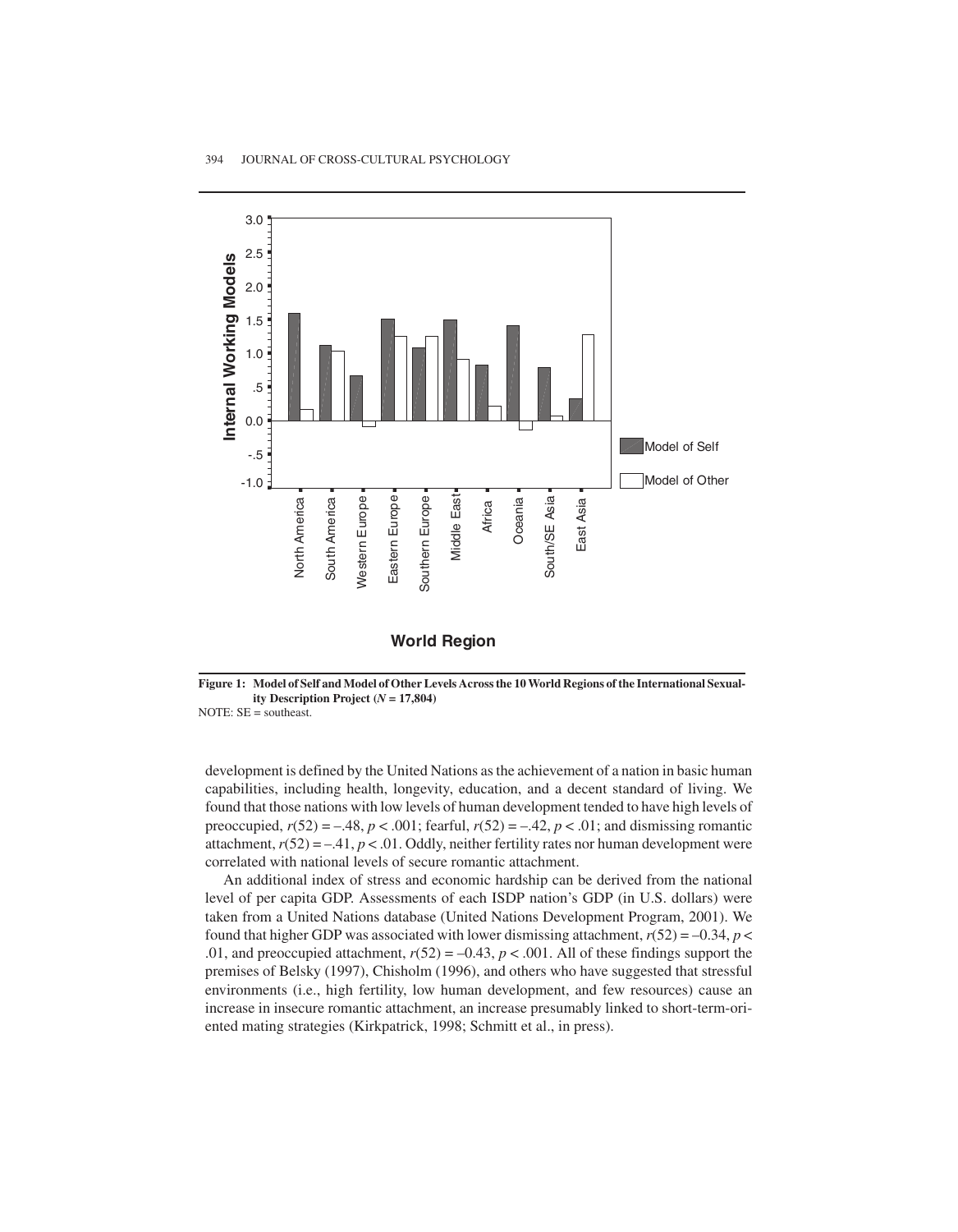# **DISCUSSION**

We accomplished five primary objectives by measuring adult romantic attachment across 62 cultural regions. First, we provided some evidence that the Model of Self and Model of Other attachment scales of the Relationship Questionnaire are valid within most cultures of the ISDP. Second, we found that the Model of Self and Other dimensions do not always underlie the four categories of attachment in the same way across all cultures. Third, we found that the secure form of romantic attachment is normative across 79% of ISDP cultures. Fourth, we confirmed that East Asians are particularly prone to preoccupied romantic attachment. Fifth, we found support for several evolutionary theories ofromantic attachment by showing that insecure romantic attachment is associated with higher fertility rates, lower human development, and lower resource levels across cultures. Before more fully discussing our results, however, several methodological limitations should be noted.

#### **LIMITATIONS AND FUTURE RESEARCH DIRECTIONS**

All self-report survey studies are limited in many ways (Andersen & Broffitt, 1988; Schwarz, 1999), but prudence is especially warranted for interpreting our ISDP findings. One impetus for caution is that our self-reported survey of romantic attachment contained only four rating scales, with each form of romantic attachment judged by responses to only one item. The four-item Relationship Questionnaire has been found useful in previous research (Bartholomew & Horowitz, 1991) and is independent of response biases as compared to other attachment measures (Leak & Parsons, 2001). Also, one-item scales can often serve as well as multi-item scales (Barrett & Paltiel, 1996). Nonetheless, we believe the use of the Relationship Questionnaire renders our findings as tentative, pending future crosscultural studies using multi-item measures of adult romantic attachment(e.g., Brennan et al., 1998). Moreover, uncertainties remain as to whether our etically imposed measurement method captured the full spectrum of romantic attachment psychology across cultures, whether self-report measures of adult romantic attachment assess the same constructs as the Adult Attachment Interview (Bartholomew & Shaver, 1998), and whether childhood attachment is truly a precursor of adult romantic attachment (though see Waters et al., 2000). As a result, researchers should not make overly broad or sweeping conclusions about the romantic attachment psychology of individual cultural regions or nations based solely on the limited self-report data reported here.

Indeed, there are three additional reasons why caution is warranted for characterizing national romantic attachment tendencies based on our ISDP samples. First, all ISDP samples were convenience samples rather than representative or national probability samples (cf. Mickelson, Kessler, & Shaver, 1997). Still, the fact that we controlled for age and gender, and explored the potential confounding effects of other demographic variables, helped us to feel somewhat confident that the romantic attachment differences among the 62 cultural regions were likely because of the effects of culture and not extraneous demographic confounds. Future research using representative sampling and more complex statistical procedures (e.g., latent variable modeling) is a logical next step for determining whether the national variations in romantic attachment uncovered here penetrate into all layers of national cultures (e.g., see Eid, Langeheine, & Deiner, 2003). Perhaps researchers could efficiently explore a subset of nations from the ISDP using representative sampling by selecting those cultures shown in this article to represent extremes of romantic attachment. Representative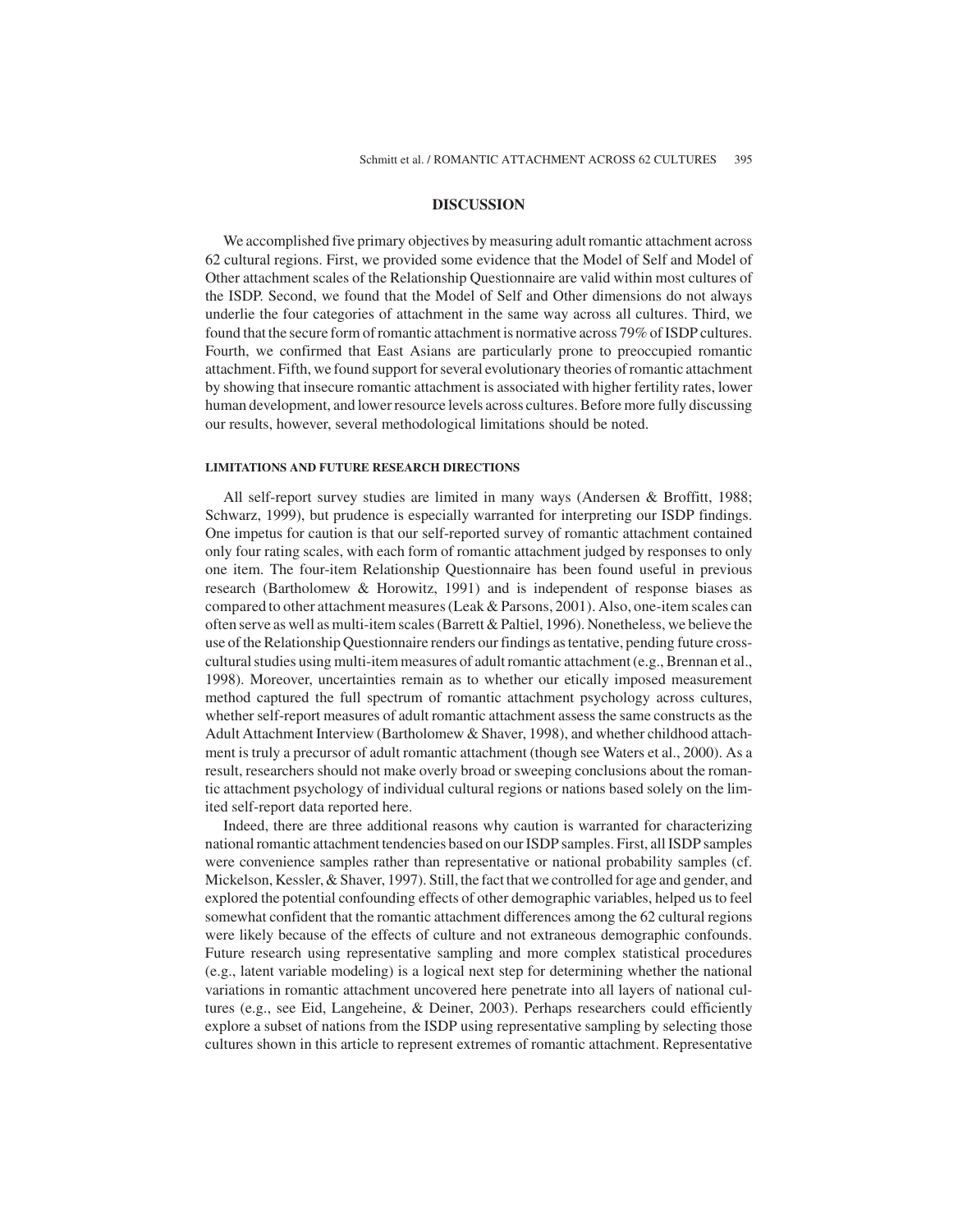sampling would also help researchers investigate the role of religious, political, and ethnic variation within each culture.

A second reason for caution is that most of our samples consisted of college students. We included community members when possible, but many of the patterns and universals we revealed among cultural regions may be restricted to college-age populations. Generally, we found that older participants across cultures had higher Models of Self and lower Models of Other, but differences between college students and community samples within cultural regions were negligible once age was accounted for. We also found that socioeconomic status was not highly related to romantic attachment variation within most cultures. Nevertheless, future research in which multiple age and economic groups are assessed across multiple cultures may uncover significant interactions between demographic features and culture that were not discernable in the current investigation.

Third, the nonprofessional translation of our measures into 30 languages leaves open the possibility that some translations were poor, and in some cases, the translations may have failed to maintain the original meaning of our key romantic attachment concepts. The translation/ back-translation procedure we used tries to balance the competing needs of making the translation meaningful and naturally readable to native participants while preserving the integrity of the original measure and its constructs (Brislin, 1980). It should be noted, however, that this procedure is regarded as an etic approach to cross-cultural psychology (Berry, 1969; Church, 2001) and may be somewhat insensitive to culture-unique aspects of romantic attachment psychology (Van de Vijver & Leung, 1997). Given the grossly consistent patterns of correlations found in this study, the survey items of most measures clearly had similar meaning to participants from different linguistic backgrounds. Even with linguistic equivalence, however, any observed cultural differences may be due not only to a real cultural disparity on romantic attachment but also to nonidentical response styles prevalent in various cultures (Diener & Suh, 2001; Grimm & Church, 1999). Cultural differences in acquiescence and social desirability, for example, may have caused the clustering of insecure attachment styles in some cultures. Consequently, future cross-cultural studies should employ measures of acquiescence, social desirability, impression management, and selfdeception alongside longer, multi-item attachment measures.

# **ARE MODELS OF SELF AND OTHER PANCULTURAL CONSTRUCTS?**

Based on the series of statistical tests originally used by Bartholomew and Horowitz (1991), we found conflicting evidence concerning the cultural universality of the twodimension, four-category structure of romantic attachment. Some evidence clearly showed that the Bartholomew and Horowitz model was not universal across all cultures. For example, the attachment scales of the Relationship Questionnaire did not interrelate across cultures as predicted by the two-dimension, four-category model. Secure and fearful forms of romantic attachment were negatively correlated, as predicted, in 63% of cultures, but preoccupied and dismissing attachment were negatively correlated in only 25% of cultures. The latter percentage clearly falls short of our cultural-universality thresholds. Of particular importance is the fact that specific world regions, and not just those cultures with smaller sample sizes, tended to fail tests of universality. For example, none of the seven African cultures displayed a significant negative correlation between secure and fearful attachment. In South and Southeast Asia, the secure-fearful relationships were equally inconsistent, with a peculiar correlation in the opposite of the predicted direction in Malaysia. Moreover, factor analyses demonstrated that the four categories of romantic attachment do not align as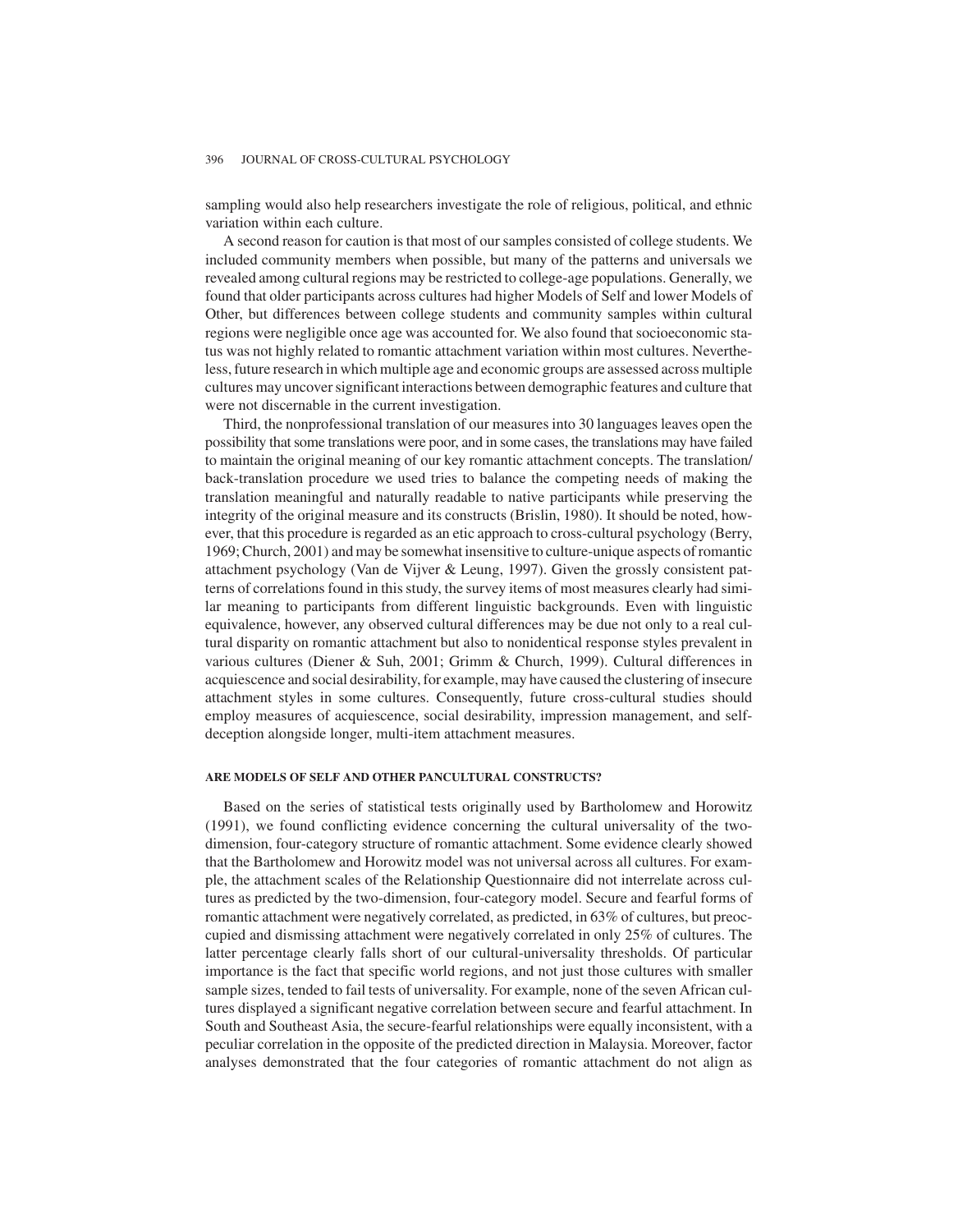predicted within two-dimensional space in the world regions of South America, Western Europe, Eastern Europe, the Middle East, Africa, and East Asia.

On the other hand, a considerable amount of evidence supported the universality of the basic two-dimensional structure of romantic attachment. For example, the factor analytic results suggested that two dimensions underlie romantic attachment across all world regions. In almost all individual cultures, Models of Self and Other formed independent dimensions. In addition, there was evidence of convergent and discriminant validity for the Model of Self and Model of Other scales within most cultures. Individuals with more positive Models of Self tended to have higher self-worth but did not tend to have higher levels of prosociality. Individuals with positive Models of Other tend to have higher prosociality but did not tend to have higher self-worth. All of these findings were considered near universals.

Although it is difficult to draw strong inferences given our sampling limitations and the conflicting pieces of statistical evidence, we feel it is reasonable to tentatively conclude that in nearly all cultures, people possess basic cognitive-emotional attitudes that constitute romantic attachment Models of Self and Other. These internal working models likely exist as pancultural constructs, forming independent dimensions that underlie romantic attachment types across cultures. However, the four categories or types of romantic attachment outlined by Bartholomew and Horowitz (1991)—secure, dismissing, preoccupied, and fearful seem not to reside within this two-dimensional space in precisely the same way across all regions of the world. It is unclear why cultures would vary in romantic attachment structure, especially given the strong theoretical rationale for thinking that internal working Models of Self and Other are elemental components of human psychology (Bowlby, 1988). Perhaps response biases or translation difficulties were to blame in the present study. What is clear is that more work is needed to reveal why certain cultures vary in the psychological structure of romantic attachment.

Ultimately, if the underlying psychology of specific attachment styles is found to fluctuate across cultures, this may have important implications for our understanding of romantic relationship processes and outcomes, as well as for treatments of attachment-related disorders in those cultures (Slade, 1999). For example, if fearful attachment was found to be unassociated with Models of Other in a given culture, the therapeutic emphasis in that culture for treating symptoms of fearful attachment should probably not focus on increasing the value that fearful patients place on others. Instead, clinical efforts would be more efficiently allocated toward increasing a fearful individual's positive attitudes toward the self (Blatt, 1995). It is our hope that the research reported here will stimulate future large-scale studies into the diversity of developmental causes and relationship consequences of adult romantic attachment.

#### **SECURE ROMANTIC ATTACHMENT: IS IT NORMATIVE?**

According to the normativity hypothesis (van IJzendoorn & Sagi, 1999), secure attachment should be the highest rated form of romantic attachment across cultures. Given the large number of cultures in the ISDP, evidence of universality in this study would provide compelling support for the normativity hypothesis. Descriptive romantic attachment information from this diverse collection of cultures also may help to reveal why some clusters of cultures deviate from this normative trend.

We found secure attachment to be the highest rated form of romantic attachment across 79% of ISDP cultures, qualifying this as a near universal of human psychology. However, secure romantic attachment was significantly lower than dismissing, preoccupied, or fearful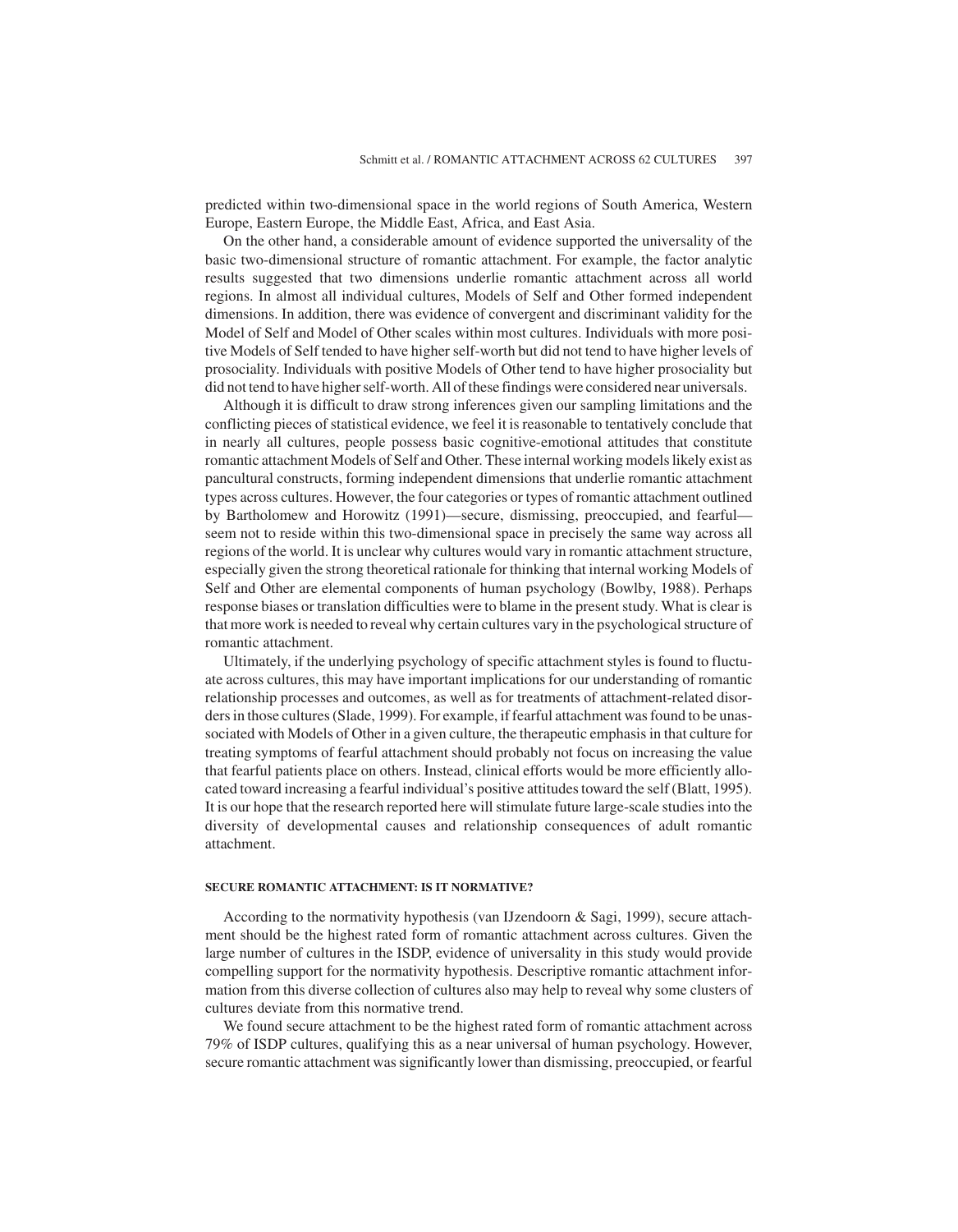romantic attachment across several cultures. We interpret these results as providing only qualified support for the normativity hypothesis. Because the Relationship Questionnaire does not provide for categorical placement of individuals, however, our findings provide a very limited test of the normativity hypothesis.

Why is secure attachment not the highest rated form of romantic attachment across all cultures? We consider three possibilities. First, the local ecologies of some individual cultures may naturally elicit more insecure forms of romantic attachment and mating behavior (Barber, 2002; Belsky et al., 1991; Pedersen, 1991). For example, in several African cultures—cultures that experience high levels of stress—insecure forms of romantic attachment tend to be quite high. Second, the sociohistorical forces that presumably cause certain people to exhibit more interdependent or collectivist interpersonal orientations across cultures may similarly impact their basic romantic attachment orientations (Markus & Kitayama, 1991). In Japan and Taiwan, for example, levels of secure romantic attachment are lower than preoccupied romantic attachment levels. Third, geographic variations in romantic attachment may be caused by shared religious, political, or socioeconomic factors. As portrayed in Figure 1, in most world regions, the average Model of Self and Other scores are positive, suggesting most regions are typically secure in orientation. However, in Western Europe and Oceania, the average Model of Other score drops below zero (0), suggesting that people in these regions typically develop dismissing romantic orientations. In contrast, the world region of East Asia possesses an average Model of Self score nearing the zero point, a score that is dwarfed by their high Model of Other scores. It seems possible that shared religious, political, or economic factors play a role in these patterned deviations from secure attachment.

### **ARE EAST ASIANS PRONE TO PREOCCCUPIED ATTACHMENT?**

We found that East Asian cultures were particularly high on preoccupied romantic attachment. This result may reflect the fact that in many East Asian cultures, psychological validation (in this case romantic validation) is heavily dependent on the opinion of others (Markus & Kitayama, 1991). Such a finding would be consistent with cultural variation in parentchild attachment (van IJzendoorn & Sagi, 1999), and our finding that preoccupied attachment cooccurred with high rates of collectivism (Hofstede, 2001) provides further support for the view that East Asians tend to judge the self primarily in terms of interconnectedness and the value that they provide to others (Oishi & Diener, 2001).

# **EVOLUTIONARY THEORIES OF ROMANTIC ATTACHMENT**

Several evolutionary theorists have hypothesized that key aspects of culture are related to adult romantic attachment styles (e.g., Belsky et al., 1991). According to these theories, early social experiences adaptively channel children down one of two reproductive pathways. Those people who are socially exposed to high levels of stress, including more prolific rates of reproduction, tend to develop insecure romantic attachment styles (Chisholm, 1996). Individuals from social contexts with lower stress, such as people from cultures with ample resources and low fertility rates, should develop more secure romantic attachment styles. We found overwhelming support for these theories in the ISDP. Those nations possessing high fertility rates had higher levels of fearful and dismissing attachment. Those nations with low scores on the Human Development Index had higher levels of preoccupied, fearful, and dismissing attachment. Those cultures with low GDP per capita had higher levels of dismissing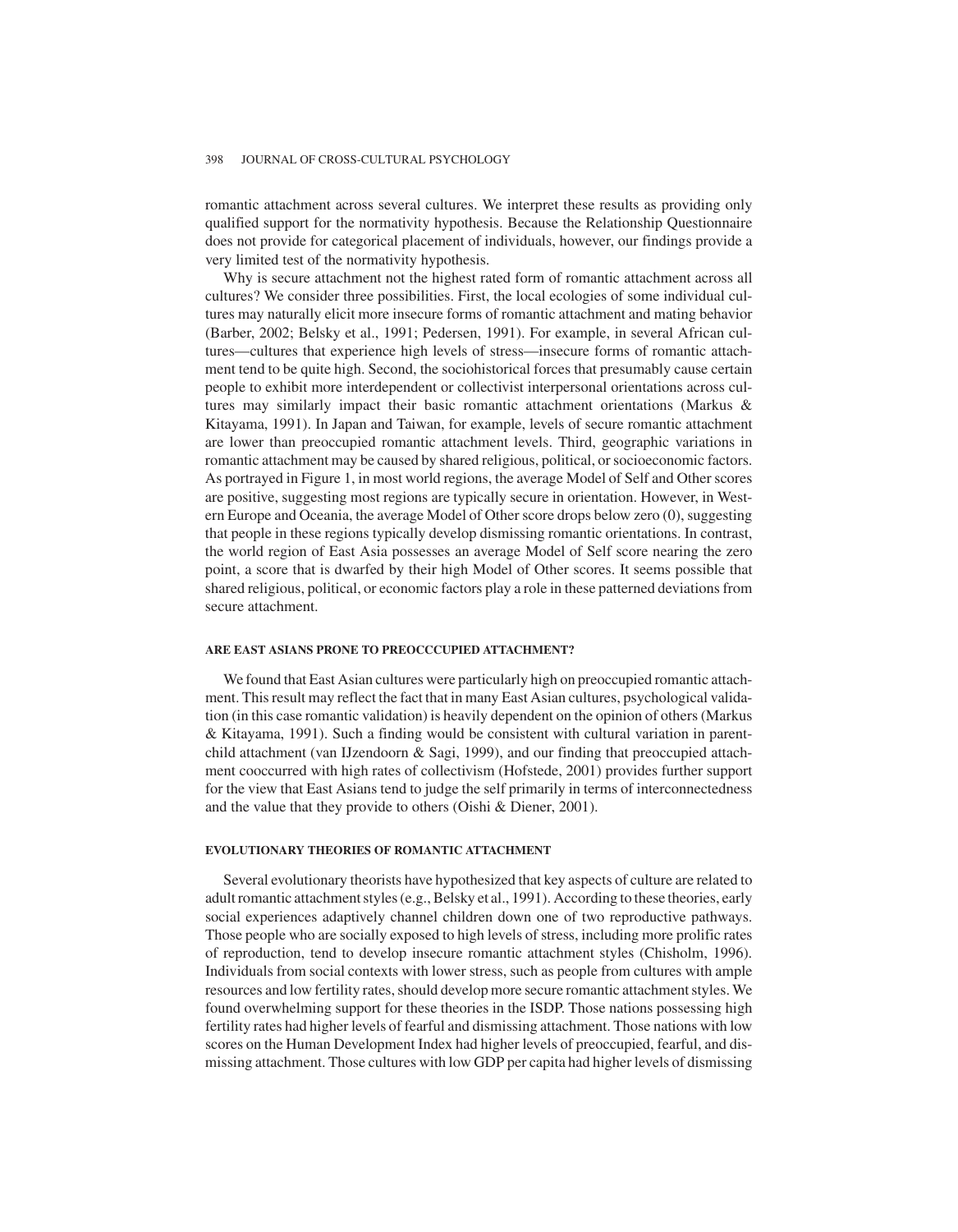and preoccupied romantic attachment. Overall, it appeared that the most consistent relationship was between indexes of cultural stress and dismissing attachment, a finding that supports Kirkpatrick's (1998) assertion that dismissing romantic attachment, among the various forms of insecure attachment, is most closely associated with short-term mating strategies (see also Schmitt et al., in press).

#### **FINAL COMMENTS**

We conclude by noting that, although much our focus has been on between-culture variation, the within-culture variation of the ISDP should also be investigated. Many of our cultural regions contain numerous cocultures consisting of linguistic, ethnic, and religious varieties. Indeed, no given culture in our study had perfectly homogenous romantic attachment orientations, and the intracultural variation presented in our tables may provide useful windows into the special social psychology of romantic relationships within each culture. For example, the standard deviations of preoccupied attachment in East Asian cultures were highly restricted as compared to other world regions, similar to findings reported in other cross-cultural studies (see Diener & Suh, 2001).

Future researchers also may wish to group our 62 cultures into different world regions. Inglehart (1997) chose to group the World Values Survey cultures into North American, Latin American, Northern Europe, Catholic Europe, Eastern Europe, South Asian, Confucian, and African world regions when investigating the relationship between national well-being and attitudes toward authority. It is our intention that the romantic attachment profiles of individual nations provided in this study will stimulate further investigations into the important relationships among geography, religion, politics, and attachment, and in doing so other world groupings may emerge as more useful than the preliminary categories employed here.

# **REFERENCES**

Ainsworth, M. D. S. (1991). Attachments and other affectional bonds across the life cycle. In C. M. Parkes, J. Stevenson-Hinde, & P. Marris (Eds.), *Attachment across the life cycle* (pp. 33-51). London: Routledge.

Ainsworth, M. D. S., Blehar, M., Waters, E., & Wall, S. (1978). *Patterns of attachment: A psychological study of the strange situation*. Hillsdale, NJ: Lawrence Erlbaum.

Ainsworth, M. D. S., & Marvin, R. S. (1995). On the shaping of attachment theory and research: An interview with Mary D. S. Ainsworth. *Monographs of the Society for Research in Child Development*, *60*, 3-21.

Allen, J. P., & Land, D. (1999). Attachment in adolescence. In J. Cassidy & P. R. Shaver (Eds.), *Handbook of attachment* (pp. 319-335). New York: Guilford.

Andersen, B. L., & Broffitt, B. (1988). Is there a reliable and valid self-report measure of sexual behavior? *Archives of Sexual Behavior*, *17*, 509-525.

Barber, N. (2002). On the relationship between fertility and geographic latitude: A cross-national study. *Cross-Cultural Research*, *36*, 3-15.

Barrett, P. T., & Paltiel, L. (1996). Can a single item replace an entire scale? POP versus the OPQ 5.2. *Selection and Development Review*, *12*, 1-4.

Bartholomew, K. (1990). Avoidance of intimacy: An attachment perspective. *Journal of Social and Personal Relationships*, *7*, 147-178.

Bartholomew, K. (1994). Assessment of individual differences in adult attachment.*Psychological Inquiry*, *5*, 23-27.

Bartholomew, K., & Horowitz, L. M. (1991). Attachment styles in young adults: A test of a four-category model. *Journal of Personality and Social Psychology*, *62*, 226-244.

Bartholomew, K., & Shaver, P. R. (1998). Methods of assessing adult attachment: Do they converge? In J. A. Simpson & W. S. Rholes (Eds.), *Attachment theory and close relationships* (pp. 25-45). New York: Guilford.

Belsky, J. (1997). Attachment, mating, and parenting: An evolutionary interpretation.*Human Nature*, *8*, 361-381. Belsky, J. (1999). Modern evolutionary theory and patterns of attachment. In J. Cassidy & P. R. Shaver (Eds.), *Handbook of attachment* (pp. 141-161). New York: Guilford.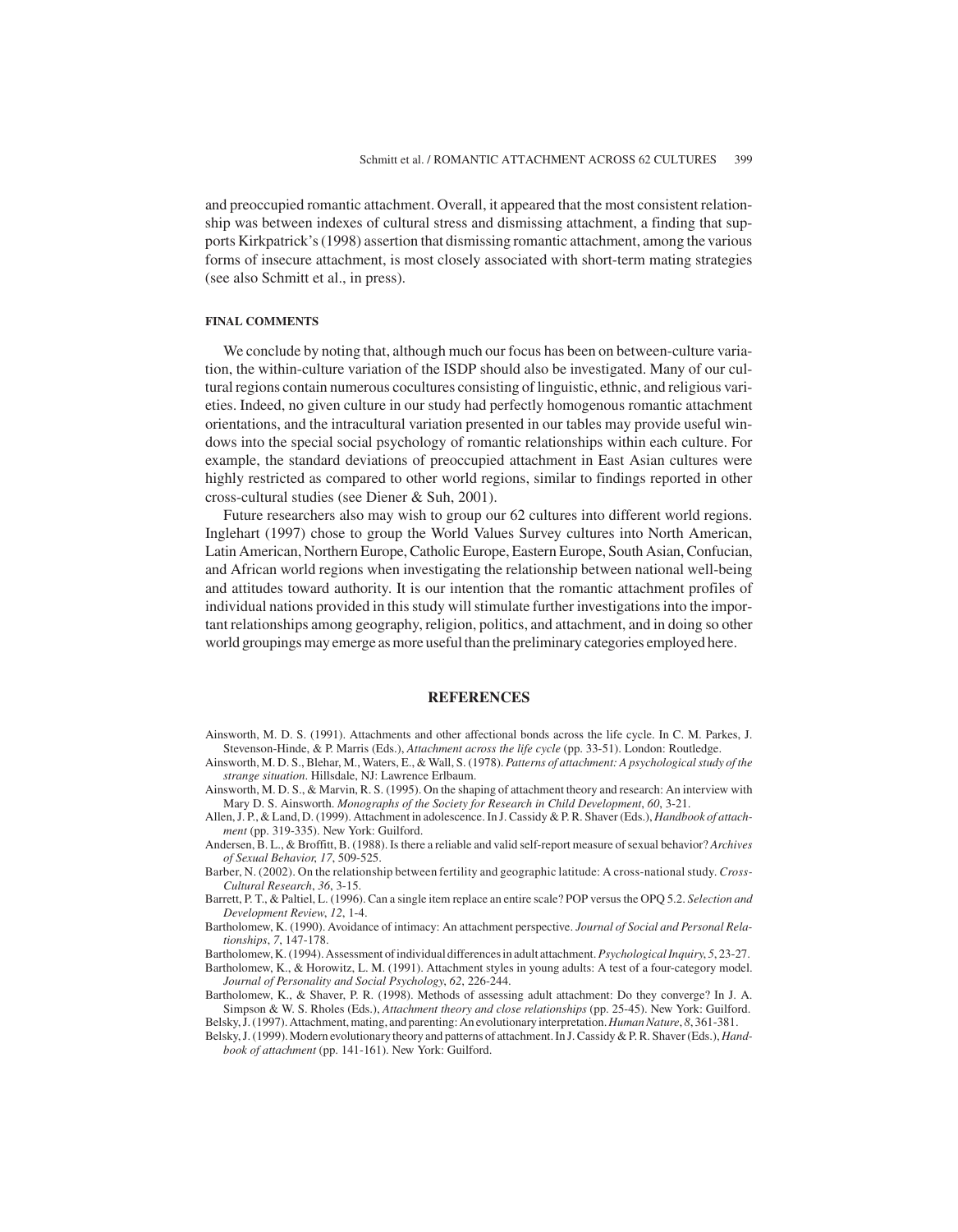- Belsky, J., Steinberg, L., & Draper, P. (1991). Childhood experience, interpersonal development, and reproductive strategy: An evolutionary theory of socialization. *Child Development*, *62*, 647-670.
- Benet-Martinez, V., & John, O. P. (1998). Los Cinco Grandes across cultures and ethnic groups: Multitraitmultimethod analyses of the Big Five in Spanish and English. *Journal of Personality and Social Psychology*, *75*, 729-750.
- Berry, J. W. (1969). On cross-cultural comparability. *International Journal of Psychology*, *4*, 119-128.
- Blatt, S. (1995). Representational structures in psychopathology. In D.Cicchetti & S. L. Toth (Eds.),*Rochester symposium on developmental psychology: Emotion, cognition, and representation* (Vol. 6, pp. 1-33). Rochester, NY: University of Rochester Press.
- Bowlby, J. (1973). *Attachment and loss: Separation: Anxiety and anger* (Vol. 2). New York: Basic Books.
- Bowlby, J. (1980). *Attachment and loss: Loss* (Vol. 3). New York: Basic Books.
- Bowlby, J. (1982). *Attachment and loss: Attachment* (Vol. 1). New York: Basic Books. (Original work published 1969)
- Bowlby, J. (1988). *A secure base: Parent-child attachment and healthy human development*. New York: Basic Books.
- Brennan, K. A., Clark, C. L., & Shaver, P. R. (1998). Self-report measurement of adult attachment: An integrative overview. In J. A. Simpson & W. S. Rholes (Eds.), *Attachment theory and close relationships*(pp. 46-76). New York: Guilford.

Brennan, K. A., & Shaver, P. R. (1995). Dimensions of adult attachment, affect regulation, and romantic relationship functioning. *Personality and Social Psychology Bulletin*, *21*, 267-283.

Bretherton, I., & Munholland, K. A. (1999). Internal working models in attachment relationships: A construct revisited. In J. Cassidy & P. R. Shaver (Eds.), *Handbook of attachment* (pp. 89-111). New York: Guilford.

Brislin, R. W. (1980). Translation and content analysis of oral and written material. In H. C. Triandis & J. W. Berry (Eds.), *Handbook of cross-cultural psychology* (Vol. 1, pp. 389-444). Boston: Allyn & Bacon.

Brown, D. E. (1991). *Human universals*. New York: McGraw-Hill.

Carver, C. S. (1997). Adult attachment and personality: Converging evidence and a new measure. *Personality and Social Psychology Bulletin*, *23*, 865-883.

Cassidy, J., & Shaver, P. (1999). (Eds.). *Handbook of attachment: Theory, research, and clinical applications*. New York: Guilford.

Chisholm, J. S. (1996). The evolutionary ecology of attachment organization. *Human Nature*, *7*, 1-38.

Chisholm, J. S. (1999). Steps to an evolutionary ecology of the mind. In A. L. Hinton (Ed.), *Biocultural approaches to the emotions* (pp. 117-149). UK: Cambridge University Press.

Church, A. T. (2001). Personality measurement in cross-cultural perspective. *Journal of Personality*, *69*, 979-1006.

- Cohen, D. (1998). Culture, social organization, and patterns of violence. *Journal of Personality & Social Psychology*, *75*, 408-419.
- Collins, N., & Read, S. (1990). Adult attachment relationships, working models and relationship quality in dating couples. *Journal of Personality and Social Psychology*, *58*, 644-683.
- Collins, N., & Read, S. (1994). Cognitive representations of attachment:The structure and function of internal working models. In K. Bartholomew & D. Perlman (Eds.), *Advances in personal relationships* (Vol. 5, pp. 53-90). London: Jessica Kingsley.

Cronk, L. (1999). *That complex whole: Culture and the evolution of human behavior*. Boulder, CO: Westview.

Diener, E., & Suh, E. M. (2001). *Culture and subjective well-being*. Cambridge, MA: MIT Press.

Doherty, R. W., Hatfield, E., Thompson, K., & Choo, P. (1994). Cultural and ethnic influences on love and attachment. *Personal Relationships*, *1*, 391-398.

Dozier, M., Stovall, K. C., & Albus, K. E. (1999). Attachment and psychopathology in adulthood. In J. Cassidy & P. R. Shaver (Eds.), *Handbook of attachment* (pp. 497-519). New York: Guilford.

Eid, M., Langeheine, R., & Diener, E. (2003). Comparing typological structures across cultures by multigroup latent class analysis: A primer. *Journal of Cross-Cultural Psychology*, *34*, 195-210.

Feeney, J. A. (1999). Adult romantic attachment and couple relationships. In J. Cassidy & P. R. Shaver (Eds.), *Handbook of attachment* (pp. 355-377). New York: Guilford.

Feeney, J. A., & Noller, P. (1996). *Adult attachment*. Thousand Oaks, CA: Sage.

Feeney, J. A., Noller, P., & Patty, J. (1993). Adolescents'interactions with the opposite sex: Influence of attachment style and gender. *Journal of Adolescence*, *16*, 169-186.

Gardner, H. W., & Kosmitzki, C. (2002). *Lives across cultures: Cross-cultural human development* (2nd ed.). Boston: Allyn & Bacon.

Gaulin, S. J. C. (1997). Cross-cultural patterns and the search for evolved psychological mechanisms. In G. R. Bock & G. Cardew (Eds.),*Characterizing human psychological adaptations*(pp. 195-207).Chichester, UK: Wiley.

George, C., & Solomon, J. (1999). Attachment and caregiving: The caregiving behavioral system. In J. Cassidy & P. R. Shaver (Eds.), *Handbook of attachment* (pp. 649-670). New York: Guilford.

- Graziano, W. G., & Eisenberg, N. H. (1997). Agreeableness: A dimension of personality. In R. Hogan, J. Johnson, & S. Briggs (Eds.). *Handbook of personality psychology* (pp. 795-824). San Diego, CA: Academic Press.
- Greenberg, M. T. (1999). Attachment and psychopathology in childhood. In J. Cassidy & P. R. Shaver (Eds.), *Handbook of attachment* (pp. 469-496). New York: Guilford.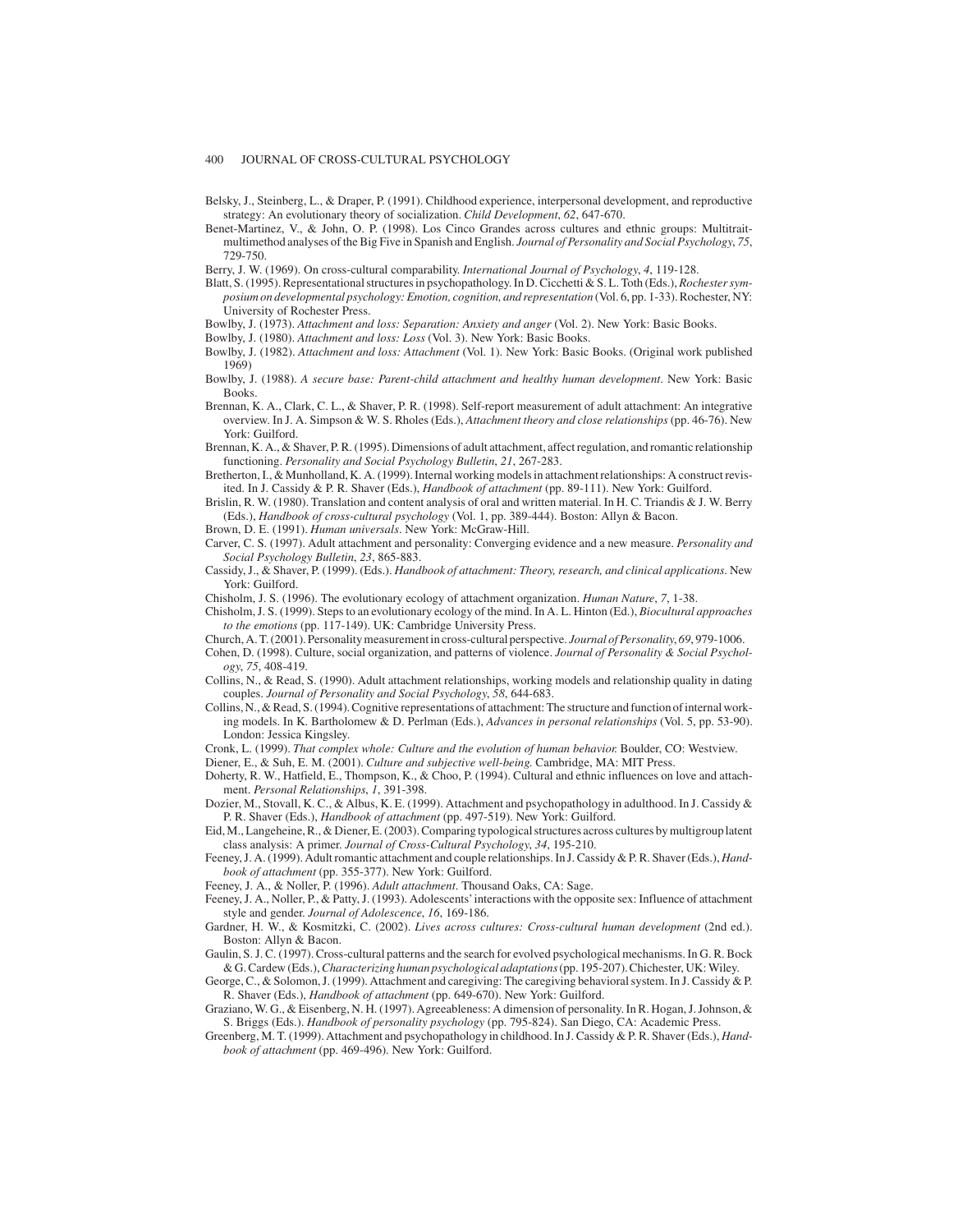- Griffin, D., & Bartholomew, K. (1994a). Models of self and other: Fundamental dimensions underlying measures of adult attachment. *Journal of Personality and Social Psychology*, *67*, 430-445.
- Griffin, D., & Bartholomew, K. (1994b). The meta-physics of measurement: The case of adult attachment. In K. Bartholomew and D. Perlman (Eds.), *Attachment processes in adulthood: Advances in personal relationships* (Vol. 5, pp. 17-52). London: Jessica Kingsley.
- Grimm, S. D., & Church, A. T. (1999). A cross-cultural study of response biases in personality measures. *Journal of Research in Personality*, *33*, 415-441.
- Hatfield, E., & Rapson, R. L. (1996). *Love and sex: Cross-cultural perspectives*. Boston: Allyn & Bacon.
- Hazan, C., & Shaver, P. R. (1987). Romantic love conceptualized as an attachment process. *Journal of Personality and Social Psychology*, *52*, 511-524.
- Hazan, C., & Zeifman, D. (1999). Pair bonds as attachments: Evaluating the evidence. In J. Cassidy & P. R. Shaver (Eds.), *Handbook of attachment* (pp. 336-354). New York: Guilford.

Hofstede, G. (2001). *Culture's consequences*. Thousand Oaks, CA: Sage.

- Inglehart, R. (1997). *Modernization and postmodernization: Cultural, economic and political change in 43 societies*. Princeton, NJ: Princeton University Press.
- Kaplan, R. M., & Saccuzzo, D. P. (1993). *Psychological testing: Principles, applications, and issues* (3rd ed.). Pacific Grove, CA: Brooks/Cole.
- Kirkpatrick, L. A. (1998). Evolution, pairbonding, and reproductive strategies: A reconceptualization of adult attachment. In J. A. Simpson & W. S. Rholes (Eds.), *Attachment theory and close relationships* (pp. 353-393). New York: Guilford.
- Kirkpatrick, L. A. (1999). Attachment and religious representations and behavior. In J. Cassidy & P. R. Shaver (Eds.), *Handbook of attachment* (pp. 803-822). New York: Guilford.
- Kirkpatrick, L. A., & Hazan, C. (1994). Attachment styles and close relationships: A four year prospective study. *Personal Relationships*, *1*, 123-142.
- Kitayama, S., Markus, H. R., Matsumoto, H., & Norasakkunkit, V. (1997). Individual and collective processes in the construction of the self: Self-enhancement in the United States and self-criticism in Japan. *Journal of Personality and Social Psychology*, *72*, 1245-1267.
- Klohnen, E. C., & John, O. P. (1998). Working models of attachment: A theory-based prototype approach. In J. A. Simpson & W. S. Rholes (Eds.), *Attachment theory and close relationships* (pp. 115-140). New York: Guilford.
- Laumann, E. O., Gagnon, J. H., Michael, R. T., & Michaels, S. (1994).*The social organization of sexuality*. Chicago: University of Chicago Press.
- Leak, G. K., & Parsons, C. J. (2001). The susceptibility of three attachment style measures to socially desirable responding. *Social Behavior and Personality*, *29*, 21-30.
- Lonner, W. J. (1980). The search for psychological universals. In H. C. Triandis & W. W. Lambert (Eds.), *Handbook of cross-cultural psychology* (Vol. 1, pp. 143-204). Boston: Allyn & Bacon.
- Main, M. (1990). Cross-cultural strategies of attachment and attachment organization: Recent studies, changing methodologies, and the concept of conditional strategies. *Human Development*, *33*, 48-61.
- Markus, H. R., & Kitayama, S. (1991). Culture and the self: Implications for cognition, emotion, and motivation. *Psychological Review*, *98*, 224-253.
- Marvin, R. A., & Britner, P. A. (1999). Normative development: The ontogeny of attachment. In J. Cassidy & P. R. Shaver (Eds.), *Handbook of attachment* (pp. 44-67). New York: Guilford.
- Mickelson, K. D., Kessler, R. C., & Shaver, P. R. (1997). Adult attachment in a nationally representative sample. *Journal of Personality and Social Psychology*, *73*, 1092-1106.

Nanda, S., & Warms, R. L. (1998). *Cultural anthropology* (6th ed.). Belmont, CA: Wadsworth.

- Oishi, S., & Diener, E. (2001). Goals, culture, and subjective well-being. *Personality and Social Psychology Bulletin*, *27*, 1674-1682.
- Pedersen, F. A. (1991). Secular trends in human sex ratios: Their influence on individual and family behavior. *Human Nature*, *2*, 271-291.
- Pietromonaco, P. R., & Barrett, L. F. (1997). Working models of attachment and daily social interactions. *Journal of Personality and Social Psychology*, *73*, 1409-1423.
- Pullmann, H., & Allik, J. (2000). The Rosenberg Self-Esteem Scale: Its dimensionality, stability and personality correlates in Estonian. *Personality and Individual Differences*, *28*, 701-715.
- Rholes, W. S., Simpson, J. A., & Stevens, J. G. (1998). Attachment orientations, social support, and conflict resolution in close relationships. In J. A. Simpson & W. S. Rholes (Eds.), *Attachment theory and close relationships* (pp. 166-188). New York: Guilford.
- Roberts, N., & Noller, P. (1998). The associations between adult attachment and couple violence: The role of communication patterns and relationship satisfaction. In J. A. Simpson & W. S. Rholes (Eds.), *Attachment theory and close relationships* (pp. 317-350). New York: Guilford.
- Robinson, J. P., Shaver, P. R., & Wrightsman, L. S. (1991). Criteria for scale selection and evaluation. In J. P. Robinson, P. R. Shaver, & L. S. Wrightsman (Eds.), *Measures of personality and social psychological attitudes*(pp. 1- 16). San Diego, CA: Academic Press.
- Rohner, R. P., & Britner, P. A. (2002). Worldwide mental health correlates of parental acceptance-rejection: Review of cross-cultural and intracultural evidence. *Cross-Cultural Research*, *36*, 16-47.
- Rosenberg, M. (1965). *Society and the adolescent self-image*. Princeton, NJ: Princeton University Press.